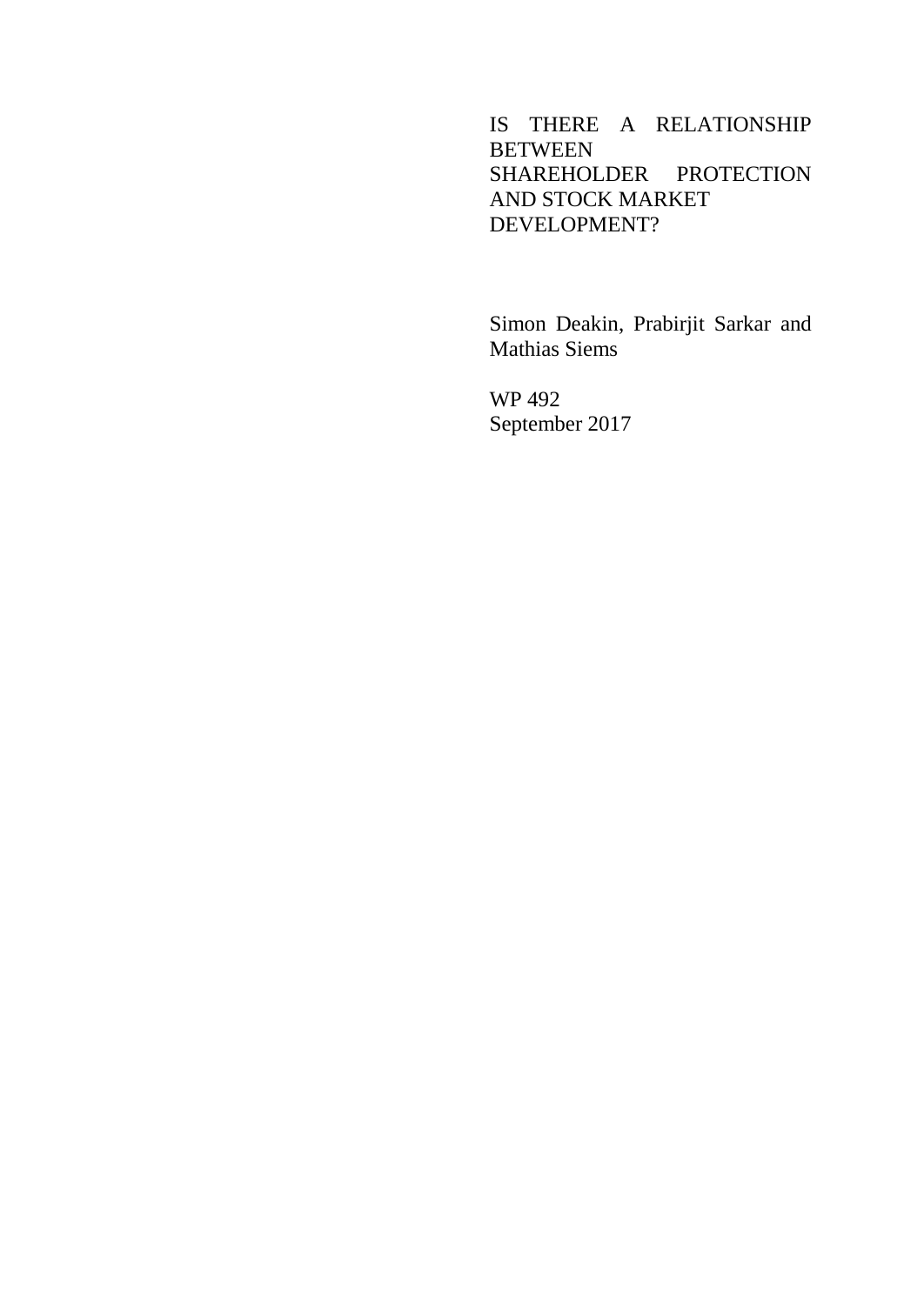#### **IS THERE A RELATIONSHIP BETWEEN SHAREHOLDER PROTECTION AND STOCK MARKET DEVELOPMENT?**

Centre for Business Research, University of Cambridge Working Paper No. 492

Simon Deakin Centre for Business Research, University of Cambridge [s.deakin@cbr.cam.ac.uk](mailto:s.deakin@cbr.cam.ac.uk)

Prabirjit Sarkar Centre for Business Research, University of Cambridge [prabirjit@gmail.com](mailto:prabirjit@gmail.com)

> Mathias Siems School of Law Durham University [Mathias.siems@durham.ac.uk](mailto:Mathias.siems@durham.ac.uk)

> > September 2017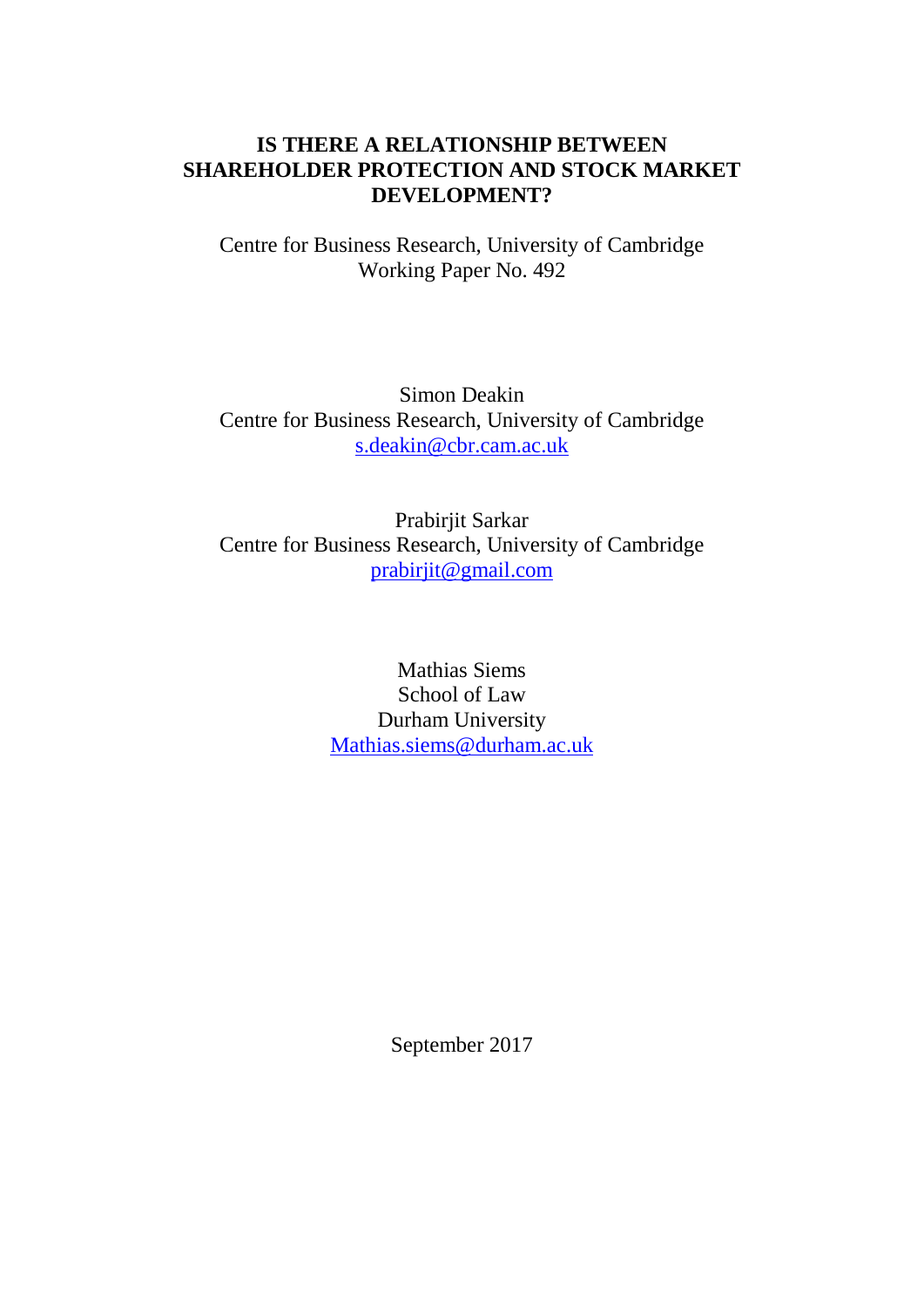## **Abstract**

We use recently created datasets measuring legal change over time in a sample of 28 developed and emerging economies to test whether the strengthening of shareholder rights in the course of the mid-1990s and 2000s promoted stock market development in those countries. We find only weak and equivocal evidence of a positive effect of shareholder protection on market capitalisation, the value of stock trading, and the turnover ratio, and a negative impact on the number of listed companies. There is stronger evidence of reverse causality, in the sense of stock market development at country level generating changes in shareholder protection law. We conclude, firstly, that legal reforms were at least in part an endogenous response to stock market development and not simply a reaction to the generation of global standards; but, secondly, that the laws passed in response to the demand for shareholder empowerment did not consistently have the expected impact on financial markets, and may have had some negative and perverse results.

**Keywords:** corporate governance, shareholder protection, financial development, stock market development.

# **JEL Classifications:** G33, G34, K22, O16

#### **Acknowledgements**

We gratefully acknowledge funding from the ESRC's *Rising Powers and Interdependent Futures* Research Programme, Project 'Law, Development and Finance in Rising Powers', Grant No. ES/J012491/1. We also thank the participants of the JLFA Conference in Chicago, the Goethe/Penn Conference on Law and Finance in Frankfurt, the Annual Conference of the European Association of Law and Economics in Bologna, and the WINIR Symposium on Property Rights in Bristol, and in particular John Armour, Dominic Chai, Clifford Holderness and Holger Spamann, as well as two anonymous referees, for helpful comments. The remaining errors are entirely our responsibility.

Further information about the Centre for Business Research can be found at: [www.cbr.cam.ac.uk](http://www.cbr.cam.ac.uk/)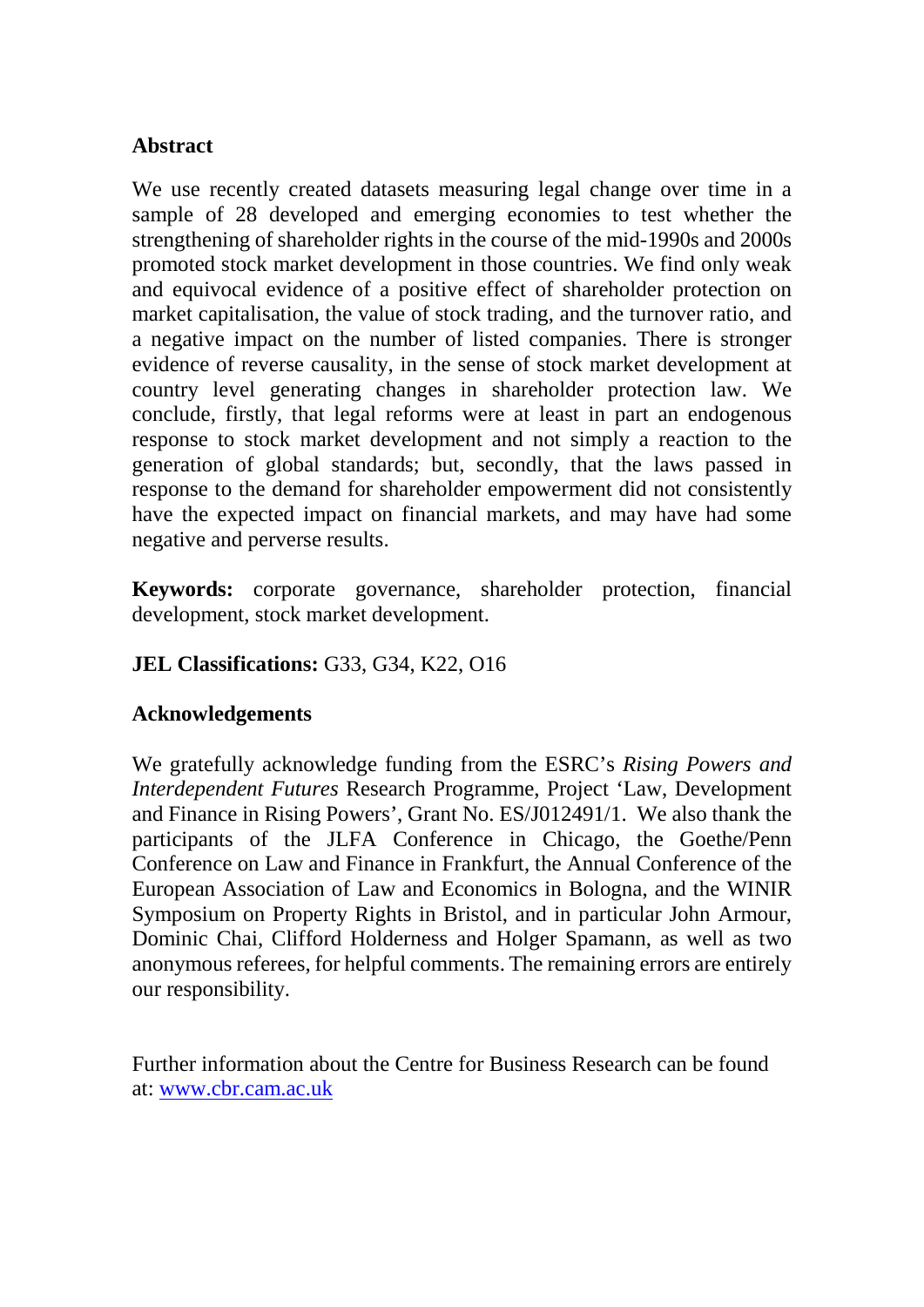#### **1. Introduction**

At the core of the new institutional economics pioneered by Douglass North is the claim that the quality of legal and other institutions makes a difference to economic development and growth (North, 1990; North et al., 2009). In their cross-sectional studies of the relation between law and finance, Andrei Shleifer and his collaborators found evidence to support this claim, by demonstrating that a higher level of shareholder and creditor protection was correlated with increased financial development (La Porta et al. 1998, 2008; Djankov et al., 2008). This position has been extremely influential among researchers and policy-makers since the mid-1990s, thanks in part to its conjunction with a parallel literature claiming to show that financial development promotes economic growth (King and Levine, 1993; Levine, 1997; Beck et al 2000, 2003; Claessens and Laeven, 2003). During this time, strengthening shareholder and creditor rights as a precondition for financial market development became a mainstay of global policy initiatives, including the World Bank's *Doing Business* initiative, which dates from 2003 (World Bank, 2003), and the OECD's *Principles of Corporate Governance*, first published in 1999 and updated in 1999 and 2015 (OECD, 2015), as well as many national law reform programmes.

However, further empirical research has cast doubt on the claim that law matters for finance. Colonial duration, open trade and political factors such as a competitive party system and governmental stability have been identified as alternative factors driving institutional and economic divergence across countries and over time, resulting in uneven financial development (Acemoglu, Johnson and Robinson, 2001; Rajan and Zingales, 2003; Olsson, 2009; Roe and Siegel, 2011). In addition, it is increasingly recognised that, as law influences economic outcomes in multiple ways and with various feedback mechanisms, claims about the effect of legal rules are difficult to substantiate (Chong and Calderon, 2000). The experience of the UK and the US appears to show that causality worked in reverse, in the sense that it was the rise of an investor class and the expansion of equity markets in the course of the nineteenth century which led to a strengthening of legal backing for shareholder rights (Cheffins, 2001; Coffee, 2001). There is compelling evidence that, in the UK case, ownership dispersion preceded the enactment of shareholder-protective company legislation (Franks et al., 2009; Cheffins, 2008). Thus in this area, at least, North's hypothesis of the importance of legal-constitutional property rights for Britain's industrial growth is quite hard to square with the historical evidence showing that financial development preceded legal change.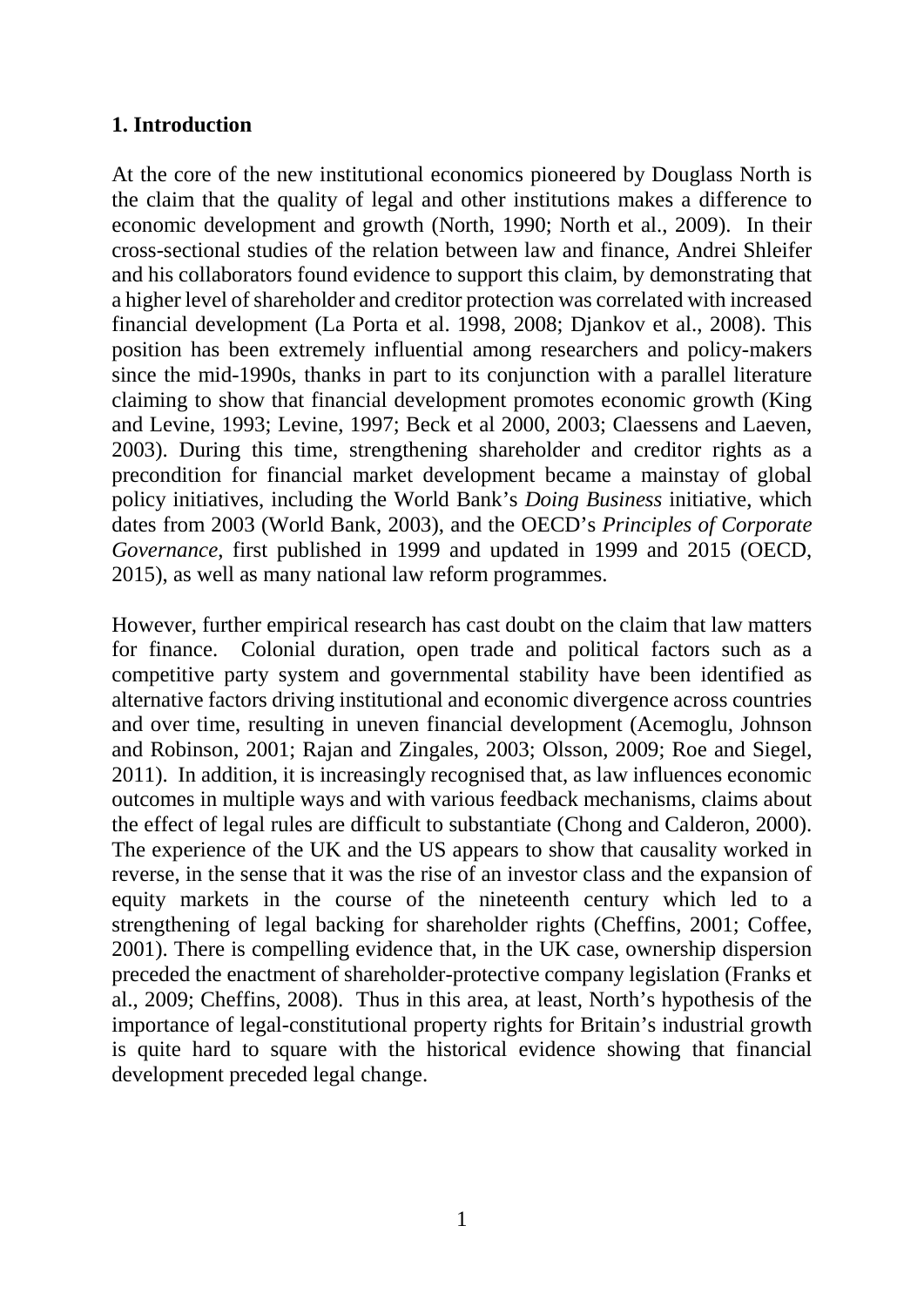In this study we update the story on the law-finance relation to the present day.

Our focus is on the effects of the increase in legal protection for shareholder rights which has taken place around the world since the 1990s. We use newly available data on laws relating to shareholder protection to assess the impact on legal change on stock market development in 28 countries. We also use time-series economic techniques to investigate the existence of a reverse-causal relationship; in other words, the possibility that, as in nineteenth century Britain, it was changes in finance which drove legal reform.

The empirical legal origins literature beginning with La Porta et al. (1998) used mostly cross-sectional evidence on the state of the law as it stood in the late 1990s and the early 2000s. This was arguably not a strong empirical base from which to draw firm conclusions on the long-run relationship between legal change and financial development. Our approach, by contrast, is based on longitudinal measures of cross-national legal variation for a number of countries over a long time-span, 1990-2013. These data make it possible to assess the relationship between legal and economic variables using time-series and panel-data techniques. Thus our study breaks new grounds in two ways: firstly, in using novel 'leximetric' techniques to measure legal change over time; and secondly in combining leximetric data with econometric analysis which models the relationship between law and the economy in a dynamic fashion.

The paper is structured as follows: Section 2 outlines the legal dataset we are using and explains the trends it demonstrates in shareholder protection over time. Section 3 explains the financial data and econometric methods and it presents our econometric findings on the relationship between legal reforms and economic outcomes in the area of stock market development. Section 4 interprets these findings and Section 5 concludes.

# **2. Trends in shareholder protection over time: leximetric data and methodology**

# **2.1 Approach to legal data coding**

The legal data we rely on for our analysis is derived from a coding method which has come to be known as 'leximetric' (Lele and Siems, 2007). This involves the construction of a synthetic or composite index from legal materials of various kinds, principally statutes, judicial decisions, and regulatory codes. While there is a growing literature applying leximetric coding techniques to corporate law following the initial, pioneering work of La Porta et al. (1998, 2008), an exploratory method such as this should not be taken at face value. In this section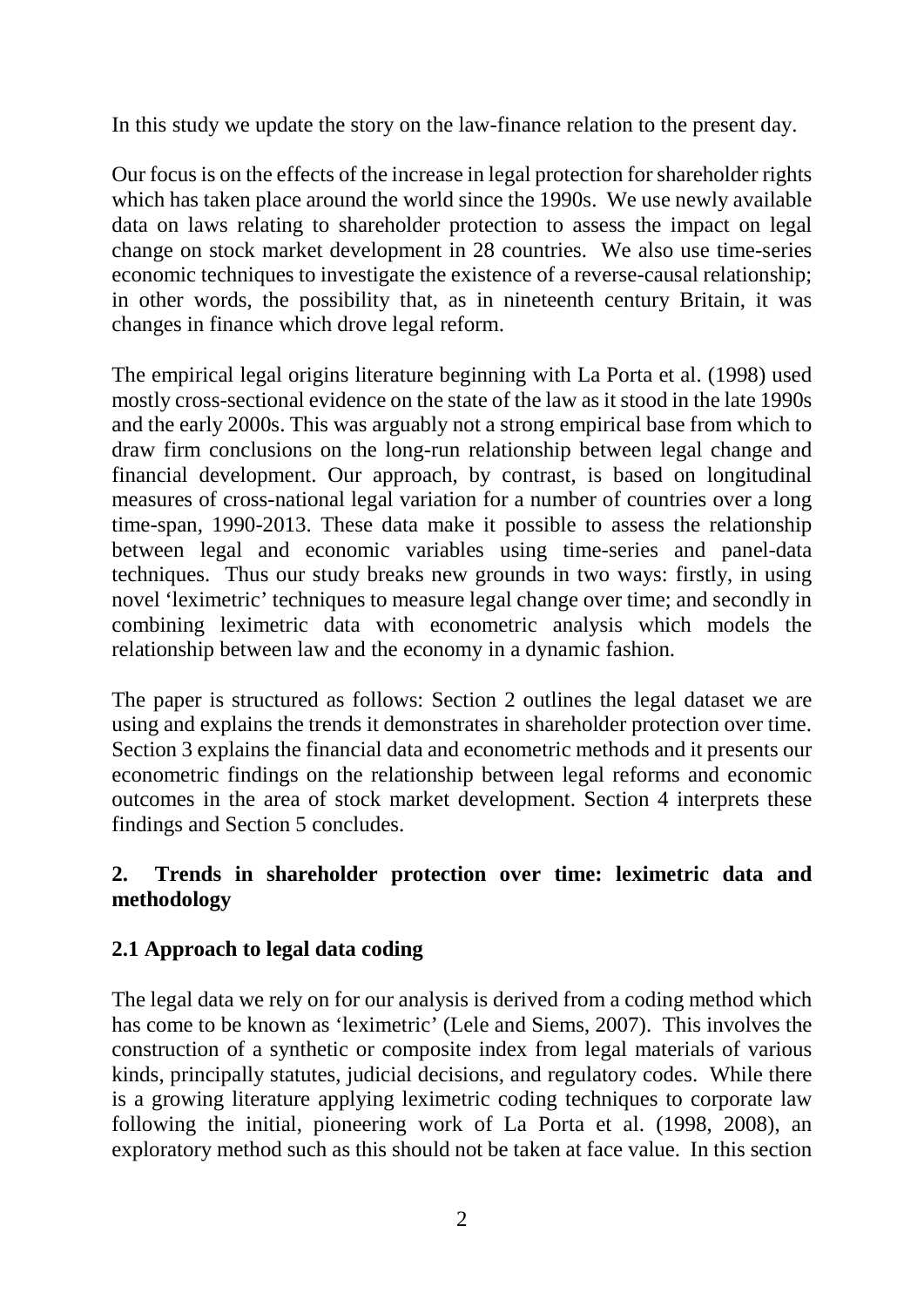we set out the approach we adopted to code shareholder protection and seek to address potential criticisms of it.

Evidence for the content of laws governing shareholder protection is available in the form of statutory and other texts, which can be retrieved over extended periods of time, making it possible to build a longitudinal or historical picture of changes in the strength of weakness of the law over time. This is only one form of evidence of legal regulation, and it could be said that as it tells us nothing of the effect of the law beyond the text, it is of limited significance for empirical analysis. An alternative approach might be to conduct surveys of law firms and businesses, enabling data on the perceived effects of the law to be captured. This is what the World Bank has been doing since 2003. Its *Doing Business* reports use survey data for some of their categories, for example on the duration of trials and on entry procedures for start-up firms (World Bank, 2003 and subsequent years); other categories in the *Doing Business* indices use leximetric tools in the sense that we are describing. However, this still gives a comparatively short time series, and one which does not cover the period in the decade or so following the fall of the Berlin Wall in 1989, when institutions in post-Socialist countries, as well as emerging markets more generally, were undergoing rapid change.

One of the drawbacks of using surveys is that it is difficult to use them to construct historical data, as few if any survey respondents will be in a position to give an informed and reliable response to questions about the state of the law many years in the past. Thus we cannot straightforwardly conduct surveys today which provide good evidence on the operation of legal institutions in the 1990s. An alternative approach, which we use here, is to focus on *de jure* measures of legal regulation, for which abundant historical evidence exists. While using *de jure* measures opens up the problem of the gap between 'law in the books' and 'law in action', this can be addressed by other means, namely in the choice of econometric models used to test for presence of causal relations between legal and economic variables (on which, see section 3 below).

If we focus on legal texts, we soon find that the laws and regulations relating to shareholder protection are, in any given country, a complex amalgam of different normative sources; combining them into a measure or series of measures is not straightforward. It is generally agreed that the approach to building an index of this kind should respect the conditions for what is termed 'construct validity' (OECD, 2008; Strauss and Smith, 2009; Black et al., 2017).

The guiding assumption here is that the index is a *construct* or *proxy* for a feature of social (or, here, to be more precise, socio-legal) reality which cannot be directly observed. A first step is to clarify what is being measured, the *concept*. In our case it is 'shareholder protection', that is, the extent to which laws and regulation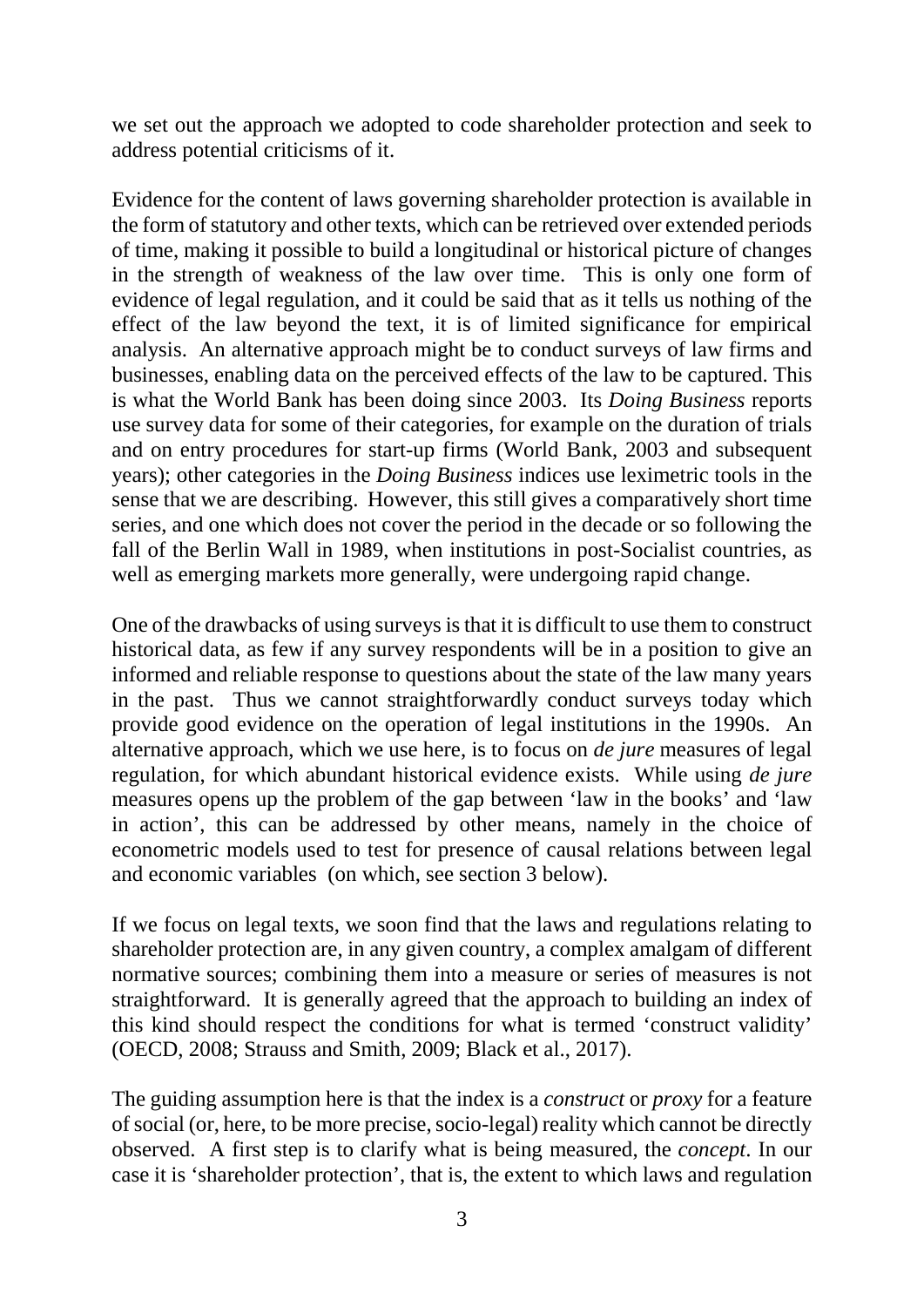protect the interests or rights of shareholders in their relations and dealings with directors, managers and controlling shareholders. The next step is to express this variable in quantitative terms. In order to ensure regularity in the translation of texts into a numerical form, individual indicators should be defined by reference to a *coding algorithm* or protocol which can be applied in a consistent way across the laws of different national systems. Then, once initial scores for the indicators have been arrived at, the *aggregation* of values to form a single score or series of scores should be done in a way which allows for a coherent *weighting* of the individual variables.

Clearly, there are judgments to be made at each stage of this process. The *Handbook on Constructing Composite Indicators* jointly published as a methodological guide by the OECD and European Commission is clear that 'composite indicators are much like mathematical or computational models', and that 'as such, their construction owes more to the craftsmanship of the modeller than to universally accepted scientific rules for encoding' (OECD, 2008: 14). The issue is not whether a particular index is a completely accurate representation of an underlying reality; by definition, in the context we are considering, this is an unrealisable goal. The issue, rather, is whether the process by which an index was constructed is sufficiently convincing to be accepted by peers, and much of this turns, we suggest, on how transparent it is: in other words, how far the theoretical foundations and coding methodology underlying the index are clearly and convincingly described, and to what extent the data themselves and the sources underlying them are accessible to other researchers.

The index we are using, the CBR Extended Shareholder Protection Index (Siems, 2008a and 2016), contains ten indicators or variables, which are set out, with their relevant coding algorithms, in Table 1. The indicators were not chosen at random. According to the OECD/European Commission *Handbook*, indicators should reflect a 'theoretical framework' which provides a 'basis for the selection and combination of single indicators into a meaningful composite indicator under a fitness-for-purpose principle'; the individual variables should be 'selected on the basis of their analytical soundness, measurability, country coverage, relevance to the phenomenon being measured and relationship to each other' (OECD, 2008: 15).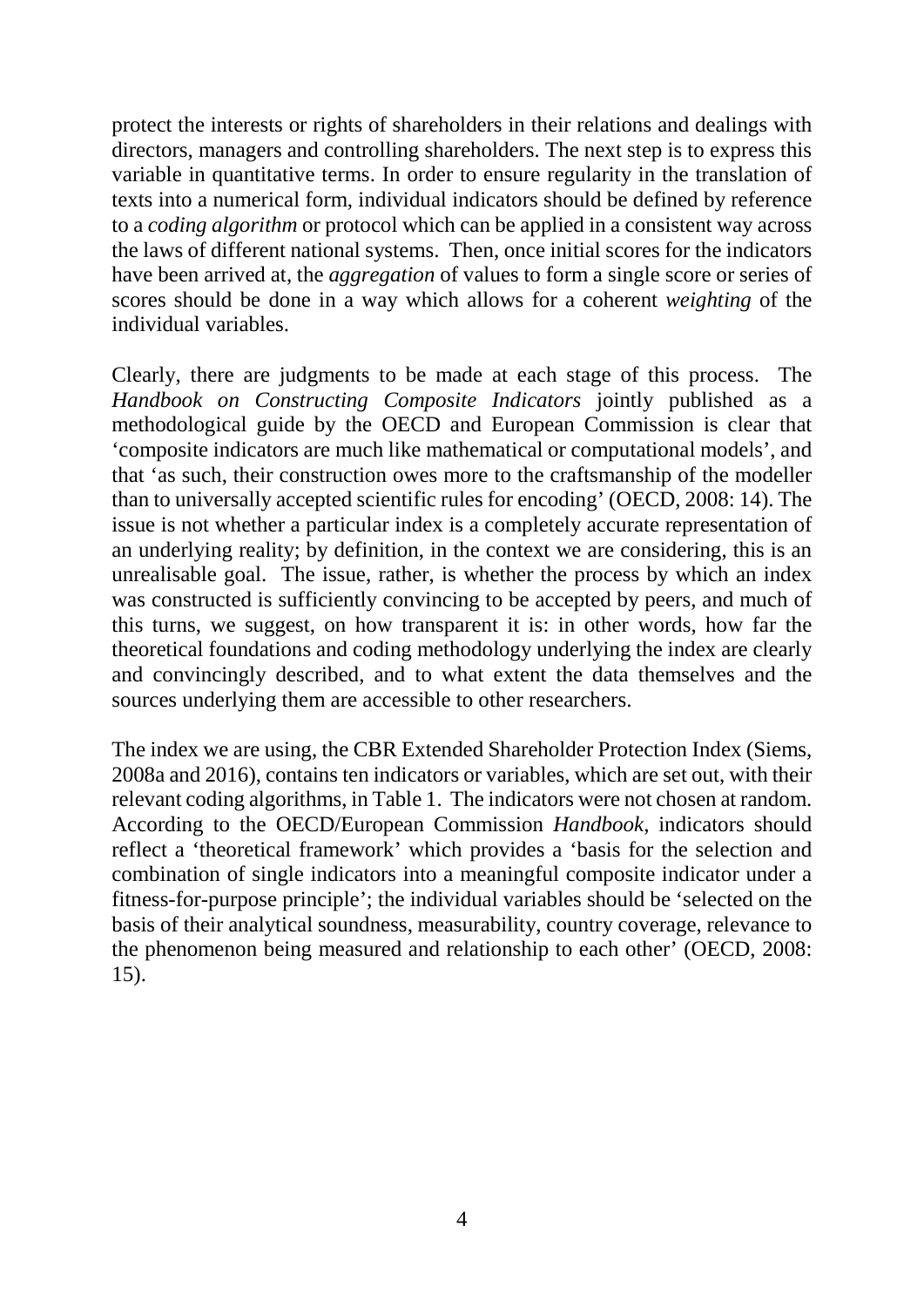| Definition                                                                | Algorithm                                                                                                                                                                                                                                                                                                                                                                                                                                                                                                                                                                                                                                                                                                                      |
|---------------------------------------------------------------------------|--------------------------------------------------------------------------------------------------------------------------------------------------------------------------------------------------------------------------------------------------------------------------------------------------------------------------------------------------------------------------------------------------------------------------------------------------------------------------------------------------------------------------------------------------------------------------------------------------------------------------------------------------------------------------------------------------------------------------------|
| 1. Powers of the<br>general meeting<br>for de facto<br>changes            | If the sale of more than 50 % of the company's assets requires approval of the<br>general meeting it equals 1; if the sale of more than 80 % of the assets requires<br>approval it equals 0.5; otherwise 0.                                                                                                                                                                                                                                                                                                                                                                                                                                                                                                                    |
| 2. Agenda setting<br>power                                                | Equals 1 if shareholders who hold 1 % or less of the capital can put an item on<br>the agenda; equals 0.75 if there is a hurdle of more than 1 % but not more than<br>3%; equals 0.5 if there is a hurdle of more than 3 % but not more than 5%;<br>equals 0.25 if there is a hurdle of more than 5% but not more than 10%; equals<br>0 otherwise.                                                                                                                                                                                                                                                                                                                                                                             |
| 3. Anticipation of<br>shareholder                                         | Equals 1 if (1) postal voting is possible or (2) proxy solicitation with two-way<br>voting proxy form has to be provided by the company (i.e. the directors or<br>decision facilitated managers); equals 0.5 if (1) postal voting is possible if provided in the articles<br>or allowed by the directors, or $(2)$ the company has to provide a two-way proxy<br>form but not proxy solicitation; equals 0 otherwise.                                                                                                                                                                                                                                                                                                          |
| 4. Prohibition of<br>multiple voting<br>rights (super<br>voting rights)   | Equals 1 if there is a prohibition of multiple voting rights; equals $2/3$ if only<br>companies which already have multiple voting rights can keep them; equals<br>1/3 if state approval is necessary; equals 0 otherwise.                                                                                                                                                                                                                                                                                                                                                                                                                                                                                                     |
| 5. Independent<br>board members                                           | Equals 1 if at least half of the board members must be independent; equals 0.5<br>if 25 % of them must be independent; equals 0 otherwise                                                                                                                                                                                                                                                                                                                                                                                                                                                                                                                                                                                      |
| 6. Feasibility of<br>director's<br>dismissal                              | Equals 0 if good reason is required for the dismissal of directors; equals 0.25<br>if directors can always be dismissed but are always compensated for dismissal<br>without good reason; equals 0.5 if directors are not always compensated for<br>dismissal without good reason but they could have concluded a non-fixed-term<br>contract with the company; equals 0.75 if in cases of dismissal without good<br>reason directors are only compensated if compensation is specifically<br>contractually agreed; equals 1 if there are no special requirements for dismissal<br>and no compensation has to be paid.<br>Note: If there is a statutory limit on the amount of compensation, this can lead<br>to a higher score. |
| 7. Private<br>enforcement of<br>directors duties<br>(derivative suit)     | Equals 0 if this is typically excluded (e.g., because of strict subsidiarity<br>requirement, hurdle which is at least 20 %); equals 0.5 if there are some<br>restrictions (e.g., certain percentage of share capital; demand requirement);<br>equals 1 if private enforcement of directors duties is readily possible.                                                                                                                                                                                                                                                                                                                                                                                                         |
| 8. Shareholder<br>action against<br>resolutions of the<br>general meeting | Equals 1 if every shareholder can file a claim against a resolution by the<br>general meeting; equals 0.5 if there is a threshold of 10 % voting rights; equals<br>0 if this kind of shareholder action does not exist.                                                                                                                                                                                                                                                                                                                                                                                                                                                                                                        |
| 9. Mandatory bid                                                          | Equals 1 if there is a mandatory public bid for the entirety of shares in case of<br>purchase of 30% or $1/3$ of the shares; equals 0.5 if the mandatory bid is<br>triggered at a higher percentage (such as $40$ or $50$ %); further, it equals 0.5 if<br>there is a mandatory bid but the bidder is only required to buy part of the<br>shares; equals 0 if there is no mandatory bid at all.                                                                                                                                                                                                                                                                                                                                |
| 10. Disclosure of<br>major share<br>ownership                             | Equals 1 if shareholders who acquire at least 3 % of the company's capital<br>have to disclose it; equals 0.75 if this concerns 5 % of the capital; equals 0.5<br>if this concerns 10 %; equals $0.25$ if this concerns 25 %; equals 0 otherwise                                                                                                                                                                                                                                                                                                                                                                                                                                                                               |

*Table 1. Variables on Shareholder Protection: Definition and Coding Algorithm*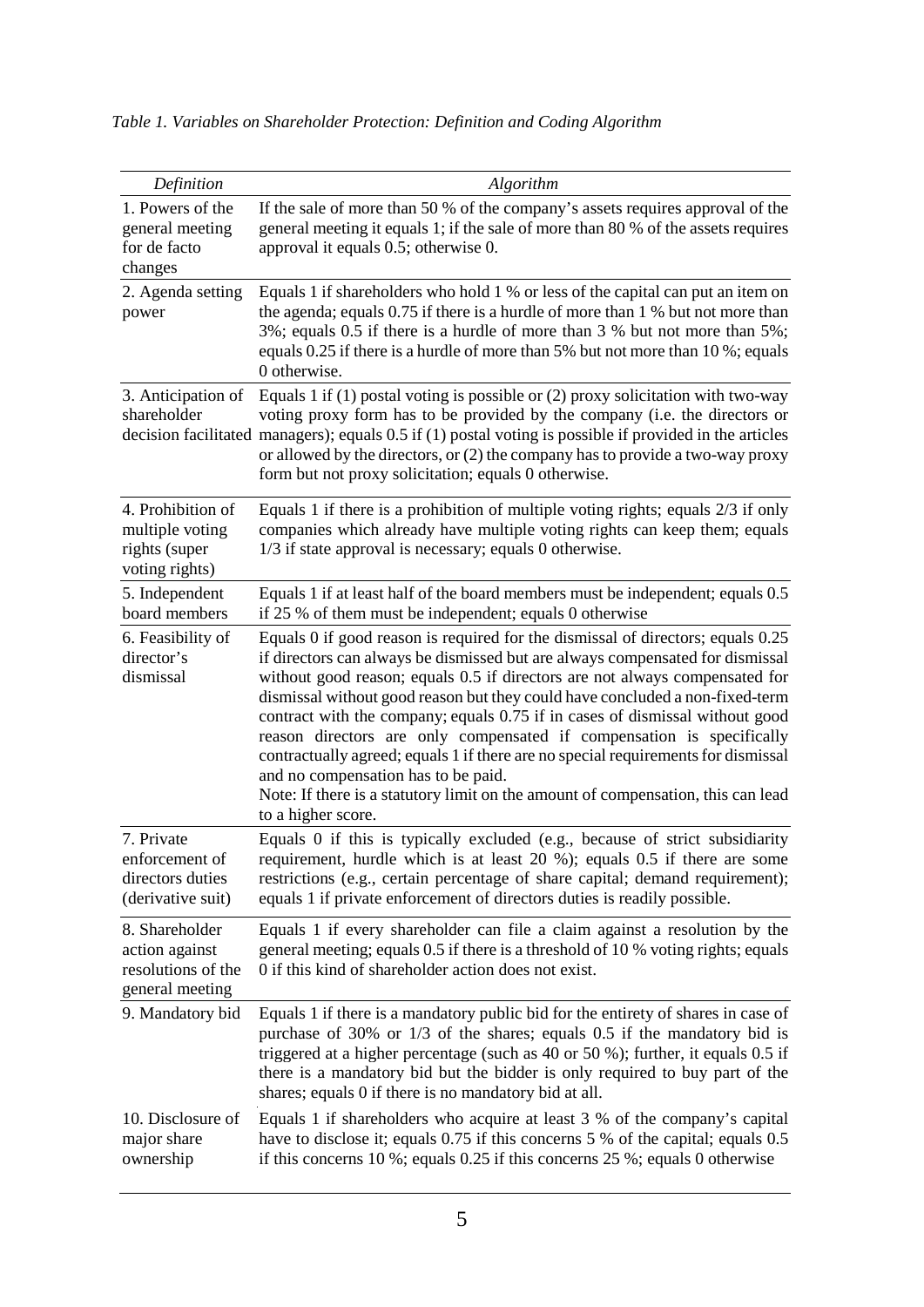Source: CBR Leximetric Datasets, Shareholder Protection Index (Siems, 2016; initially developed in Siems, 2008a).

The ten indicators represent our best assessment of the core legal and regulatory elements of shareholder protection regimes across developed and developing countries in the closing years of the last century and the first decades of the present one (for further detail, see Siems, 2008a; Armour et al., 2009a; Buchanan et al., 2014; Katelouzou and Siems, 2015; Siems, 2016). The relevance and usefulness of CBR dataset have been acknowledged in the World Bank's *Doing Business Report* (World Bank 2015: 106-8), which has incorporated some of the variables from the CBR index into its own 'Protecting Minority Shareholders' index, and there is a growing body of work applying the CBR dataset and related data sources in econometric analysis (Armour et al., 2009a; Van der Elst, 2010; Deakin et al., 2012; Belloc, 2013; Guillén and Capron, 2016).

The indicators include some variables which capture elements of shareholder protection laws of long standing but continuing significance (such as rules governing the conduct of general meeting, proportional voting, and derivative suits) and some which refer to areas of law and regulation which were relatively new or were increasing in importance for most countries across the period in question (such as rules on board structure and takeover bids). Many of them are contained in transnational standards which influenced country-level legal reforms in this period, in particular the OECD's *Principles of Corporate Governance* (Samanta, 2016; Siems and Alvarez-Malcotela, 2017).

The coding algorithm for each variable was intended to capture the differing degrees of protection provided by the law in question, using a common scale according to which a high value, closer to 1, indicated a greater degree of protection, and a lower value, closer to 0, a lesser degree of protection. Some of the algorithms express cardinal values, while others express ordinal ones. The approach taken was to use cardinal values where they were available, as this reduced the element of subjectivity in the coding. Not all of the rules and regulations which we considered to be of interest could be expressed in cardinal terms. Where this was the case, an ordinal scale was constructed, which was in each case more or less detailed, according to the complexity of the law or regulation in question, and the resulting range of possible states of the law across countries.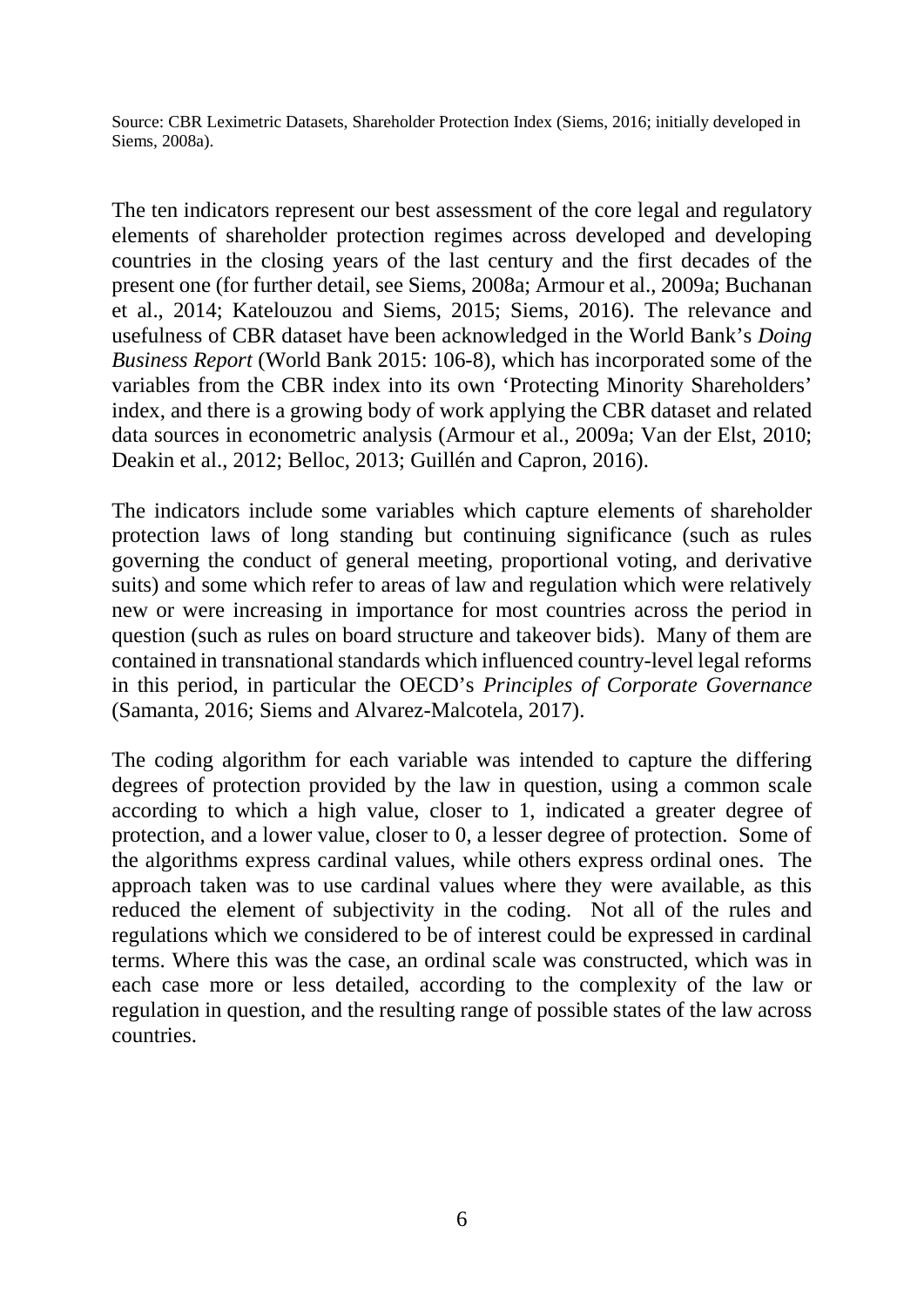The aggregation of individual variables into a single composite measure is perhaps the most controversial and contested aspect of an index such as the one we are considering. In our view, there is no overriding objection to the combination of cardinal and ordinal values into a single composite score, nor to the mixing of indicators with different degrees of incremental variation, as long as each individual indicator is thought to be an accurate (or the best possible) measure of the particular aspect of legal reality which it is meant to be capturing. The use of an aggregate measure, rather than individual values, is in line with research in corporate governance that expresses a preference for composites or ''undles' of variables in order to capture substitutes and complements across individual variables (Schnyder, 2012b; Aguilera et al., 2012). A further, practical consideration in favour of using aggregate scores is that the extent of variation across time in respect of the composite indicator is greater than that for any individual variable (see section 2.2). This informs the use of the aggregate measure in our regression analysis (section 3).

Nonetheless, an intractable issue with any composite index is that of weighting. If no weights at all are applied, there is, in effect, an implicitly equal weighting of each indicator. This may be unrealistic, as it is plausible to believe that certain variables will be more important than others for certain countries, or that the relative importance of variables will change over time. However, equal weighting may be a good default, in the absence of any systematic means of weighting different variables with regard to their assumed importance across countries and over time. Put slightly differently, in the absence of data which would enable weighting to be done in a coherent way, the default position of equal weighting may be the best available option.

An alternative approach is to develop a separate index for each country. Black et al. (2017) do this for their index of firm-level corporate governance practices in four emerging markets (Brazil, India, Korea and Turkey). Their approach makes sense in a context where there is enough evidence to suggest, prior to the stage of econometric testing, that the meaning of 'good' governance differs across the countries in the sample. In the case of the dataset we are using, with a much larger sample of countries (nearing 30), the task of differentiating the index on a country-by-country basis would be more resource-intensive and would run the risk of introducing a further, undue element of subjectivity into the construction of the index.

It may be possible, instead, to arrive at a weighting scheme through principal component analysis. This technique identifies clusters or groups of variables which capture variances in the dataset as a whole, and may thereby make it possible to get clearer results when regressing the scores in the index against an outcome variable (OECD, 2008: 89-91; Fagernäs et al., 2008). In favour of PCA,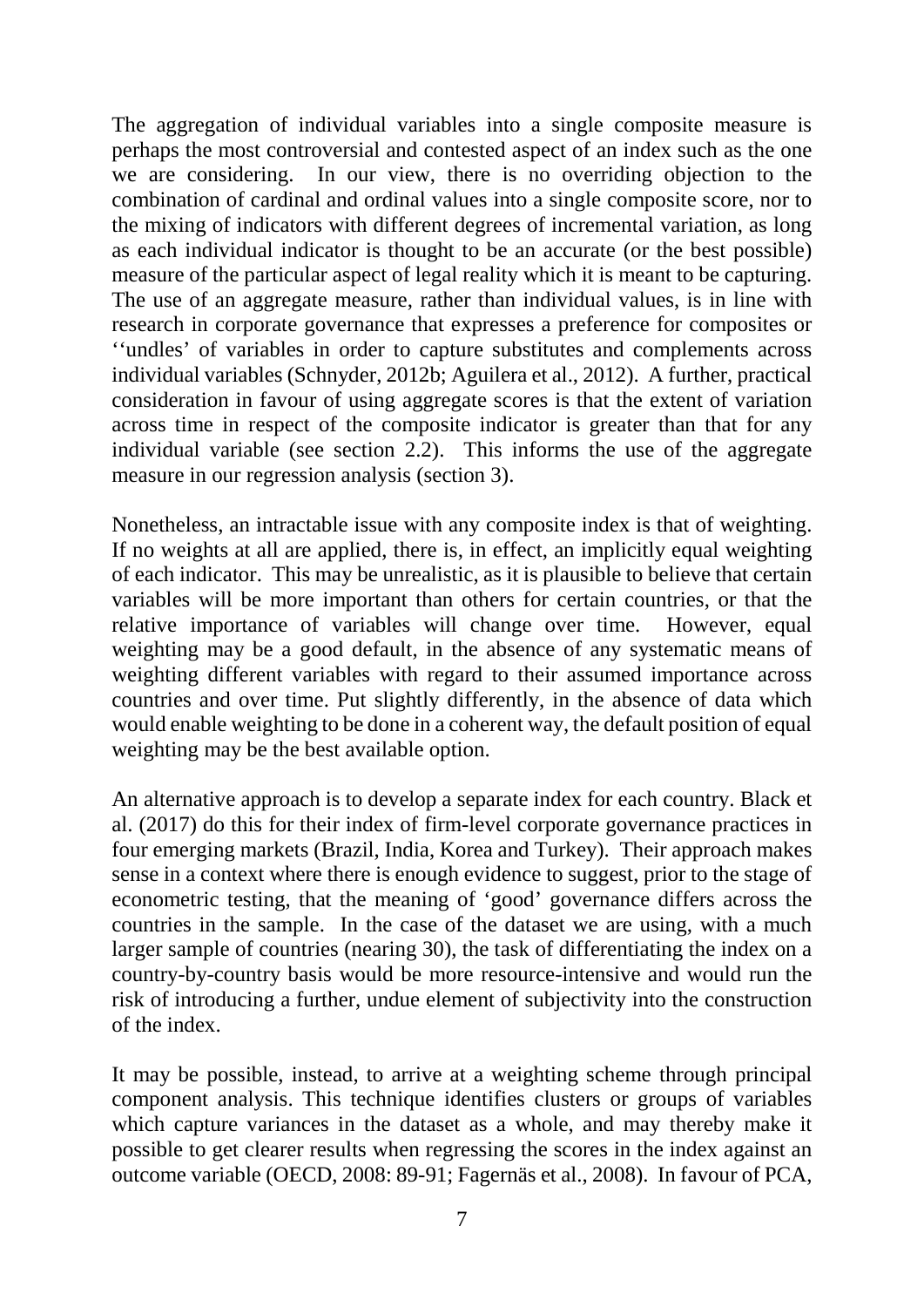the technique enables the data to speak for themselves, rather than on the basis of an a priori, subjective assignment of weights, of the kind which is unavoidable even with the default option of equal weighting. Against PCA, this type of analysis can produce groupings of variables which are statistical artefacts rather than expressions of any true underlying complementarities. For this reason, PCA does not always produce results which are clearer than those obtained from groupings of variables which reflect the theory which informed the construction of the dataset in the first place (as the analysis conducted by Black et al., 2017 demonstrates; see also Fagernäs et al., 2008).

The variables contained in the CBR index have been consciously chosen for their salience in contemporary corporate governance reforms and because, from the point of view of corporate governance theory, there are likely to be complementarities between different forms of shareholder protection (Siems, 2008a). As such, there is a good argument for combining them into a single, composite score, which, in the absence of any compelling case to the contrary, can be expressed on the default basis of equal weighting of each variable.

# **2.2 Leximetric results and interpretation**

For the analysis presented in this paper we used the CBR shareholder protection index to code for the laws of thirty countries over the period between 1990 and 2013. The countries represented are a range of developed systems (Belgium, Canada, Cyprus, France, Germany, Italy, Japan, Netherlands, Spain, Sweden, Switzerland, UK, USA), developing countries (Argentina, Brazil, Chile, India, Malaysia, Mexico, Pakistan, South Africa, Turkey), and transition systems (China, Czech Republic, Estonia, Latvia, Lithuania, Poland, Russia, Slovenia). The dataset we constructed is publicly available and downloadable from the University of Cambridge's data repository (Siems, 2016).

The period between 1990 and 2013 was chosen in order to identify a period of time in respect of which all systems were undergoing a general move to liberalise their economies, as part of which legal reforms aimed at improving corporate governance rules were on the agenda. This period is also of interest as it includes events such as the transition to a market economy and the accession to the EU in some countries, as well the 'dotcom bubble' and the global financial crisis.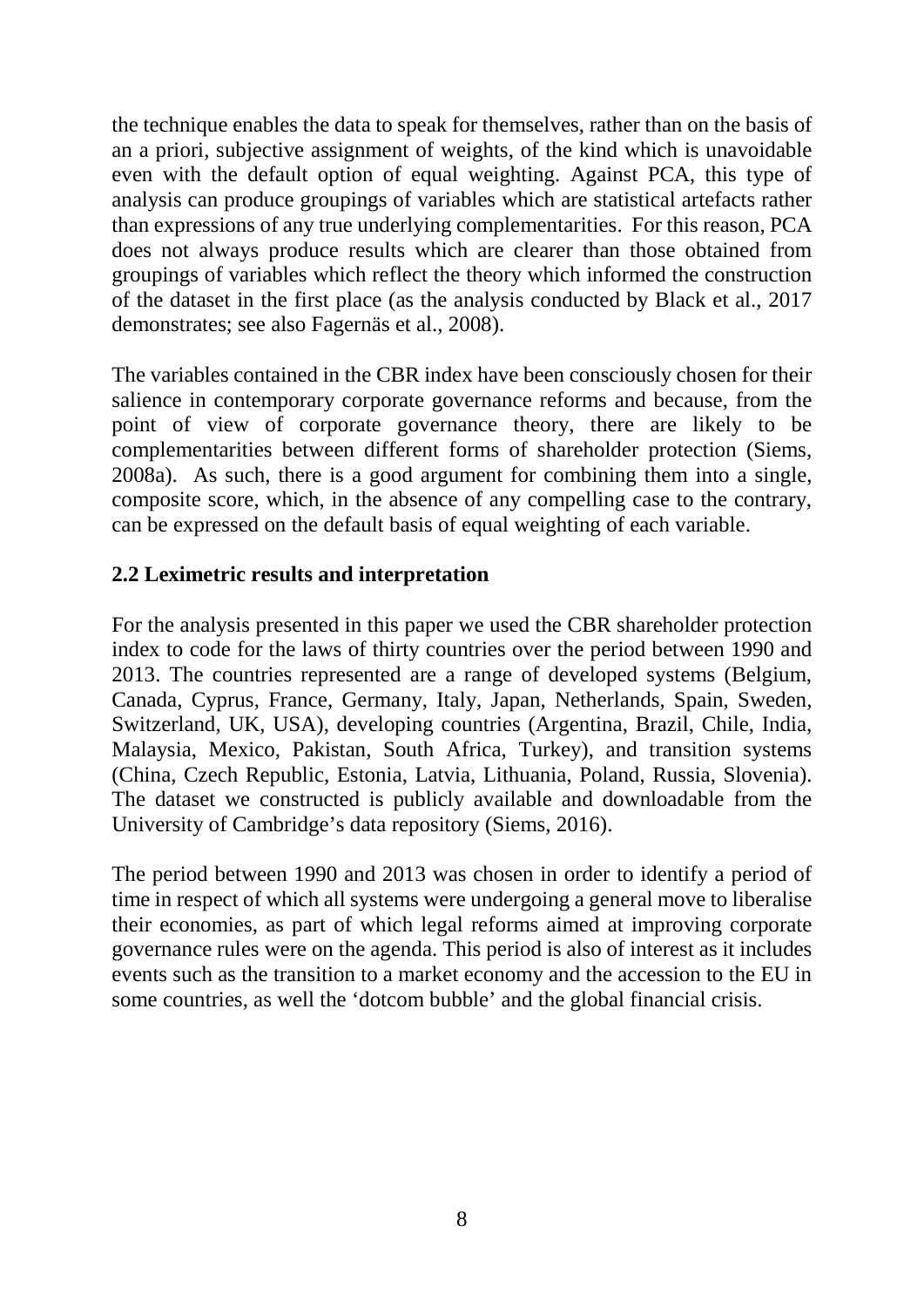

*Figure 1: Shareholder Protection in 30 countries, 1990 and 2013. Source: Katelouzou and Siems (2015).*

A comparison between 1990 and 2013 in Figure 1 shows that, without exception, all countries have increased the level of shareholder protection. The trend is especially clear for certain emerging markets, such as China and Russia. This result is in line with quantitative findings using similar indices. The corresponding 60-variable CBR dataset has been coded for longer time-frames (usually 1970-2005), although for a more limited number of countries: France, Germany, India, the UK and the US (Lele and Siems 2007, Armour et al., 2009b), Australia (Anderson et al., 2012a, 2012b), Malaysia (Chen, 2013), Belgium and Italy (Van der Elst, 20[1](#page-41-0)0).<sup>1</sup> Other studies reach corresponding findings with alternative datasets measuring aspects of shareholder protection and corporate law (Pistor, 2000; Hyytinen et al., 2003; Martynova and Renneboog, 2011; Masouros, 2013; Samanta, 2016). Research mapping the global spread of corporate governance codes under the influence of transnational standard-setting bodies including the World Bank and OECD (Aguilera et al., 2013) also points to a similar picture, and is relevant here since the CBR indices not only code the positive law but also take into account alternative forms of regulation, such as corporate governance codes as well as listing rules and case law (see Lele and Siems, 2007; Siems, 2008a; Siems, 2016).

Figure 2 presents the same data by reference to changes over time in the scores for each individual indicator, averaged across all countries. This chart shows that the variables which showed the most rapid and continuous rate of increase were those relating to the presence of independent directors on boards and the mandatory bid rule in takeover bids (variables 5 and 9 respectively). The adoption of shareholder-protective rules in these two areas of corporate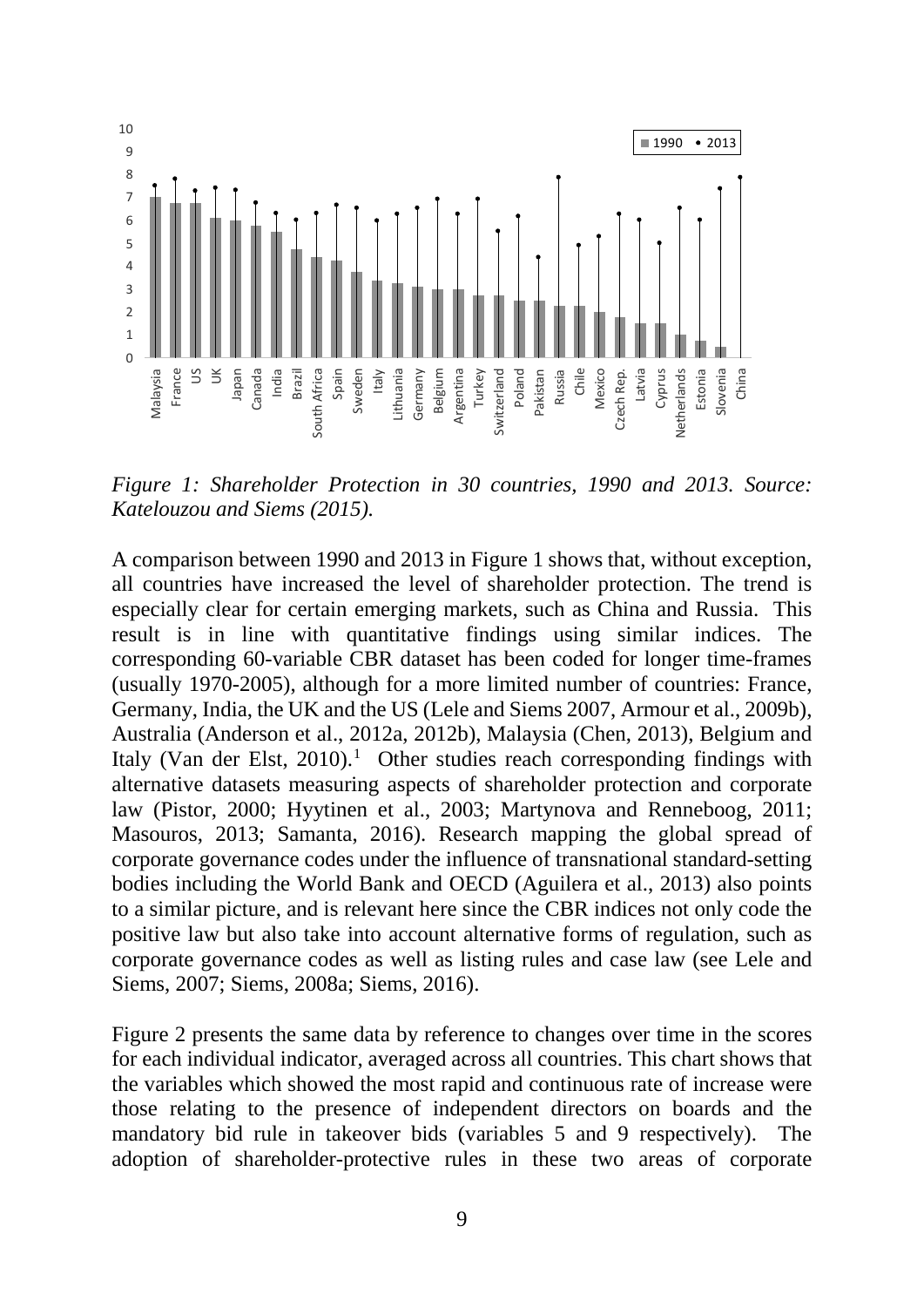governance is a sign of the growing influence of a norm of 'shareholder primacy' associated with Anglo-American corporate law and practice (Hansmann and Kraakman, 2001).



*Figure 2: Shareholder protection in 30 Countries, 1990-2013, Scores for Individual Variables (see Table 1). Source: Katelouzou and Siems (2015).*

The trend towards shareholder-protective corporate governance reforms around the world is also confirmed in more detailed country-specific research that aims to explain these trends. For example, Schnyder (2011, 2012a) presents an indepth discussion of how ownership structures have influenced corporate governance reforms in the Netherlands, Sweden and Switzerland, and Klages (2013) discusses the evolution of corporate governance reforms in Germany.

A modified position is that of Gilson (2001) who suggests that functional convergence is likelier than formal convergence: while the underlying problems are similar, there are too many obstacles in the way of formal harmonisation – where 'functional' means that a comparable result is produced, with, say, incompetent directors being removed, but along different statutory paths. However, such line of reasoning can also be challenged by taking the historical comparative perspective. It can be shown that many rules, such as those on independent directors, audit committees and derivative actions, have been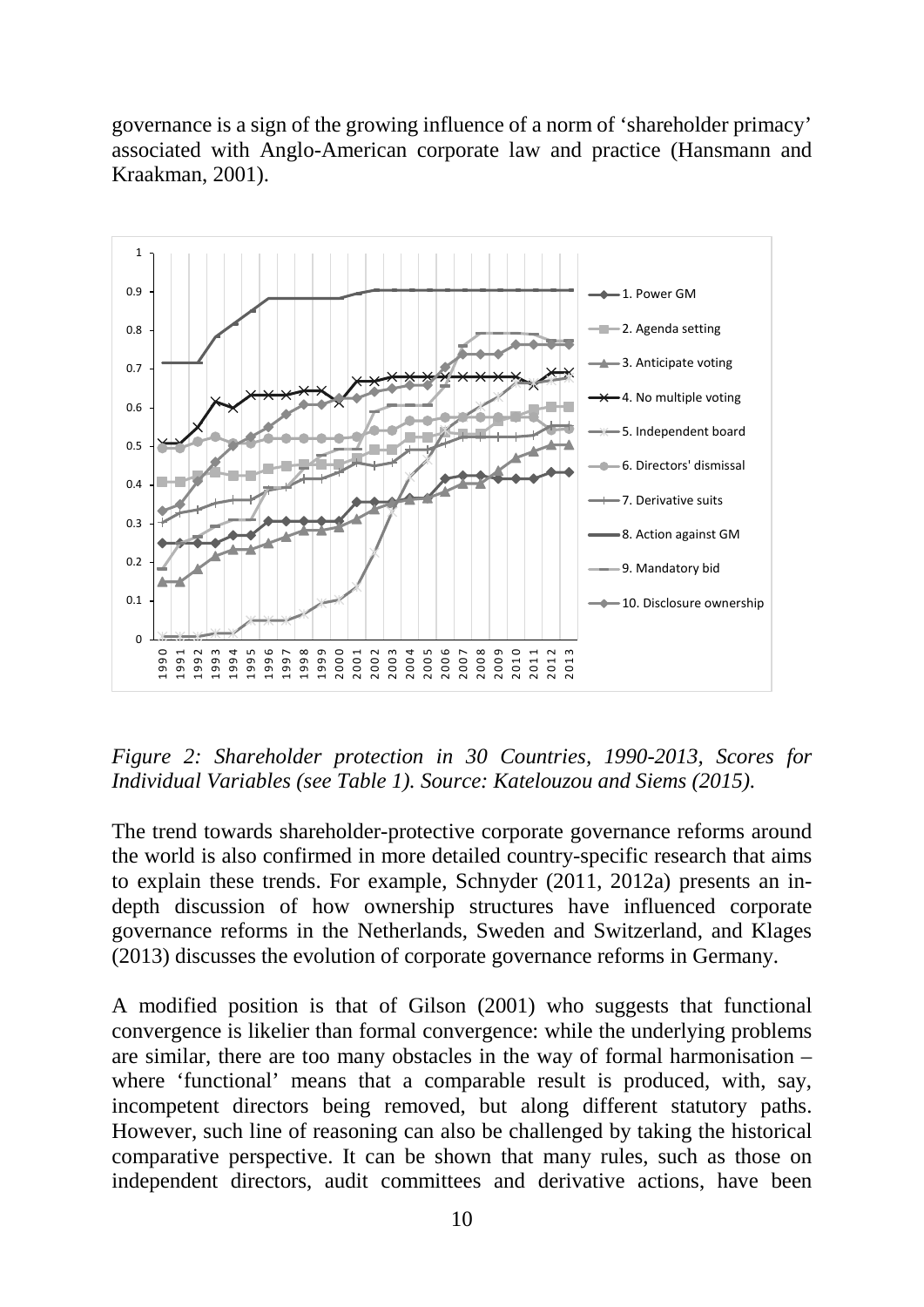popular legal transplants in recent decades (Siems, 2008b: 134, 195, 222). Such formal convergence also explains the trend of Figure 1.

In terms of the direction of convergence, our data, as we have seen, offer some support for the claim of Hansmann and Kraakman (2001) that the Anglo-American model of corporate law, with shareholder primacy as the main guiding principle, has become increasingly influential, at least at the level of the formal law. Relatedly, Cioffi (2010) and Barker (2010) highlight the prevalence of shareholder-orientated law reforms under both left-wing and right-wing governments. Thus, the argument is that – in contrast to previous work by Roe (1997) – protecting shareholders has also become an issue of concern for the social democratic left, for example, with the aims of appealing to new voting blocks, to enable better monitoring of companies following financial scandals, and possibly also to accommodate changes to pension systems which in many countries 'turn workers into capitalists' (Gelter, 2014; McGaughey, 2016; Roe and Coan, 2017).

A number of other forces may have led to this convergence. Adopting an interdisciplinary perspective on legal change, Siems (2008b) finds that the increased use of modern forms of communication, approximations in economic policy, company and shareholder structures, and the liberalisation of capital markets all account for growing legal similarities across national systems. Dignam and Galanis (2009) pursue a similar line of research and conclude that it was mainly the process of economic globalisation, led by capital and product market liberalisation, that led to changes in national-level corporate governance regimes in this period. But this does not imply that these reforms may, then, not also have an effect on financial development at country level. The following empirical analysis aims to address this question of a possible reciprocal relationship between shareholder protection and stock market development.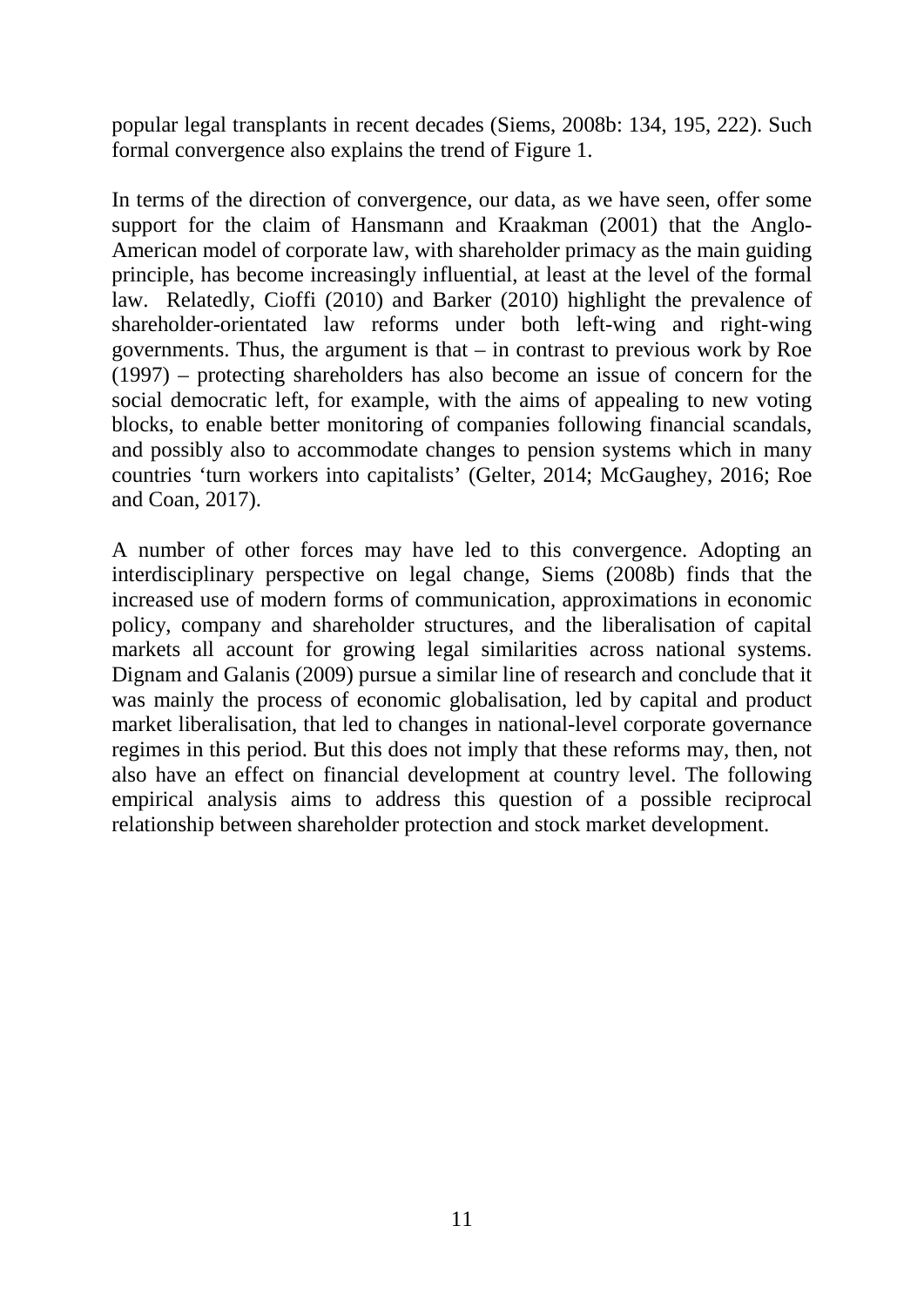# **3. The financial impact of legal and regulatory changes: econometric analysis**

# **3.1 Financial and legal data: a first look**

As just explained, the legal dataset we are using covers 30 countries over the period 1990 to 2013. Long-term stock market data are not fully available for all years and countries. Thus, in order to have a balanced panel, we choose a time span of 1996-2012 for 28 countries (the two countries omitted on the grounds of unavailability of data are Estonia and Lithuania).

As indicators of stock market development we use the following four variables, drawn from the World Bank's World Development Indicators (World Bank, 2017):

- market capitalisation of listed companies as a % of GDP, MKAPY. Market capitalization is the share price times the number of shares outstanding;
- stocks traded as a % of GDP, VSTKY. This variable refers to the total value of shares traded during the period. It complements the market capitalization ratio by showing whether market size is matched by trading;
- turnover ratio: the total value of shares traded during the one year period divided by the average market capitalization for the period, TURNOVER;
- listed domestic companies per million of population, LISTPOPM. Listed domestic companies are the domestically incorporated companies listed on the country's stock exchanges at the end of the year. This indicator does not include investment companies, mutual funds, or other collective investment vehicles.

Figure 3 presents the trends in each of these financial variables over time alongside the changes in the scores for the shareholder protection index over the same period. On the face of it, any link between them is likely to be tenuous, as the shareholder protection scores show a steady rise while the values for the financial indicators indicate a high degree of fluctuation over time, with large falls after the collapse of the dotcom bubble in the early 2000s and again in the aftermath of the global financial crisis in 2008. However, this does not rule out the possibility of a secular trend linking the legal and financial variables over the period as a whole once the short-term effects of the dotcom bubble and the financial crisis are netted out.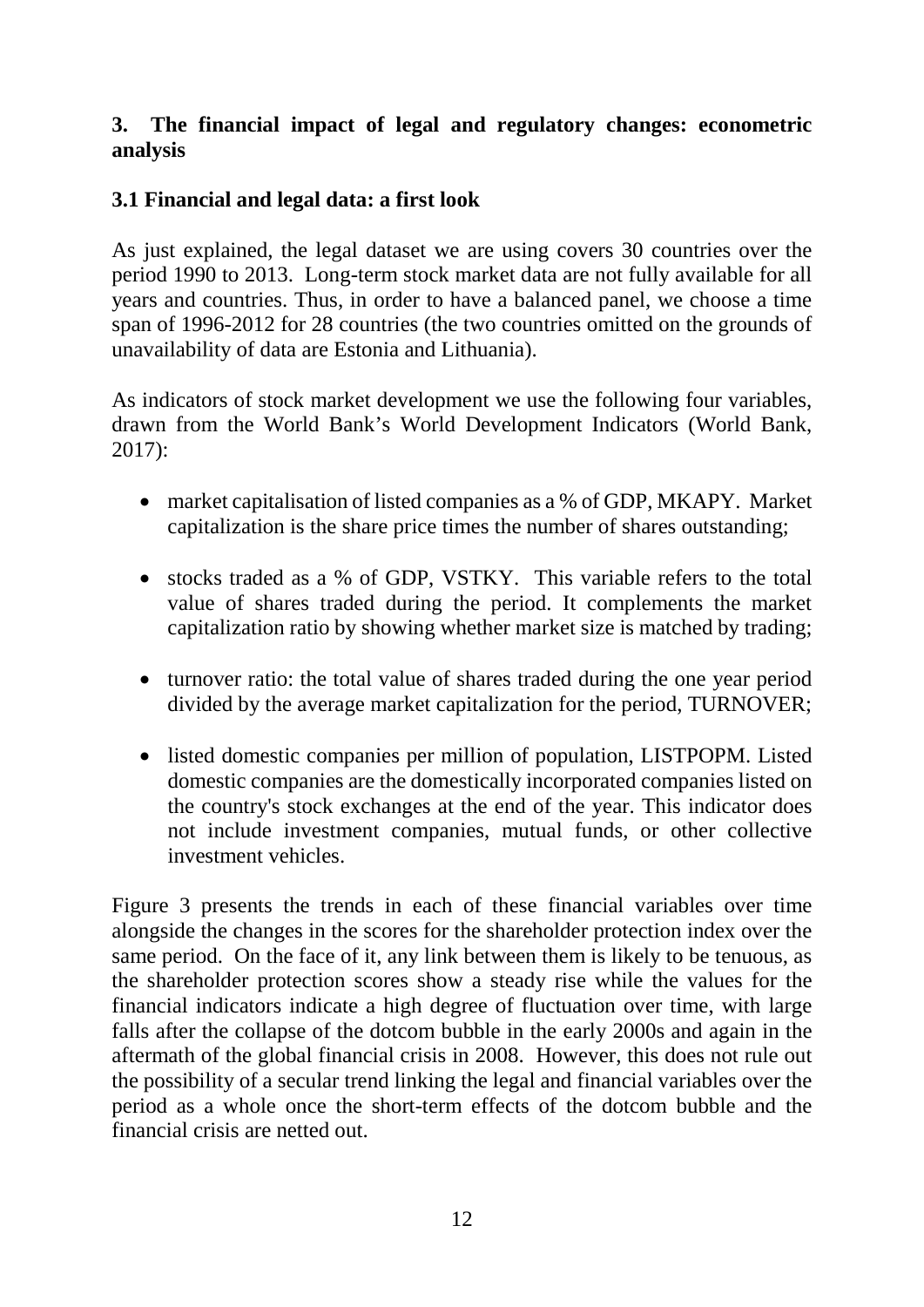

*Figure 3. Trends in stock market development and shareholder protection, 28 countries, 1996-2013. Sources: World Development Indicators (stock market capitalisation) and Siems et al. 2016 in CBR Leximetric Datasets (shareholder protection), all scaled from 0 to 1 based on the lowest and highest values.*

Revealingly, Figure 4, which plots changes in market capitalisation against the *rate and direction of change* in the shareholder protection index, suggests that there may indeed be some plausibility in the idea of a law-finance link, as the two trends are now more closely matched, although also with strongly divergent trends in the early 2000s (with stock market capitalisation in decline but shareholder protection increasing). The corresponding figures (Figures 5 and 6) for the rate of change in shareholder protection and stocks traded as percentage of GDP, as well as for the turnover ratio, are very similar. The closest correlation of trends, displayed in Figure 7, seems to concern the evolution of the number of listed firms and the rate of change in shareholder protection. However, in each case a simple comparison of the time trends does not clearly suggest that one preceded the other in a consistent way across the period, thus making it difficult to discern any clear basis for imputing a causal relationship between them.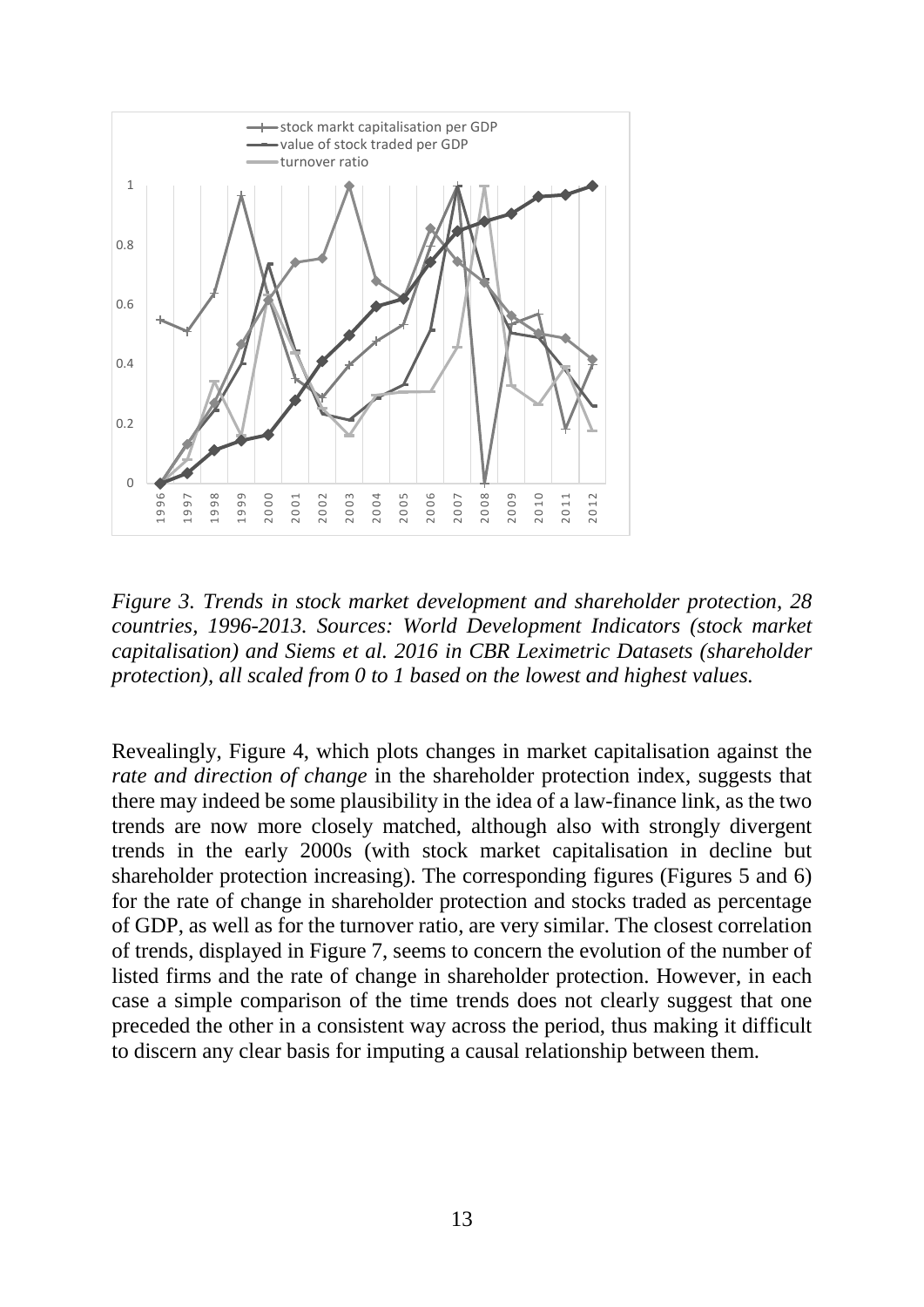

*Figure 4. Trends in stock market capitalisation and change in shareholder protection, 28 countries, 1996-2013. Sources: see Figure 3.*



*Figure 5. Trends in the value of stock traded and change in shareholder protection, 28 countries, 1996-2013. Sources: see Figure 3.*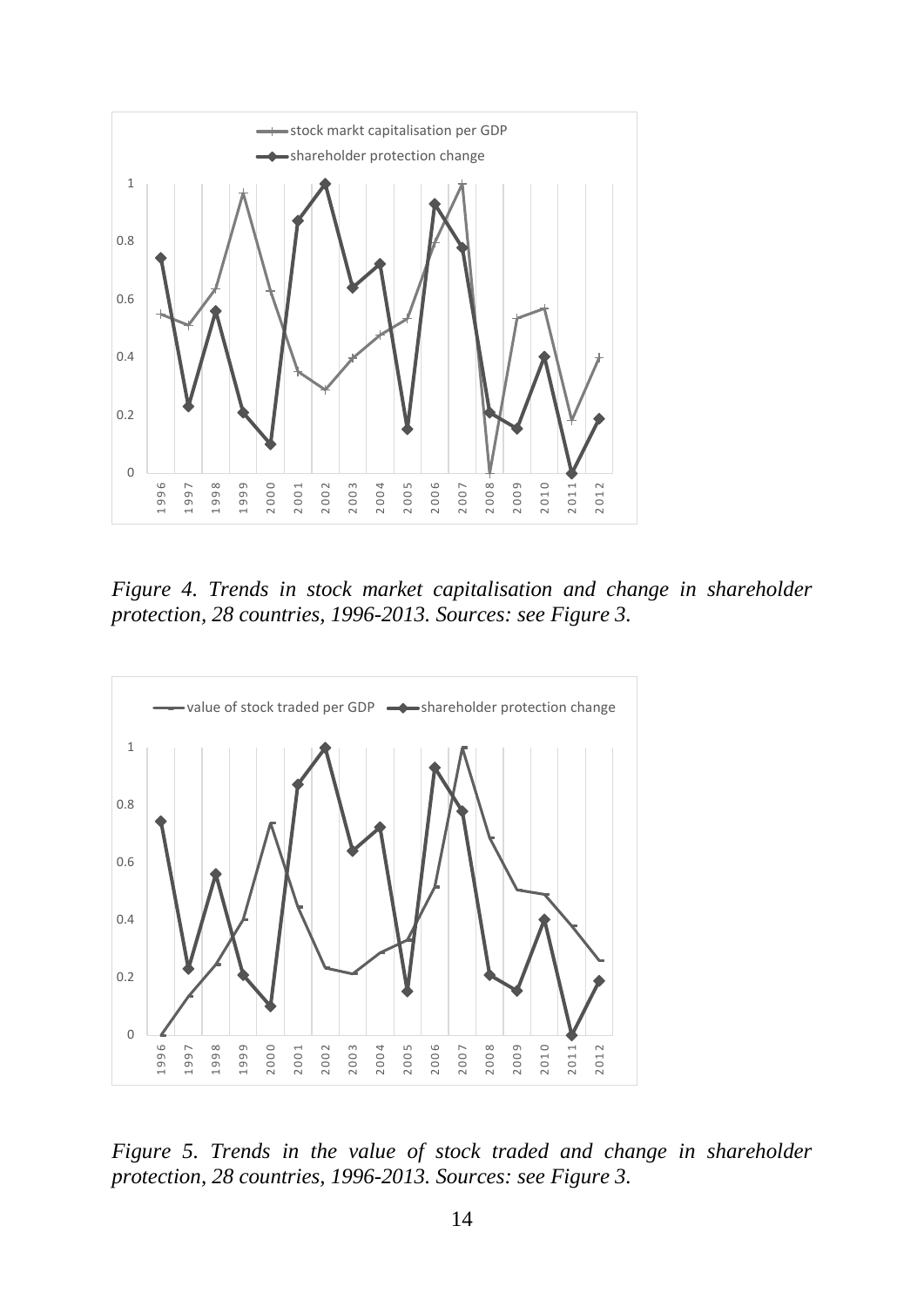

*Figure 6. Trends in the turnover ratio and change in shareholder protection, 28 countries, 1996-2013. Sources: see Figure 3.*



*Figure 7. Trends in number of listed companies per million of population and change in shareholder protection, 28 countries, 1996-2013. Sources: see Figure 3.*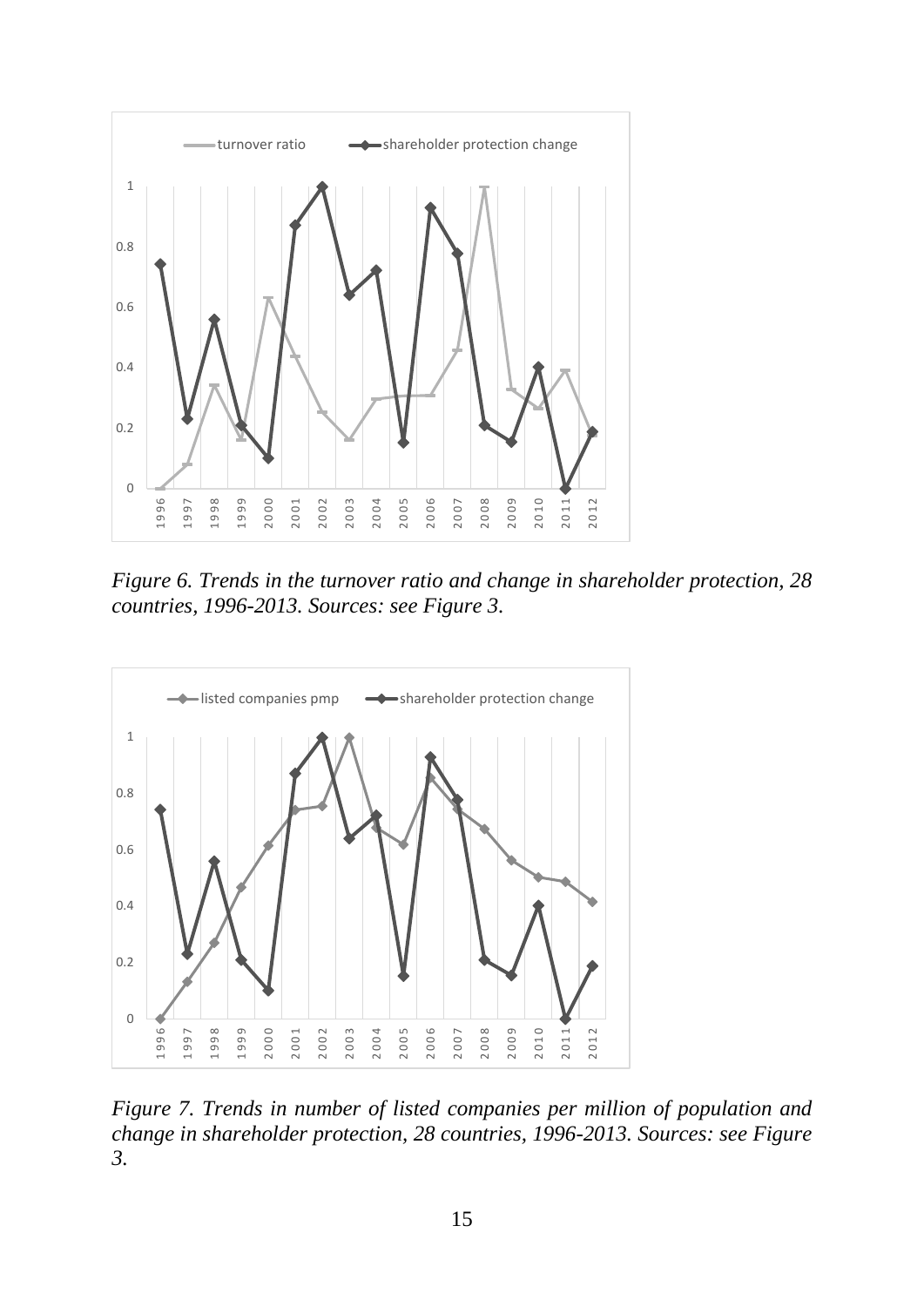## **3.2 Examining the law-finance relation in closer detail: Granger causality tests**

To examine more systematically whether stock market development caused, or was caused by, changes in law, we use panel VAR (Vector-Autoregressive) and VEC (Vector Error Correction) Granger causality tests (on which, see Granger, 1969; Engle and Granger, 1987). In this approach, if the addition of lagged values of an independent variable to a regression alters its relationship with an outcome variable, it is conventional to talk of causality flowing from one to the other. Strictly speaking the Granger causality test identifies precedence rather than causation but it can be taken as a sign that causal relations may be present and it may thereby help to indicate the direction of a causal relationship.

We fit a regression where X (alternative stock market variables taken one at a time) is a function of its own past values and of past values of the control variable Y (real GDP growth rate ) and Z (the shareholder protection index):

$$
X_{it} = \alpha + \sum_{j=1}^{p} \lambda_j X_{i,t-j} + \sum_{k=1}^{p} \psi_k Y_{i,t-k} + \sum_{l=1}^{p} \pi_l Z_{i,t-l} + \varepsilon_{it}
$$
(1)

This provides a test of whether a change in the shareholder protection index 'Granger causes' a change in the stock market variable. To see if the converse applies, we can reconstitute the regression with shareholder protection as the outcome variable and the stock market as the causal one.

We use as a control variable the real growth rate of GDP (GGDP). This can be expected to net out the country-specific effects of time-trend and cyclical fluctuations on stock market variables. In earlier research using the CBR dataset (Sarkar, 2013; Deakin et al., 2014), the log of real GDP was used as a control; for international comparability, values were converted into a common measure using purchasing power parity exchange rates. Using this approach, currency exchange market complications and the arbitrariness involved in finding a common basket of commodities may, however, obscure the true picture of country-wise timetrends and cyclical fluctuations. Furthermore, for some countries these PPP-GDP data are not available. For these reasons, GGDP is a better control variable for our current sample. The data on GDP growth are also sourced from the World Bank's World Development Indicators.

In fitting the above equation, we need to test whether the coefficients of the lags of Z are jointly significant (that is, different from zero) using the Wald-test statistic (having a chi-square distribution). The null hypothesis is that  $\pi_1 = \pi_2 = \dots$  $=\pi_p = 0$ . If the Wald test statistic (distributed as a chi-square) calculated on the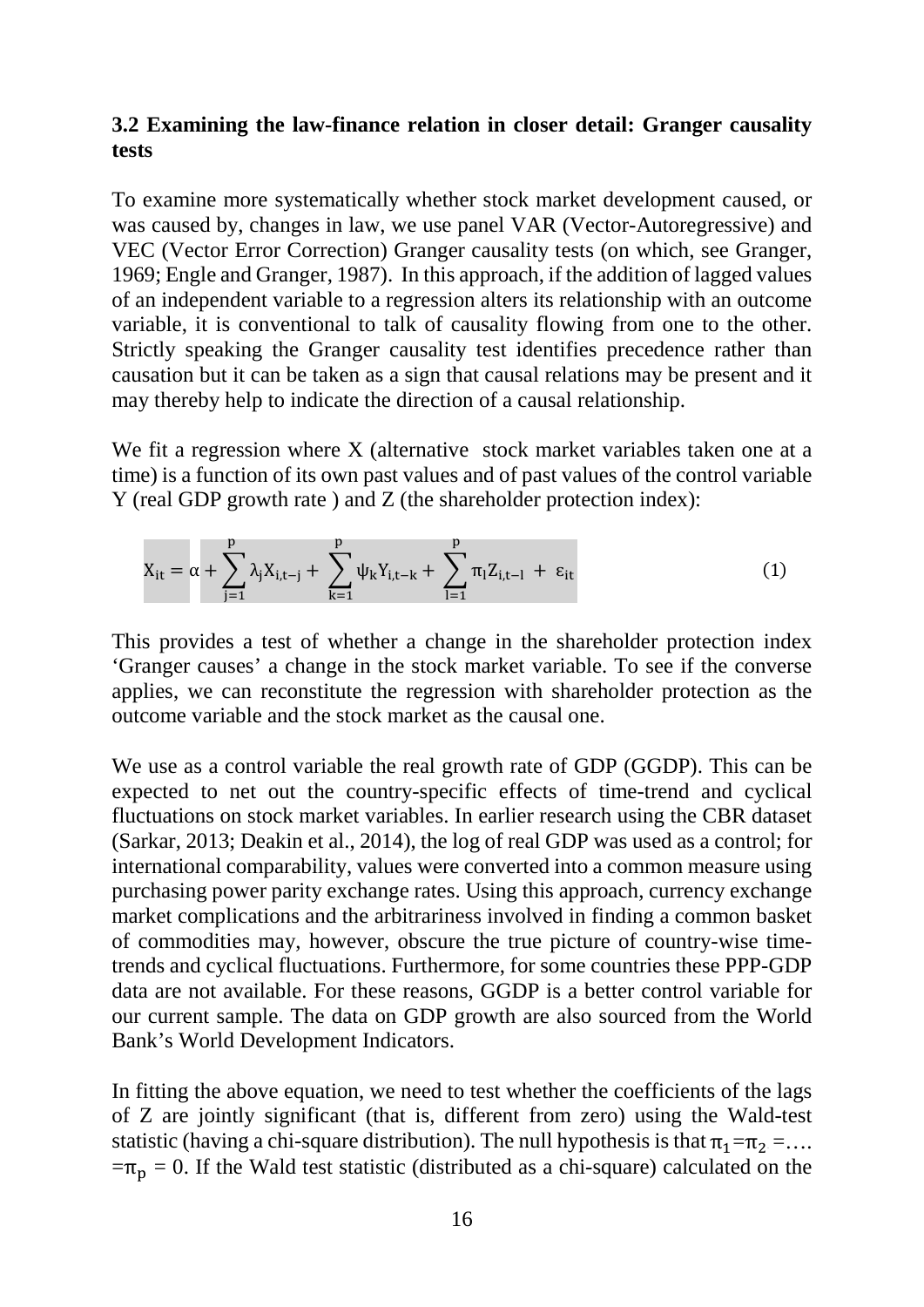basis of this null hypothesis is very high (higher than the relevant critical value of the chi-square distribution), we can say that Z causes X (rejecting the null hypothesis of no causality), as the past values of Z influence the current value of X.

Instead of fitting the equations in level terms we can fit the equation in firstdifference terms ( $\Delta X$ ,  $\Delta Y$  and  $\Delta Z$ ) and their various lags. Replicating the VAR test in terms of first-difference we can get a VEC causality test.

For the choice of lag (that is, how many past years are to be included in the causality test), we use a number of criteria including the sequential modified LR test statistic (LRM), the final prediction error (FPE), the Akaike information criterion (AIC), the Schwarz information criterion (SC), and the Hannan-Quinn information criterion (HQ). Different criteria tend to suggest different lag lengths. We have taken the maximum of the alternative lag lengths chosen by these criteria as the order of the VAR causality tests. Subtracting one from the order of the VAR test we get the order of the VEC test.

We can see from Table 2A that the Granger causality tests disclose no statistically significant impact of changes in shareholder protection laws on stock market development indicators. However, Table 2B reports a significant causal influence of the volume of shares traded and the turnover ratio on the SPI. This implies that while there might be causal relations running in both directions between legal and financial variables, the stronger influence is that running from the economy to the legal system.

## **3.3 Distinguishing between short-term and long-term relationships: dynamic panel data analysis**

Granger causality tests aim to clarify the predominant direction of causality between two variables, but do not provide much other information on the nature of the relationship between them. A complementary approach which allows for a richer analysis of interactions between variables over time is the dynamic panel data analysis proposed by Pesaran et al (1999). In particular, this makes it possible for us to take a closer look at what may be going on in cases where legal change triggers a financial response of some kind.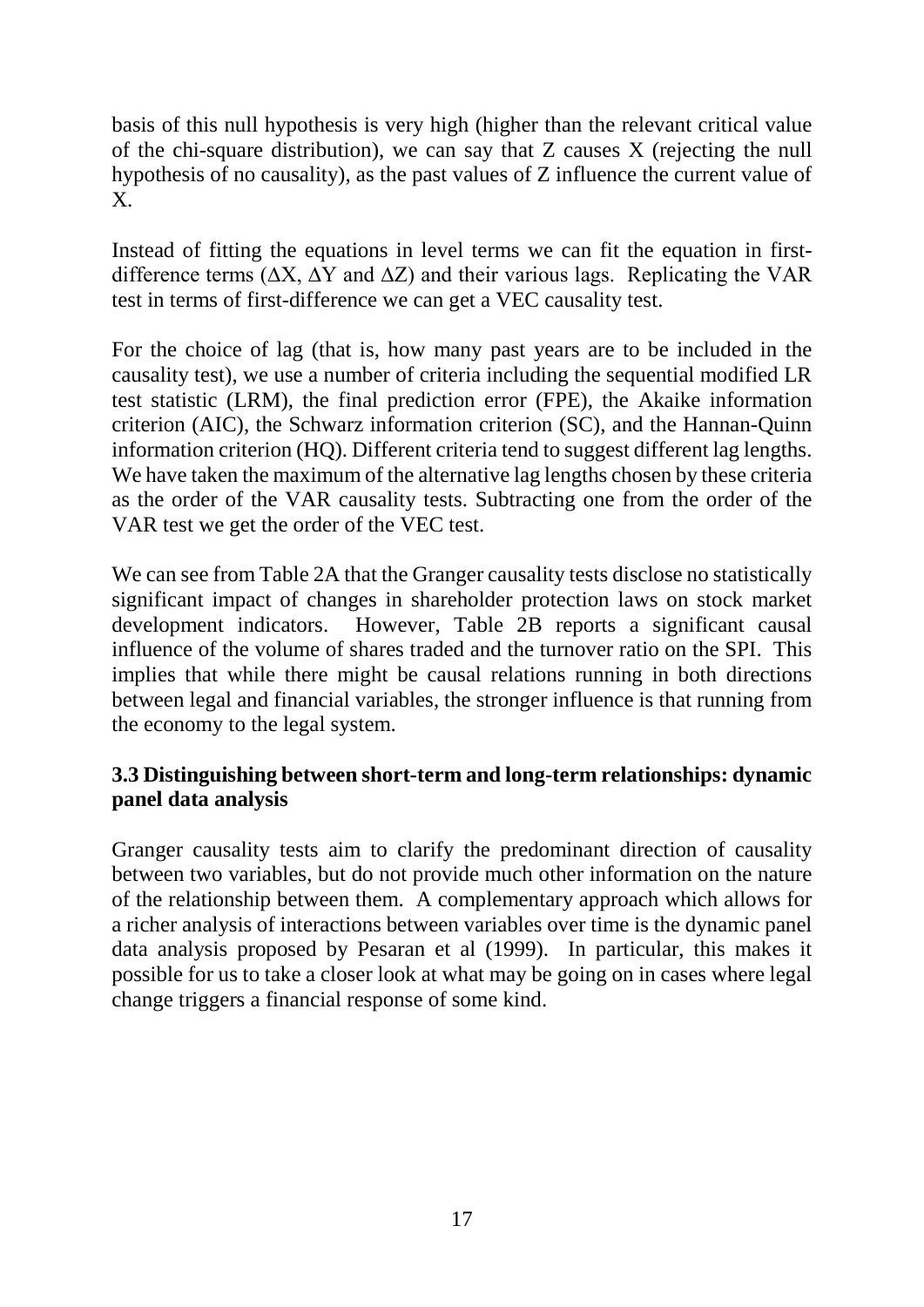*Table 2. Causal Relationships between Shareholder Protection and Stock Market Development Indicators for the Panel of 28 Countries, 1996-2012: Panel VAR and VEC Granger Causality Tests*

*Table 2A: Influence of Shareholder Protection on Stock Market Development*

| Independent Dependent<br>variable | variable        | Test<br>Chi-square | statistic: Lag chosen | Probability |
|-----------------------------------|-----------------|--------------------|-----------------------|-------------|
| <b>SPI</b>                        | <b>MKAPY</b>    | 0.697993           |                       | 0.8737      |
| <b>SPI</b>                        | <b>VSTKY</b>    | 1.088249           |                       | 0.7799      |
| <b>SPI</b>                        | <b>TURNOVER</b> | 5.931291           |                       | 0.2043      |
| <b>SPI</b>                        | <b>LISTPOPM</b> | 2.358729           |                       | 0.5014      |

(i) Panel VAR Causality Tests

(ii) Panel VEC Causality Tests

| Independent Dependent |                 | Test statistic: Lag chosen | Probability |
|-----------------------|-----------------|----------------------------|-------------|
| variable              | variable        | Chi-square                 |             |
| <b>SPI</b>            | <b>MKAPY</b>    | 0.117426                   | 0.9430      |
| <b>SPI</b>            | <b>VSTKY</b>    | 0.514655                   | 0.7731      |
| <b>SPI</b>            | <b>TURNOVER</b> | 5.642451                   | 0.1304      |
| <b>SPI</b>            | <b>LISTPOPM</b> | 1.635842                   | 0.4413      |

*Table 2B: Influence of Stock Market Development on Shareholder Protection*

(i) Panel VAR Causality Tests

| Independent     | Dependent  | Test statistic: Lag chosen | Probability |
|-----------------|------------|----------------------------|-------------|
| variable        | variable   | Chi-square                 |             |
| <b>MKAPY</b>    | <b>SPI</b> | 3.432790                   | 0.3296      |
| <b>VSTKY</b>    | <b>SPI</b> | 7.935319**                 | 0.0474      |
| <b>TURNOVER</b> | -SPI       | 11.77230**                 | 0.0191      |
| <b>LISTPOPM</b> | <b>SPI</b> | 1.097397                   | 0.7777      |

(ii) Panel VEC Causality Tests

| Independent     | Dependent  | Test statistic: Lag chosen | Probability |
|-----------------|------------|----------------------------|-------------|
| variable        | variable   | Chi-square                 |             |
| <b>MKAPY</b>    | <b>SPI</b> | 2.519774                   | 0.2837      |
| <b>VSTKY</b>    | <b>SPI</b> | 9.751199***                | 0.0076      |
| TURNOVER SPI    |            | 10.68342**                 | 0.0136      |
| <b>LISTPOPM</b> | <b>SPI</b> | 1.635842                   | 0.4413      |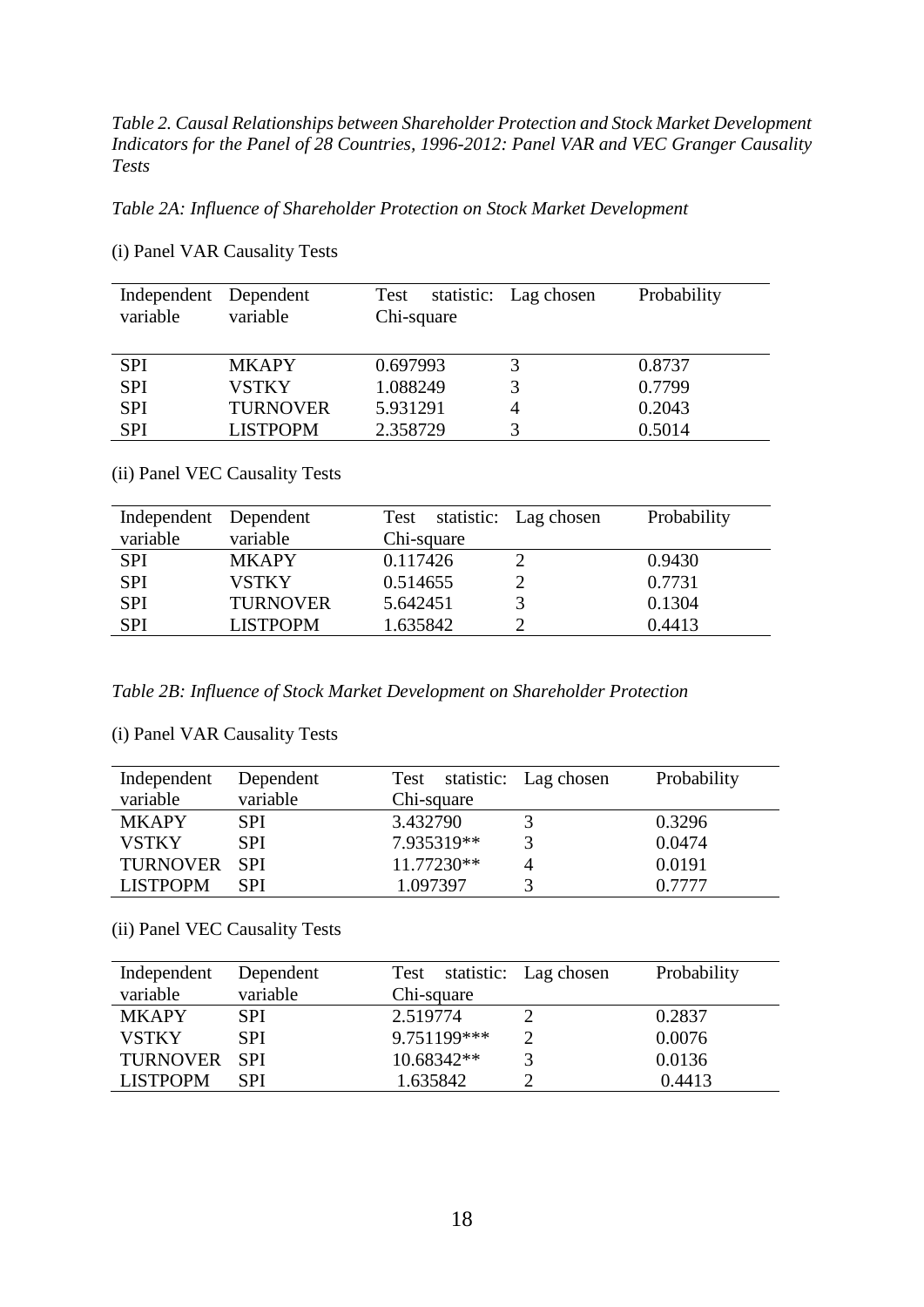Notes:

The null hypothesis of no causality is rejected at the 5 % level (\*\*) and 1% level (\*\*\*).

Sources: MKAPY (stock market capitalisation as a % of GDP), VSTKY (value of stock trading as a % of GDP), TURNOVER (turnover ratio, or ratio of stock trading over stock market capitalisation) and LISTPOPM (listed companies per million of population) are derived from the World Bank's *World Development Indicators*. SPI (shareholder protection index) is derived from the CBR Leximetric Datasets (Siems, 2016).

Conventional panel data analysis of the law-finance relation (for example, La Porta et al., 1998; Guillén and Capron, 2016) in effect treats the relationship between legal change and economic outcomes as instantaneous, which is an unrealistic basis for analysis. By contrast, the models proposed by Pesaran et al. (1999) make it possible to model the impact of legal change in a more dynamic way which captures lags and feedback effects. In particular this approach makes it possible to model the impact of a regulatory change in terms of an initial shortterm relationship, followed by an adjustment path which generates a long run relationship. This captures in a formal way the intuition that legal change will often generate an effect after a lag or delay of some kind, as well as the possibility that short-run and long-run outcomes may differ in both direction and magnitude, as firms adjust to and absorb the impact of a regulatory 'shock' (for further discussion of these effects, see Deakin et al., 2014).

Pesaran et al. (1999) suggest three alternative models which make different assumptions about the way in which unobservable cross-national differences mediate the reception of a common event affecting a group of countries. At one extreme there is the dynamic fixed effect model (DFE). Here, intercepts vary across the countries, but all other parameters and error variances are constrained to be the same. One way of thinking about this model, in the context we are considering, is that it assumes that a legal change impacts on financial variables in the same way across different countries, country-level heterogeneities notwithstanding.

At the other extreme, in the mean group (MG) model, separate equations for each country are estimated and used to calculate the mean of the estimates. In this approach the underlying assumption is that the legal change impacts on finance in a different way in each country.

The intermediate alternative is the pooled mean group (PMG) estimator, which allows intercepts, short-run coefficients and error variances to differ freely across the countries, while constraining the long run coefficients to be the same (in other words,  $\psi_i = \psi$  and  $\pi_i = \pi$  for all i while  $\theta_i$  may differ from group to group). The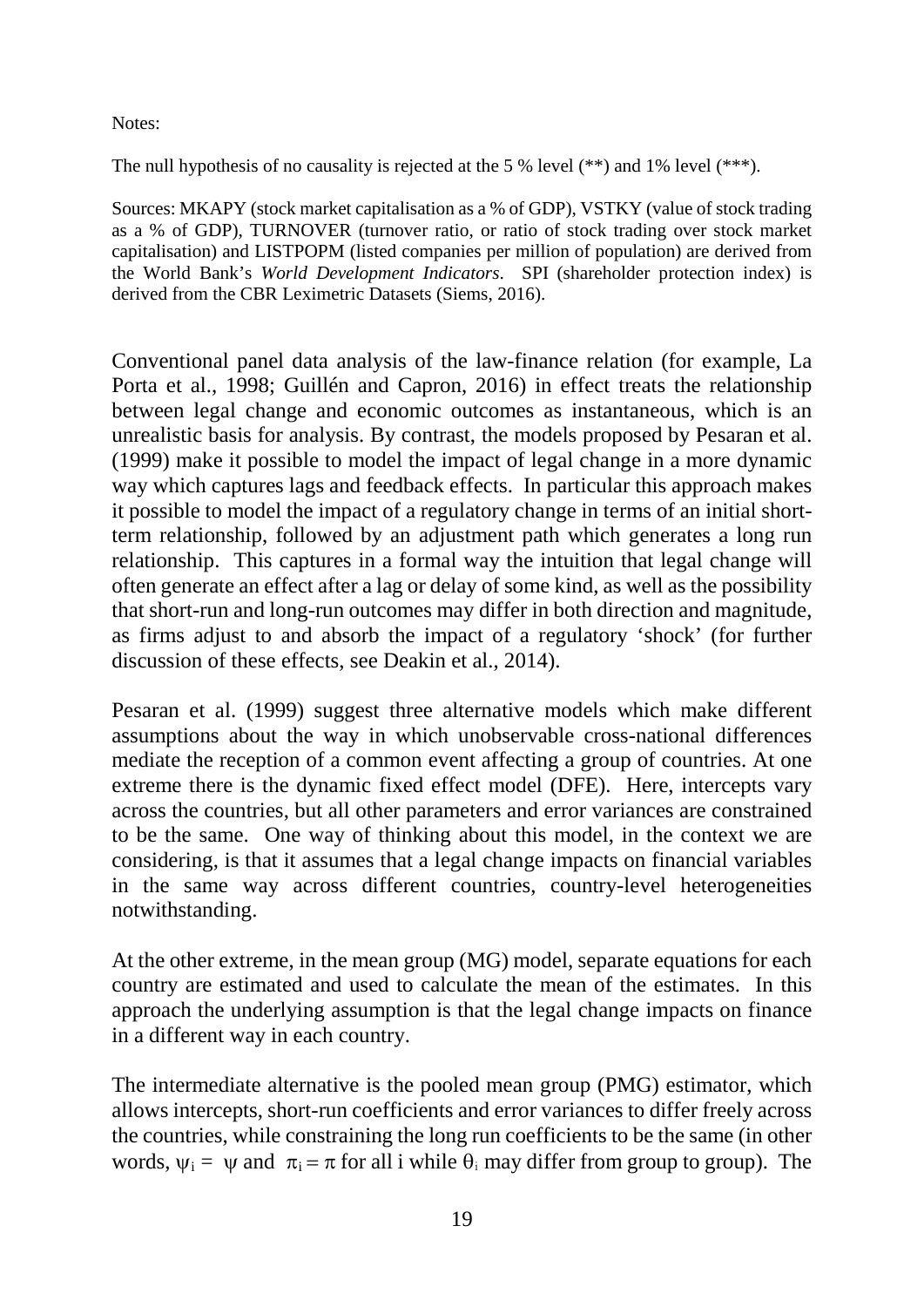PMG model is the most interesting and intuitively appealing of the three because it tests the claim that while the initial effects of a global regulatory 'shock' are likely to differ from one system to the next, thanks to country-level heterogeneities, over time there may be a degree of convergence as economies respond in a similar way to a changed institutional environment.

Each model presupposes a long-term relationship of some kind among the variables. Thus a first step is to carry out tests of panel cointegration. These indicate that there are indeed long-term relationships (Table 3).

We next consider the nature of the long-run relationships in question. Where X indicates stock market development, Y is the real growth rate of GDP, and Z is the shareholder protection index, SPI, we have the following initial relationship between the variables, where  $i$  (=1,2,3..) represents countries, t (=1,2,...) represents periods (years),  $\psi_i$  and  $\pi_i$  are the long-run parameters, and  $\eta_{it}$  is the error term.

$$
X_{it} = \psi_i Y_{it} + \pi_i Z_{it} + \eta_{it}
$$
 (2)

Following Pesaran et al. (1999), we then use the following error correction representation:

$$
\Delta X_{it} = \theta_i \left( \eta_{it-1} \right) + \sum_{j=1}^{p-1} \lambda_{ij} \Delta X_{i,t-j} + \sum_{k=0}^{q-1} \psi_{ik} \Delta Y_{i,t-k} + \sum_{l=0}^{r-1} \pi_{il} \Delta Z_{i,t-l} + \mu_i + \phi_{it} \tag{3}
$$

where  $\Delta$  is the difference operator,  $\theta_i$  is the country-specific error-correcting speed of adjustment term,  $\lambda_{ii}$ ,  $\psi_{ik}$  and  $\pi_{il}$  are the coefficients of the lagged variables,  $\mu_i$  is the country fixed effect and  $\phi_{it}$  is the disturbances term. The existence of a meaningful long-run relationship with a stable adjustment dynamics requires  $\theta_i < 0$ .

We use the STATA model developed by Blackburne and Frank (2007) to estimate the three alternative models developed by Pesaran et al. (MG, PMG and DFE). The lag structure (p, q, r) is determined with the help of the Lag Exclusion Wald Test for each variable separately (within the maximum lags chosen in the relevant panel VEC causality tests). A series of Hausman tests (MG vs. PMG, DFE vs. MG and DFE vs. PMG) are then carried out to identify the most appropriate model in each case.

Table 4 reports the results of our dynamic panel data analysis. They show no significant positive impact of shareholder protection law on stock market development for two out of the three models (the DFE and MG models). In the case of the PMG model, on the other hand, they show a significant, positive longterm impact of shareholder protection on three of the stock market variables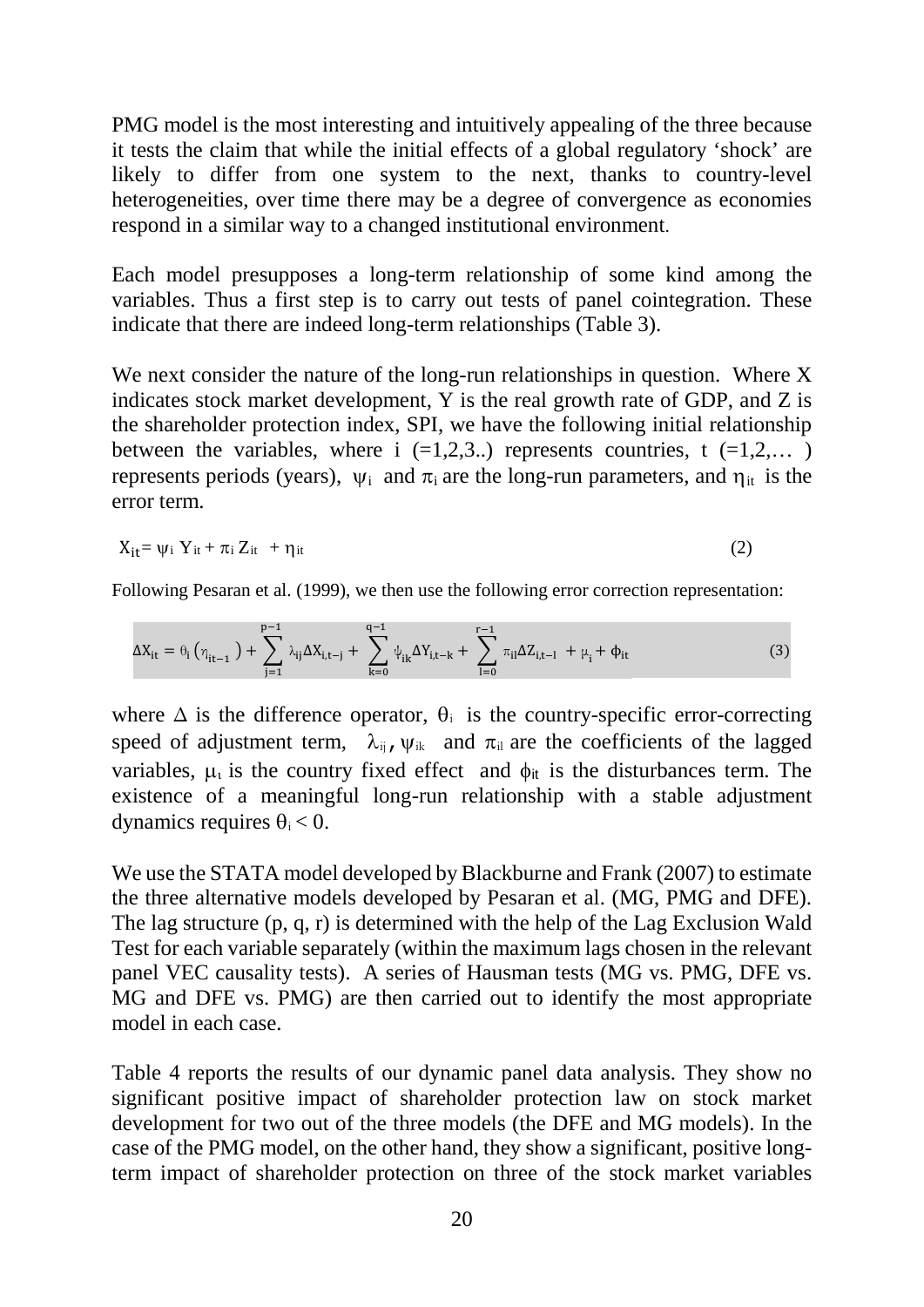(market capitalisation, value of shares traded, and turnover ratio), and a negative one in the case of the fourth (number of listed companies). This negative impact of SPI on listed firms is also observed in the DFE model.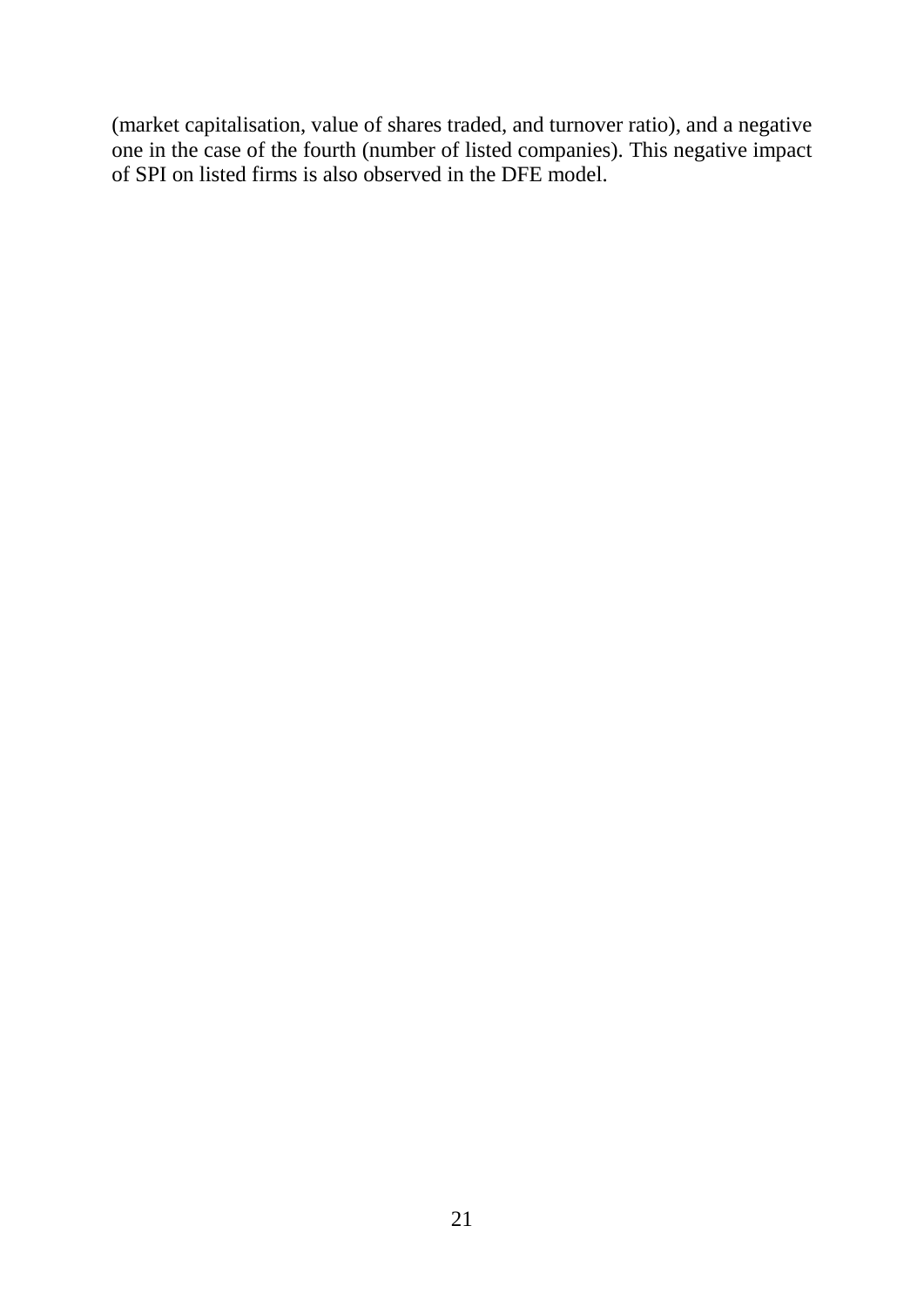*Table 3: Tests of Cointegration among the stock market development indicators, real GDP growth rate and Shareholder Protection Index: Selected Number of Cointegrating Relations by Model*

Data Trend: None None Linear Linear Quadratic Test Type No Intercept Intercept Intercept Intercept Intercept No Trend No Trend No Trend Trend Trend Trace 3 3 3 2 3 Max-

Eigenvalue  $3$   $3$   $3$   $2$   $3$ 

*Table 3A: Stock Market Development Indicator: MKAP*

*Table 3B: Stock Market Development Indicator: VSTKY*

| Data Trend: None |                        | None     | Linear    | Linear    | Quadratic |
|------------------|------------------------|----------|-----------|-----------|-----------|
| Test Type        | No Intercept Intercept |          | Intercept | Intercept | Intercept |
|                  | No Trend               | No Trend | No Trend  | Trend     | Trend     |
| Trace            |                        |          |           |           |           |
| Max-             |                        |          |           |           |           |
| Eigenvalue 3     |                        | 3        | 3         |           |           |

*Table 3C: Stock Market Development Indicator: TURNOVER*

| Data Trend: None |                        | <b>None</b> | Linear        | Linear    | Quadratic |
|------------------|------------------------|-------------|---------------|-----------|-----------|
| Test Type        | No Intercept Intercept |             | Intercept     | Intercept | Intercept |
|                  | No Trend               | No Trend    | No Trend      | Trend     | Trend     |
| Trace            |                        |             |               |           |           |
| Max-             |                        |             |               |           |           |
| Eigenvalue 3     |                        | 3           | $\mathcal{Z}$ | 3         |           |

*Table 3D: Stock Market Development Indicator:* LISTPOPM

| Data Trend: None |                        | None     | Linear    | Linear    | Quadratic |
|------------------|------------------------|----------|-----------|-----------|-----------|
| Test Type        | No Intercept Intercept |          | Intercept | Intercept | Intercept |
|                  | No Trend               | No Trend | No Trend  | Trend     | Trend     |
| Trace            |                        |          |           |           |           |
| Max-             |                        |          |           |           |           |
| Eigenvalue 2     |                        |          |           |           |           |
|                  |                        |          |           |           |           |

Sources: see Table 2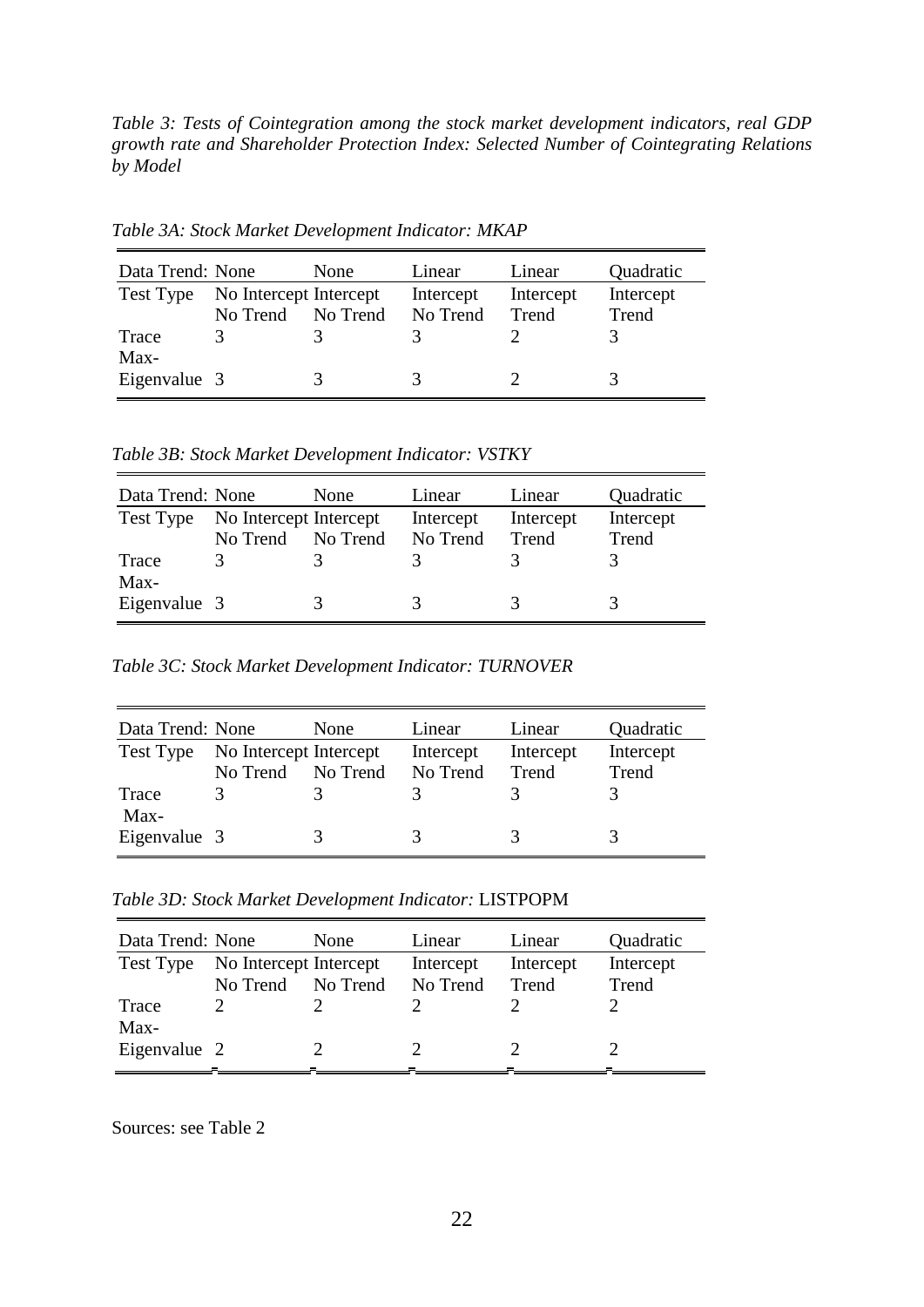The Hausman test suggests that the PMG model is the most reliable one only in the case of the finding that shareholder protection impacts negatively on the number of listed companies. In the case of market capitalisation, the Hausman test is unable to identify an appropriate model. In the case of shares traded and the turnover ratio, the DFE model is chosen; this indicates a negative, although non-significant, impact of shareholder protection on stock market development.

These results therefore disclose some evidence of a positive effect of shareholder rights on stock market capitalisation, value of shares traded and the turnover ratio. The results would have been clearer if the Hausman test had identified the PMG model as the most statistically appropriate one in each case, but all the same they point to the possibility that legal reforms are having a common, convergent impact across countries over time. The PMG result is clearest in the case of the negative impact of shareholder protection on the number of listed firms. This result can be interpreted as evidence of managers de-listing firms in response to laws and regulations empowering shareholders (see Armour et al., 2009a). It can also be read as implying that increases in shareholder rights have a non-linear relationship with corporate governance outcomes; beyond a certain point, empowering shareholders no longer generates gains in terms of reduced agency costs, but adds to the costs of regulatory compliance and inhibits effective management (Deakin et al., 2012; Katelouzou and Siems, 2015).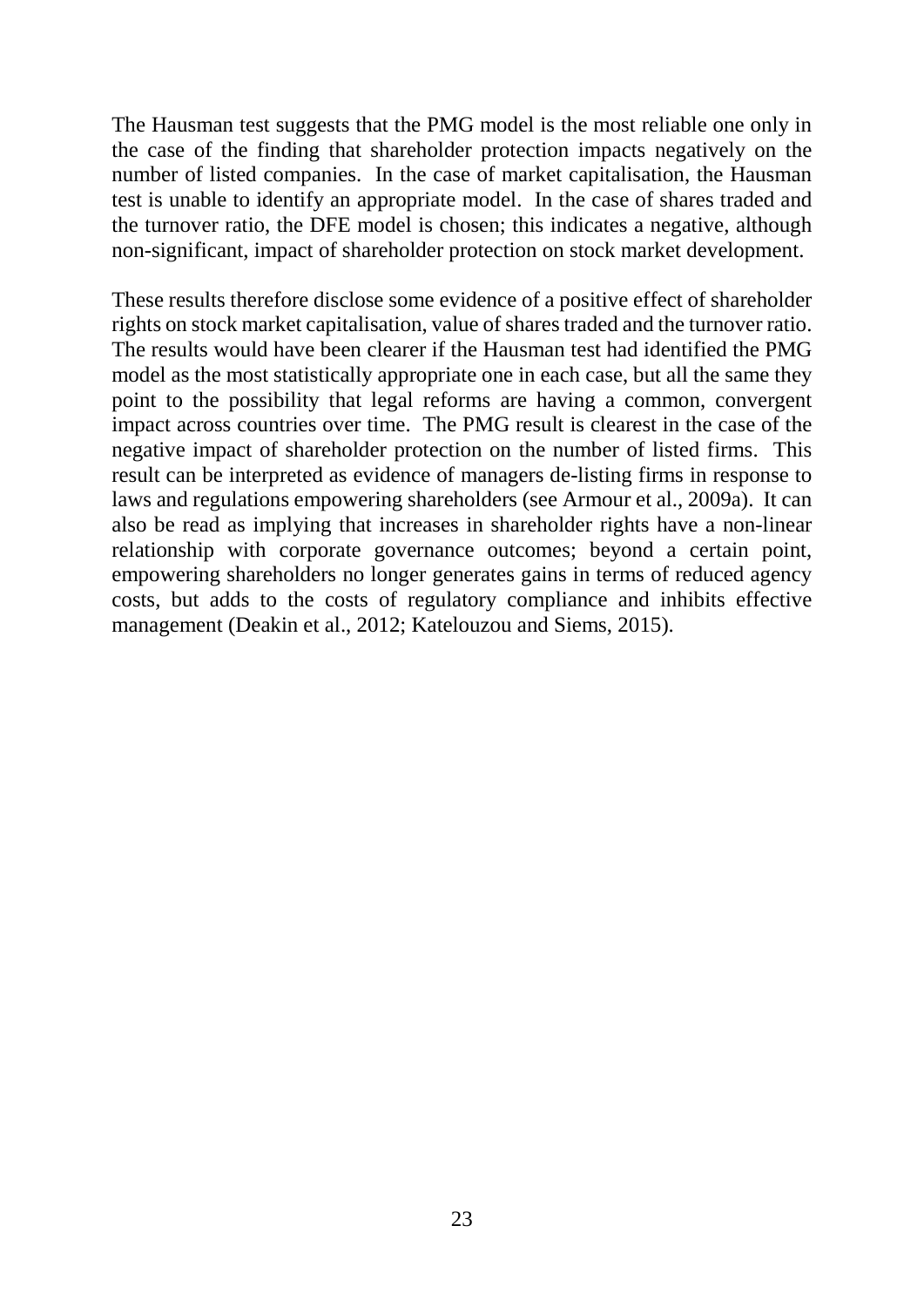*Table 4: Short-run and Long-run Impact of Shareholder Protection Index on Stock Market Development Indicators, 1996-2012: Dynamic Panel Models*

| Independent and                  | <b>PMG</b>  | MG           | DFE         |
|----------------------------------|-------------|--------------|-------------|
| control variables                | Model       | Model        | Model       |
| Long-term                        |             |              |             |
| Relationship                     |             |              |             |
| GGDP                             | 11.227***   | 12.326***    | $3.07***$   |
| SPI                              | 1.841 ***   | 7.374        | $-1.907$    |
| Short-term                       |             |              |             |
| relationship                     |             |              |             |
| θ                                | $-981***$   | $-1.799***$  | $-.655***$  |
| $\Delta$ MKAPY <sub>t-1</sub>    | $-136$      | .241         | $-.009$     |
| $\triangle$ MKAPY <sub>t-2</sub> | $-116$      | .156         | $-.04$      |
| $\Delta GGDP_t$                  | $-5.45***$  | $-12.137***$ | $-.87$      |
| $\Delta GGDP_{t-1}$              | $-4.762***$ | $-9.165***$  | $-1.412***$ |
| $\Delta GGDP_{t-2}$              | -.854       | $-3.888$     | $-182$      |
| $\Delta {\rm SPI}_{\rm t}$       | 3.452       | 7.304        | 2.792       |
| $\Delta SPI_{t-2}$               | 11.807      | 5.256        | -.899       |
| μ                                | 41.119      | 24.159       | 48.602***   |
| Chosen Model                     |             |              |             |

*Table 4A. Dependent variable: stock market capitalisation (MKAPY)*

*Table 4B. Dependent variable: value of stock market trading (VSTKY)*

| Independent and     | <b>PMG</b> | MG         | <b>DFE</b> |
|---------------------|------------|------------|------------|
| control variables   | Model      | Model      | Model      |
| Long-term           |            | 6.866      |            |
| relationship        |            |            |            |
| <b>GGDP</b>         | $1.453***$ | 6.866      | 8.545***   |
| <b>SPI</b>          | $2.485***$ | 7.016      | $-.318$    |
| Short-term          |            |            |            |
| relationship        |            |            |            |
| $\theta$            | $-.302***$ | $-.684***$ | $-45***$   |
| $\Delta GGDP_t$     | $3.333*$   | $-8.715**$ | $-1.792**$ |
| $\Delta GGDP_{t-1}$ | 1.949**    | $-4.479**$ | $-1.169*$  |
| $\Delta GGDP_{t-2}$ | 1.364      | $-3.11*$   | $-.828$    |
| $\Delta SPI_t$      | 14.537     | .541       | 2.319      |
| $\Delta SPI_{t-2}$  | $-8.239$   | $-10.769$  | $-1.261$   |
| μ                   | 17.182**   | 124.034*   | 17.292     |
| <b>Chosen Model</b> |            |            | <b>DFE</b> |

 $8.545***$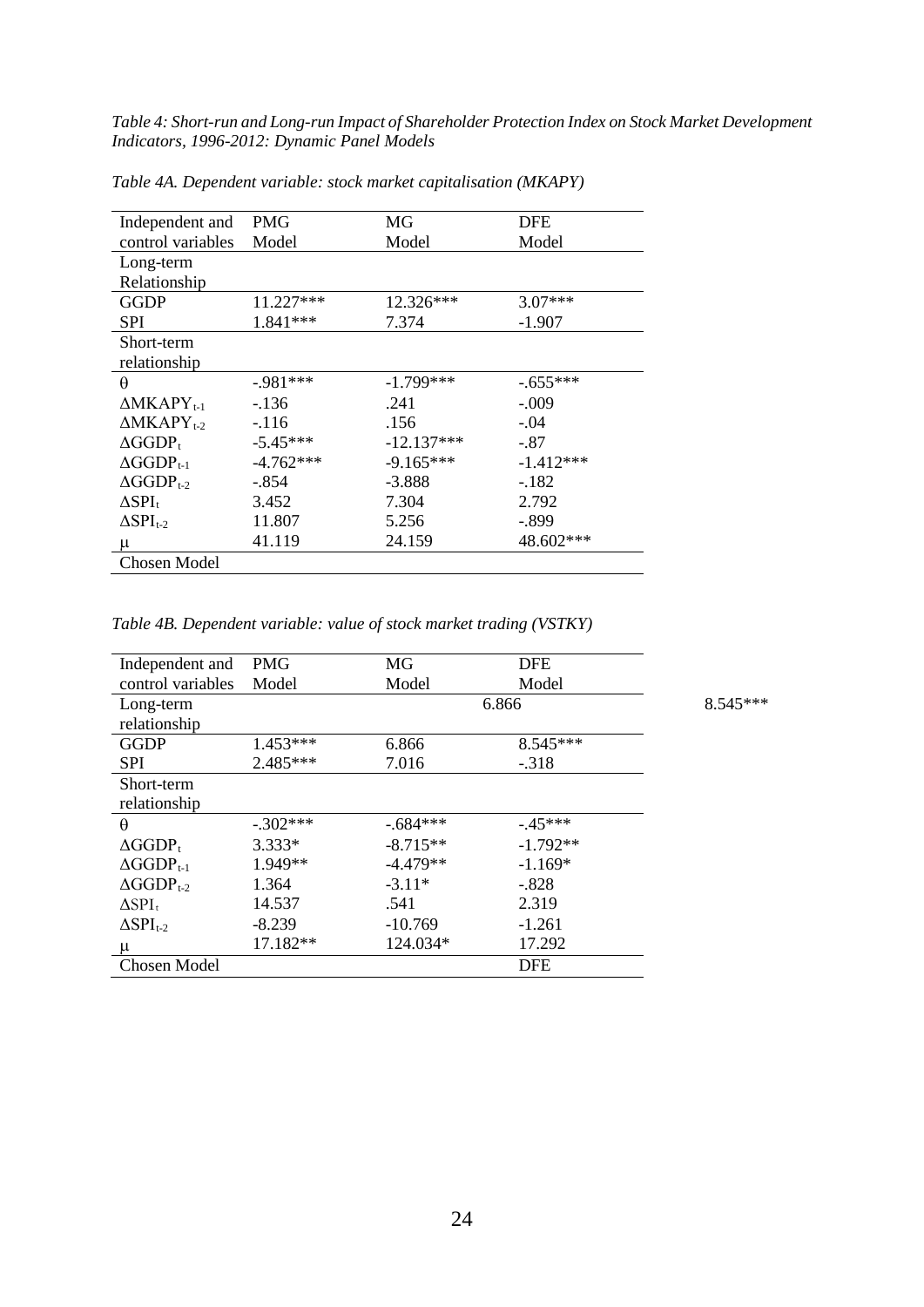| Independent and            | <b>PMG</b> | MG         | <b>DFE</b> |          |
|----------------------------|------------|------------|------------|----------|
| control variables          | Model      | Model      | Model      |          |
| Long-term                  |            |            | 6.866      | 8.545*** |
| relationship               |            |            |            |          |
| <b>GGDP</b>                | 4.188***   | 38.836     | 5.229      |          |
| <b>SPI</b>                 | 9.872 ***  | 106.097    | $-9.145$   |          |
| Short-term                 |            |            |            |          |
| Relationship               |            |            |            |          |
| $\theta$                   | $-.477***$ | $-.751***$ | $-.352***$ |          |
| $\triangle TURNOVER_{t-1}$ | .283       | .992       | .021       |          |
| $\triangle TURNOVER_{t-2}$ | $-.272$    | $-.272$    | $.189**$   |          |
| $\Delta GGDP_t$            | 1.323      | 6.521      | $-.147$    |          |
| $\Delta GGDP_{t-1}$        | $-6.291$   | 1.13       | $-.635$    |          |
| $\Delta GGDP_{t-2}$        | .461       | $-1.958$   | $-.824$    |          |
| $\Delta GGDP_{t-3}$        | 1.838      | 5.296      | $-46$      |          |
| $\Delta SPI_t$             | $-9.988$   | 37.747*    | 5.129      |          |
| $\Delta SPI_{t-2}$         | 17.657     | 24.274*    | 7.322      |          |
| μ                          | 4.298      | 229.352*   | 41.223**   |          |
| <b>Chosen Model</b>        |            |            | <b>DFE</b> |          |

*Table 4C. Dependent variable: turnover ratio (TURNOVER)*

*Table 4D. Dependent variable: listed companies (LISTPOPM)*

| Independent and     | <b>PMG</b> | MG        | <b>DFE</b> |
|---------------------|------------|-----------|------------|
| control variables   | Model      | Model     | Model      |
| Long-term           |            |           |            |
| Relationship        |            |           |            |
| <b>GGDP</b>         | $33***$    | .852      | .673       |
| <b>SPI</b>          | $-1.14***$ | $-3.068$  | $-3.102**$ |
| Short-term          |            |           |            |
| Relationship        |            |           |            |
| $\theta$            | $-.253***$ | $-444***$ | $-.299***$ |
| $\Delta GGDP_t$     | .048       | .013      | $-.109$    |
| $\Delta GGDP_{t-1}$ | $-.198$    | $-.231$   | $-.107$    |
| $\Delta GGDP_{t-2}$ | $-.072$    | $-139$    | $-.058$    |
| $\Delta SPI_t$      | -.1999     | .401      | $-143$     |
| μ                   | 8.343***   | 19.445*** | 11.863***  |
| Chosen Model        | PMG        |           |            |

Notes

Significances are reported at the 10% level  $(*)$ , 5 % level  $(***)$  and 1% level  $(***)$ .

The most appropriate model is chosen on the basis of a series of Hausman tests. In Table 4A the Hausman test could not identify a most appropriate model.

Sources: see Table 2.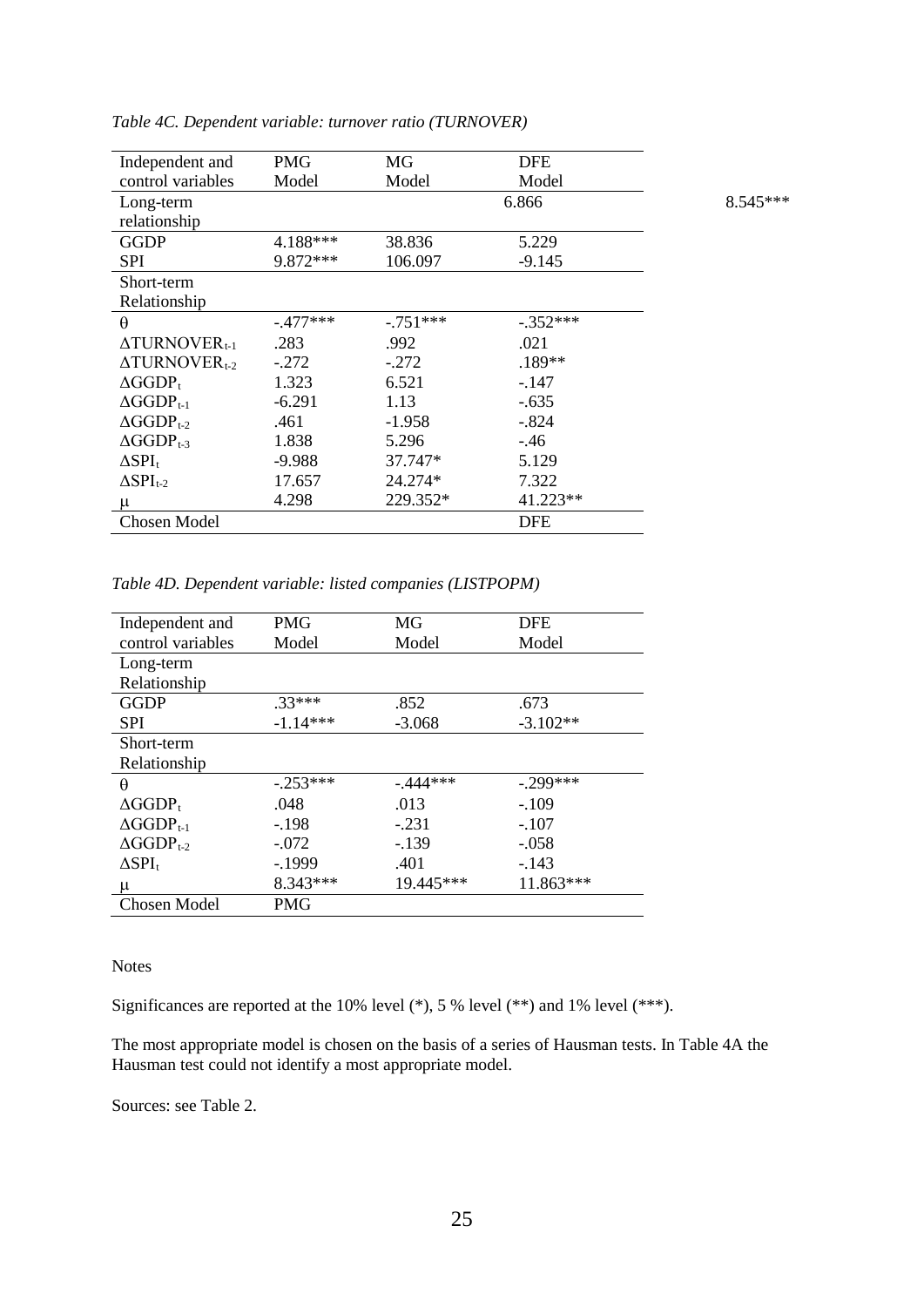## **4. Interpretation**

Our results have implications for the understanding of the process by which global trends in corporate governance regulations are translated into financial outcomes at country level. We can see, firstly, that the adoption of national laws empowering shareholders was not simply a response to the emergence, in the 1990s and 2000s, of a new global standard. On the contrary, our Granger causality results suggest that demand for such laws was, at least in part, endogenous to financial development at country level.

Granger causality tests are an indication of the historical precedence of one variable over another; in our study, they show that increases in the value of stock trading and in the turnover ratio preceded the legal strengthening of shareholder rights. This is consistent with the view that changes in corporate law are a response to prior developments in the scale and structure of financial markets, which country-specific research on the history of stock market development has previously argued to be the case (Cheffins, 2001; Coffee, 2001; Franks, Mayer and Rossi, 2009).

It is not clear from our analysis which particular mechanisms might be driving adjustments in the law. The historical research just cited points to the rise of an investor class in the course of the nineteenth century as one factor (among others) strengthening legal backing for shareholder rights. It has also been argued that more recent law reforms in the US and India, for example, favouring the interests of shareholders and other investors, can be related to the influence of lobbying (Armour and Lele, 2009; Rock, 2013). However, other research has explored the possibility that lobbying does not necessarily lead to legal change, since law making may often be insulated from private participation. This line of work suggests that there is much variation between countries on the relevance of lobbying (Milhaupt and Pistor, 2008: 176; Cioffi and Höpner, 2006).

It is also possible that countries adopt pro-shareholder corporate laws as part of a wider strategy of seeking foreign direct investment, and that they are more likely to do so when subject to structural adjustment reforms of the kind initiated by the IMF. In addition, the presence of particular types of investment fund in a country, such as sovereign wealth funds or hedge funds, may serve as to put pressures on governments to initiate pro-shareholder legal reforms. We do not have systematic data for all countries and years within the range of our current study to be able to identify these effects, but collating data of this kind with a view to carrying out such an analysis would be an appropriate focus for future research.

While taking into account the likely influence of economic and financial changes on the legal system, we should not neglect the possibility that corporate law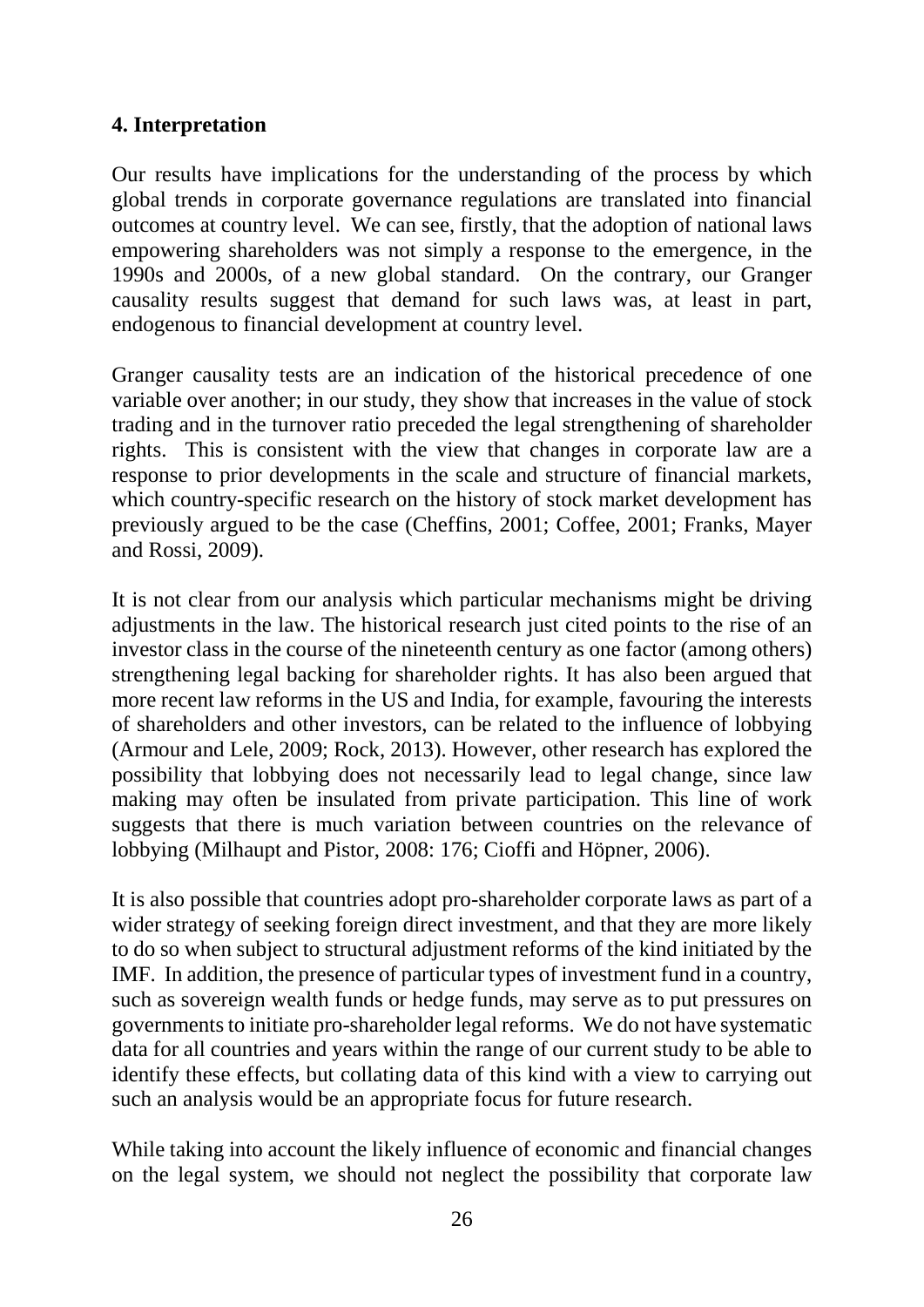changes can, in turn, trigger or stimulate financial development. Our Granger causality analysis does not rule out the possibility of law influencing finance, even if it does suggest that the effects of the economy on the legal system may be stronger.

Focusing on the possibility that law does affect finance, our dynamic panel data analysis provides some (weak) evidence of a positive impact of shareholder protection on stock market values and trading, and some (stronger) evidence of negative effect on the number of listed companies. It would seem then that there has been a connection between legal and regulatory reforms, on the one hand, and stock market development, on the other, over the period of our study, but that the relationship is complex and not altogether consistent in its effects upon financial indicators.

We see that increased shareholder protection may, over time, have the effect of increasing share values as measured by stock market capitalisation, and of deepening stock market activity as measured by the volume of shares traded and the turnover ratio. This is evidence in favour of the view that shareholder protection encourages investor participation in equity markets by reducing managerial agency costs. If so, shareholder protection should lead to a reduction in the cost of capital, although we cannot infer that result directly from our study. We should also recognise that many factors may affect stock market liquidity, including herding and similar effects associated with 'bubbles', and that our analysis does not make it possible to disaggregate the effects of the law alongside other factors. The link we find between shareholder protection and the volume of shares traded, on the one hand, and the turnover ratio, on the other, may be a better measure of the tangible influence of legal changes on the scale and depth of stock market activity. With additional data we might be in a better position to see if a legal change initiates an increase in IPOs and rights issues. This is a matter for future research.

The existence of a negative relationship between shareholder protection and the number of listed companies might seem at odds with some of the other results. It could indicate that increased legal protections for shareholders induce excessive compliance costs for companies, deterring listings and artificially increasing the cost of equity capital for firms. On the other hand, the introduction of more stringent corporate governance requirements for listed firms could be seen as encouraging smaller and less efficient firms to de-list. A further possibility is that smaller and less efficient firms are more vulnerable to takeover (and hence to delisting) in a context where larger and more efficient ones can more easily access finance. Country-level studies of the kind carried out by Franks et al. (2009) for the UK could be a way to analyse in a more fine-grained way the possibly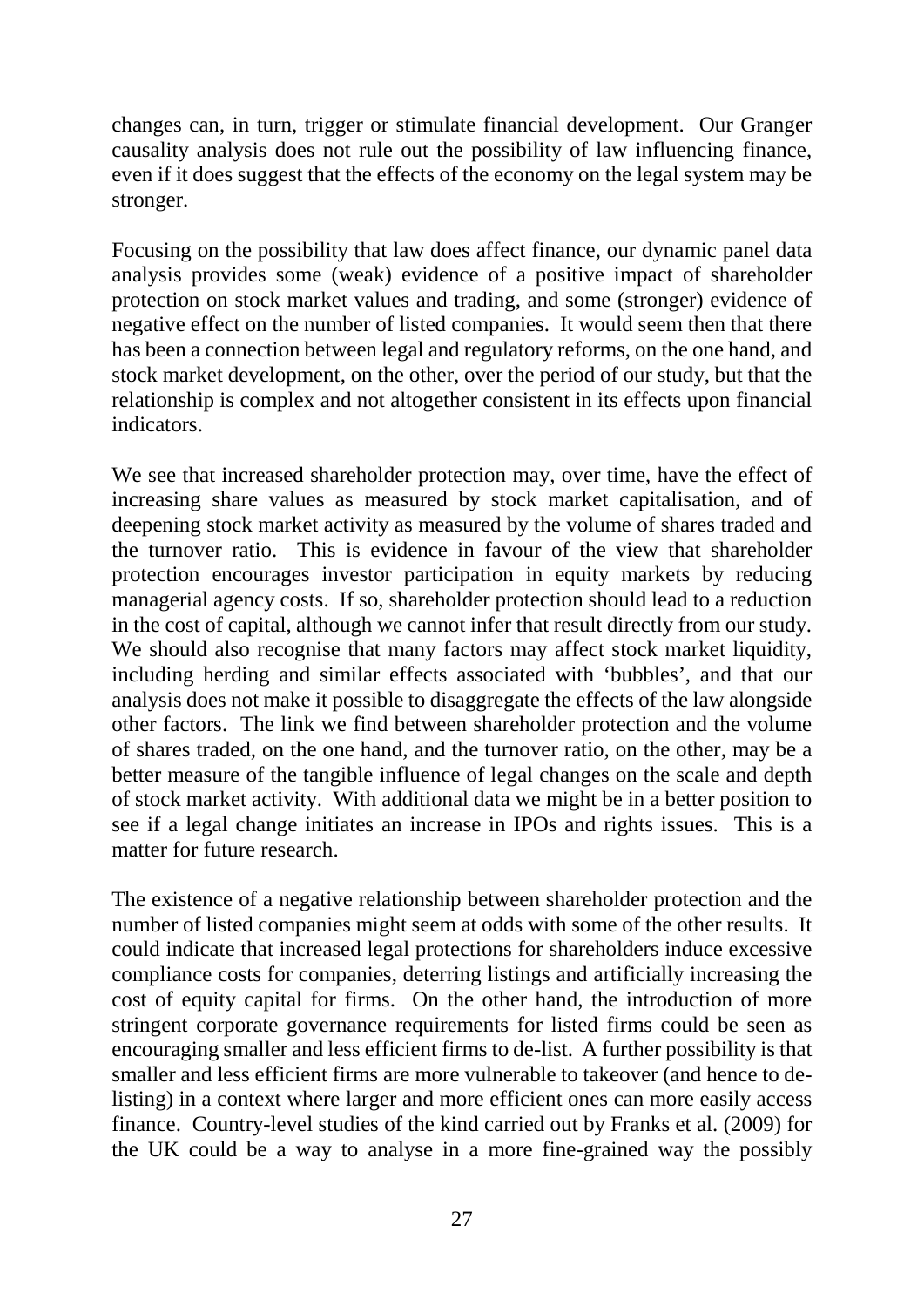conflicting or mutually-offsetting effects of shareholder protection on patterns of listing and de-listing.

The inherent limitations of our analysis should be acknowledged. We have presented results from a panel data analysis in which many country-level effects cannot be directly observed. The panel data models we have used make different assumptions about the nature of unobserved cross-country heterogeneity. Making assumptions of this kind is unavoidable in a panel-data analysis which has the merit of identifying trends across a range of countries. The alternative approach would be to study individual national systems more closely in order to reveal more of the country-specific effects which we cannot observe in the panel data study. Single country studies or paired comparisons may not be able to produce generalisable findings in the same way that panel studies can, but they may be able to throw more light on the institutional and other factors which mediate the effects of legal and regulatory change at country level. Ideally, panel data approaches and more detailed country studies should be used in conjunction with each other (Buchanan et al., 2014). The present paper suggests that more work can be done on studying country-specific effects of the kind which might be driving our finding of the equivocal and possibly even counter-productive impact of laws and policies aimed at empowering shareholders.

# **5. Conclusion**

In this paper we have presented new evidence on the relationship between changes to laws and regulations affecting corporate governance, on the one hand, and changes in the structure and scale of financial markets, on the other. Our leximetric evidence on the extent of legal changes affecting shareholder rights shows a high degree of convergence across developed and developing countries in the 1990s and 2000s, with middle income countries, in particular Russia and China, taking the lead in adopting pro-shareholder reforms. Our econometric evidence suggests that while this trend was global in nature, it was not simply a response to the generation of new international standards during the period of the study. On the contrary, analysis using Granger causality techniques suggests that financial development, in the form of increasing stock market values and a higher value of stock trading, preceded legal changes.

However, our dynamic panel data analysis suggests that evidence for the converse effect – namely, the positive impact of legal changes on financial development – is weak and equivocal. We used the pooled mean group regression model to estimate whether a short-term regulatory 'shock' generates a stable adjustment path to a long-term relationship of some kind. Using this approach, we find some evidence of a positive long-term effect of increases in shareholder protection on stock market capitalisation, the value of shares traded, and the turnover ratio.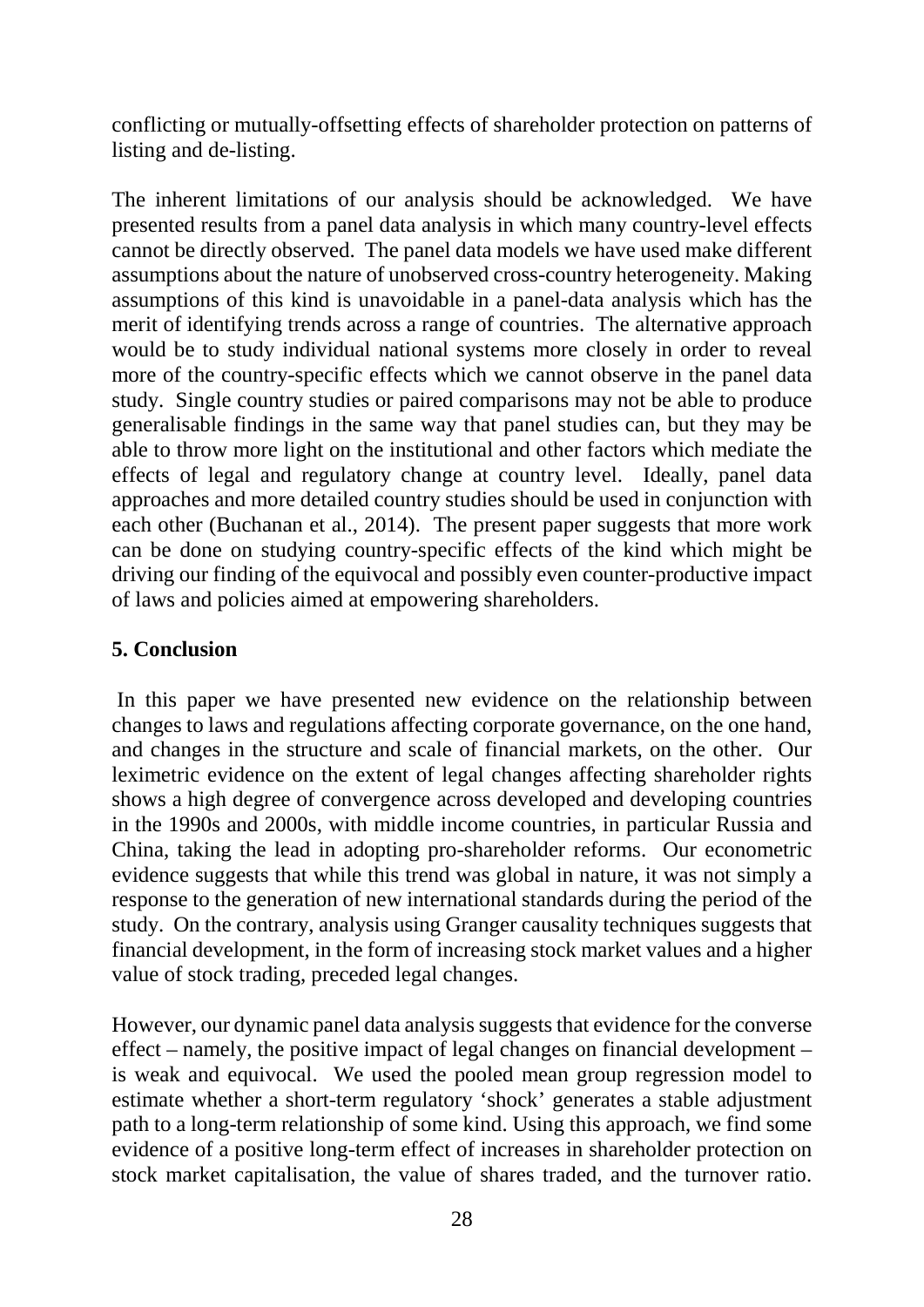However, Hausman tests do not consistently identify the pooled mean group regression as the most appropriate model when compared to models incorporating different assumptions on the likely nature of any consistent or generalisable crossnational effect, some of which point to a negative impact of shareholder protection on stock market values and trading volumes. For this reason, the positive results we get from the pooled mean group regression must be regarded as provisional until better evidence becomes available. Where we do get an unequivocal result, it shows that a tightening of shareholder protection led to a reduction in the number of listed companies, which suggests that managers, when faced with stricter controls, responded by taking companies private.

The belief that corporate law reform would lead to financial development in emerging markets has been a core part of the policy of the international financial institutions since the mid-1990s. It is becoming clear, however, that this belief is only partially borne out by the evidence. The emerging picture is, on the one hand, that of the endogenous development of corporate law in response to trends in financial markets, but, on the other, of a transmission mechanism linking legal reform to economic outcomes which is incomplete at best.

Our results do not in themselves cast doubt on the importance of North's insights on the relevance of property rights for economic growth, but they do suggest that it may be misleading to think of the relationship between legal change and financial development as a straightforwardly linear one. Legal reforms are likely to be stimulated by endogenous demand for property rights protection, rather than operating as a wholly exogenous force, shaping economic outcomes. Thus, in principle, a coevolutionary framework for understanding the law-finance relation, which allows for reciprocal causation and dynamic interactions between the legal and financial systems (Aoki, 2007, 2010; Buchanan et al., 2014), would seem to be called for. At the same time, as we have seen here, the weight of evidence is that there is a strong influence running from finance to law, so that any such reciprocity is asymmetric. This cautions against the view that legal reforms will generally translate in a straightforward way into improved financial outcomes.

This 'asymmetric' understanding of the law-finance relation has implications for the design of transnational corporate governance standards, such as those promoted by the World Bank and the OECD. Where changes to the laws of a given country are triggered by external factors such as the influence of international standard-setting bodies, the presence of endogenous demand, coupled with complementary institutions at country-level, will make a difference to the effectiveness of the law in practice and hence to financial outcomes.

It is likely that we are seeing, in our panel data analysis, only a weak and partial impact of law on financial development, because of the diversity of country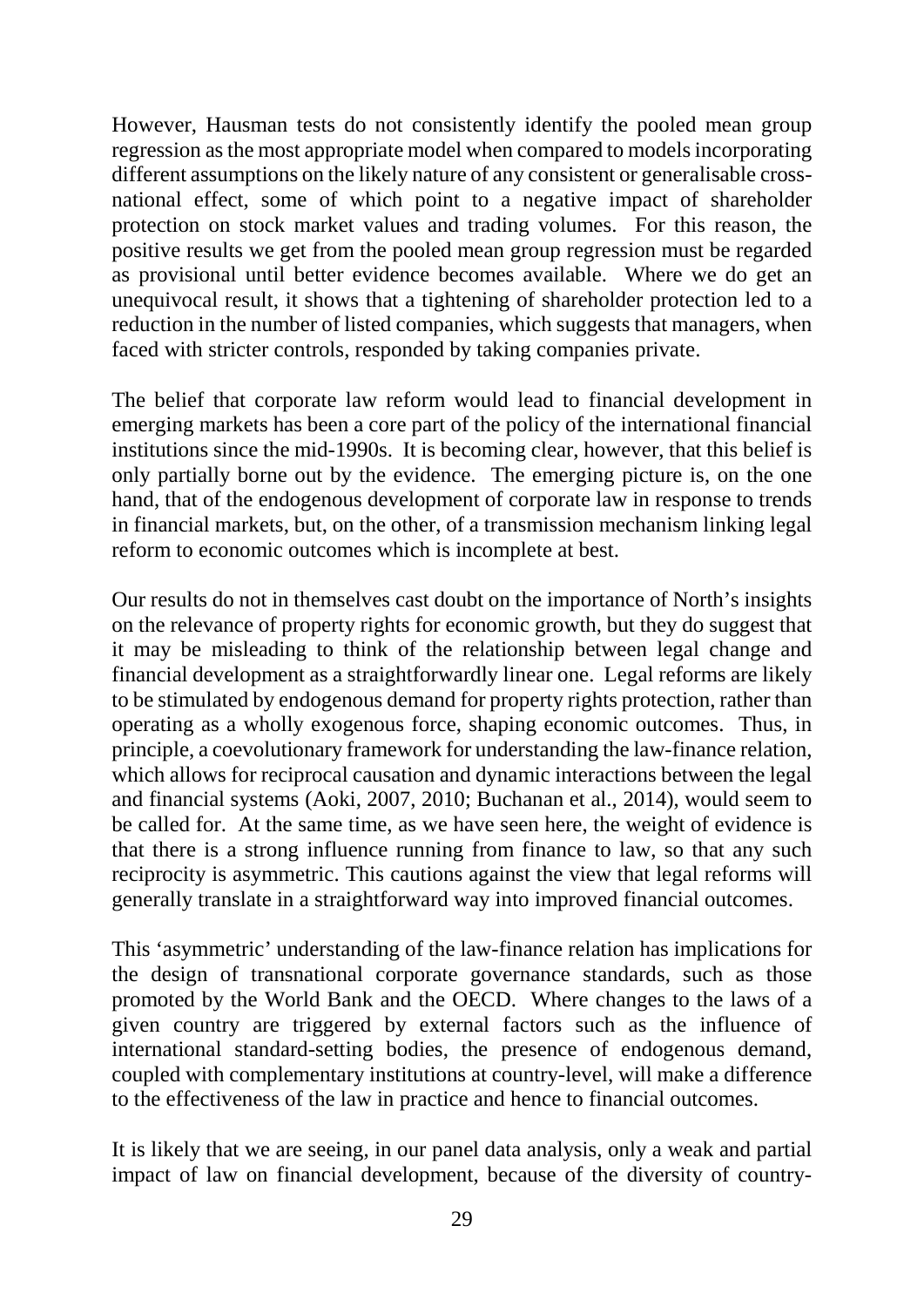specific factors which mitigate or counteract the influence of legal reforms. Thus our results suggest that more work needs to be done on understanding the institutional conditions needed for legal reforms to be translated into financial development at country level. They point up the need for empirical analyses which are sensitive to country-level effects which are not easily observable in large panels. In addition they may serve as a cautionary message to policy makers on the limits of what can be achieved through transnational harmonisation initiatives.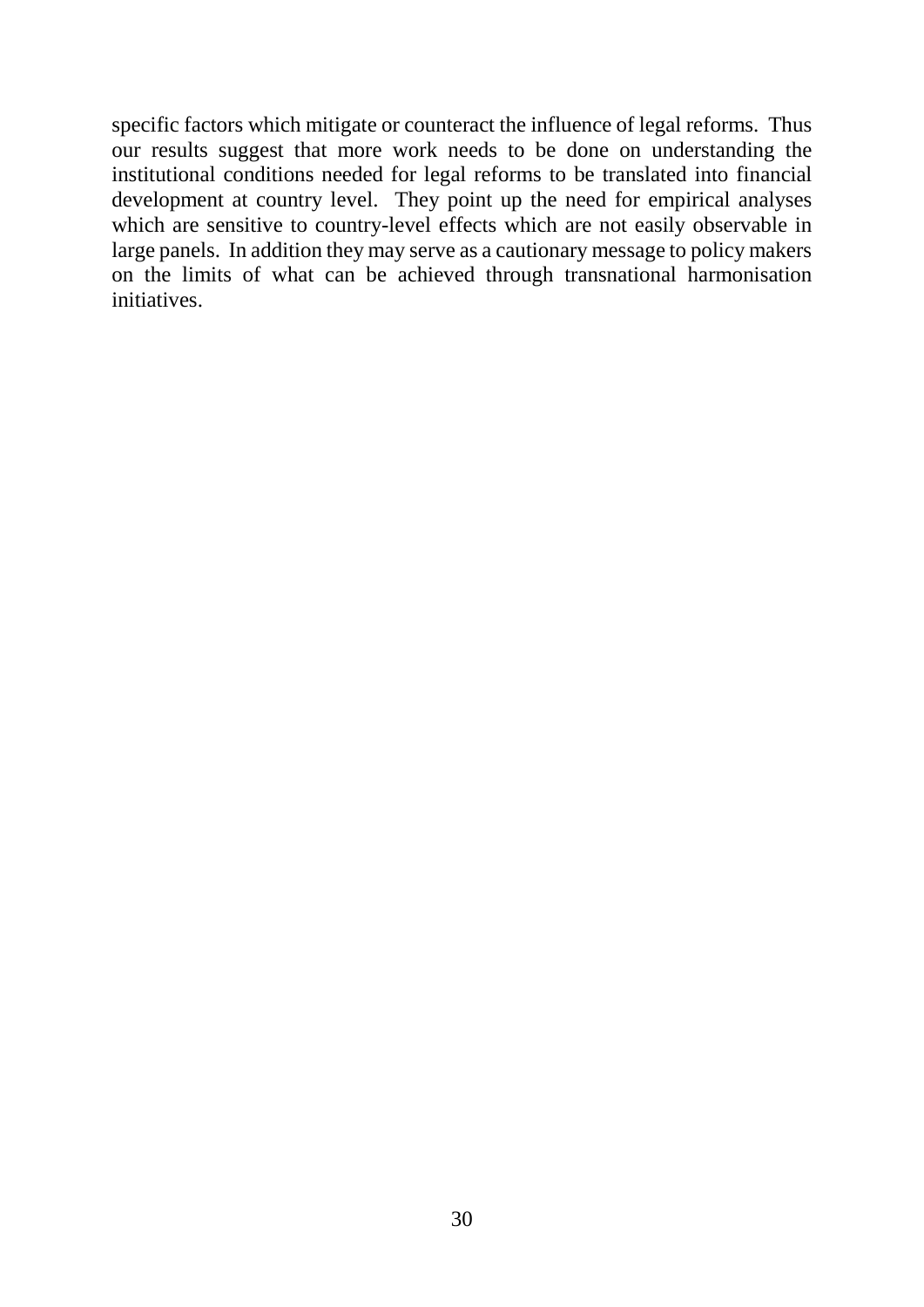#### **Notes**

1. Guillén and Capron (2016) use the 10-variable CBR index to generate a dataset of over 70 countries, and arrive at a similar result to ours on trends in shareholder protection. Although their dataset is based on the coding algorithm developed in the CBR research, their findings cannot be verified, as the underlying legal data used to generate their codings have not been published. For methodological discussion of the processes for validating findings from synthetic legal indexes, including the importance of publishing the raw data and coding algorithms underlying leximetric research, see Spamann, 2015, and Verkerke and Freyens, 2017.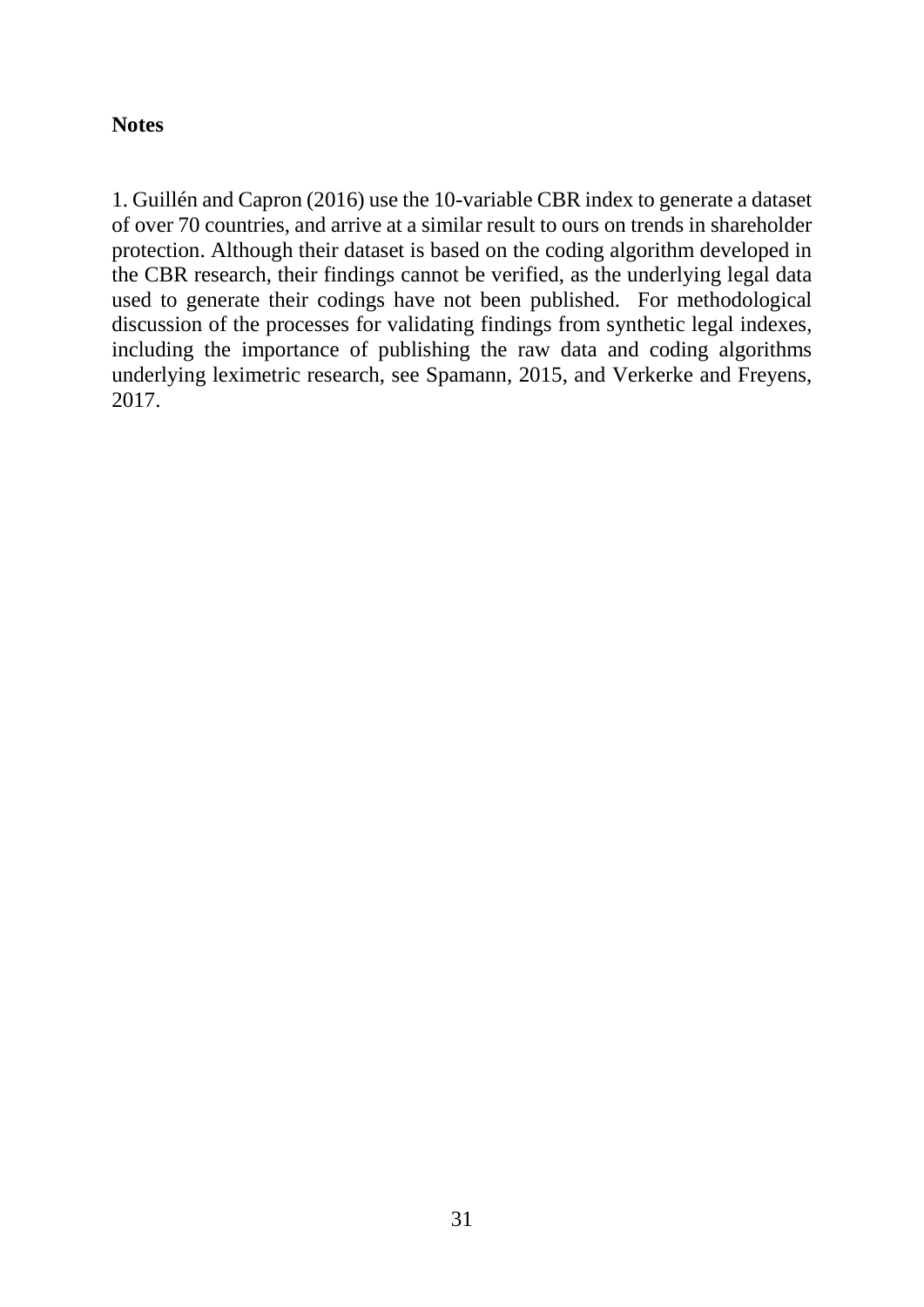#### **References**

- Acemoglu, D., Johnson, S., and Robinson, J. 2001. 'The Colonial Origins of Comparative Development: An Empirical Study'. *American Economic Review*. 91: 1369-1401.
- Aguilera, R. V., Desender, K. A. and Kabbach de Castro, L. R. 2012. 'A Bundle Perspective to Comparative Corporate Governance'. In T. Clarke (ed.) *The Sage Handbook of Corporate Governanc*e. London: Sage.
- Aguilera, R. V., Gover, M., and Kabbach de Castro, L. R. 2013. 'Regulation and Comparative Corporate Governance'. In M. Wright, D. S. Siegel, K. Keasey and I. Filatotchev (eds.) *The Oxford Handbook of Corporate Governance*. Oxford: Oxford University Press.
- Anderson, H., Gahan, P., Mitchell, R., Ramsay, I. and Welsh, M. 2012a. 'Investor and Worker Protection in Australia: A Longitudinal Analysis'. *Sydney Law Review*. 34: 573–85.
- Anderson, H., Welsh, M., Ramsay, I. and Gahan, P. 2012b. 'The Evolution of Shareholder and Creditor Protection in Australia: An International Comparison'. *International and Comparative Law Quarterly*. 61: 171– 207.
- Aoki, M. 2007. 'Endogenizing Institutions and Institutional Change'. Journal of Institutional Economics, 3: 1-31.
- Aoki, M. 2010. Corporations in Evolving Diversity: Cognition, Governance and Institutions. Oxford and New York: Oxford University Press.
- Armour, J. and Lele, P. 2009. 'Law, Finance, and Politics: The Case of India'. *Law and Society Review*. 43: 491–526.
- Armour, J., Deakin, S., Lele P. and Siems, M. 2009b. 'How Do Legal Rules Evolve? Evidence from a Cross-Country Comparison of Shareholder, Creditor and Worker Protection'. *American Journal of Comparative Law*. 57: 579–629.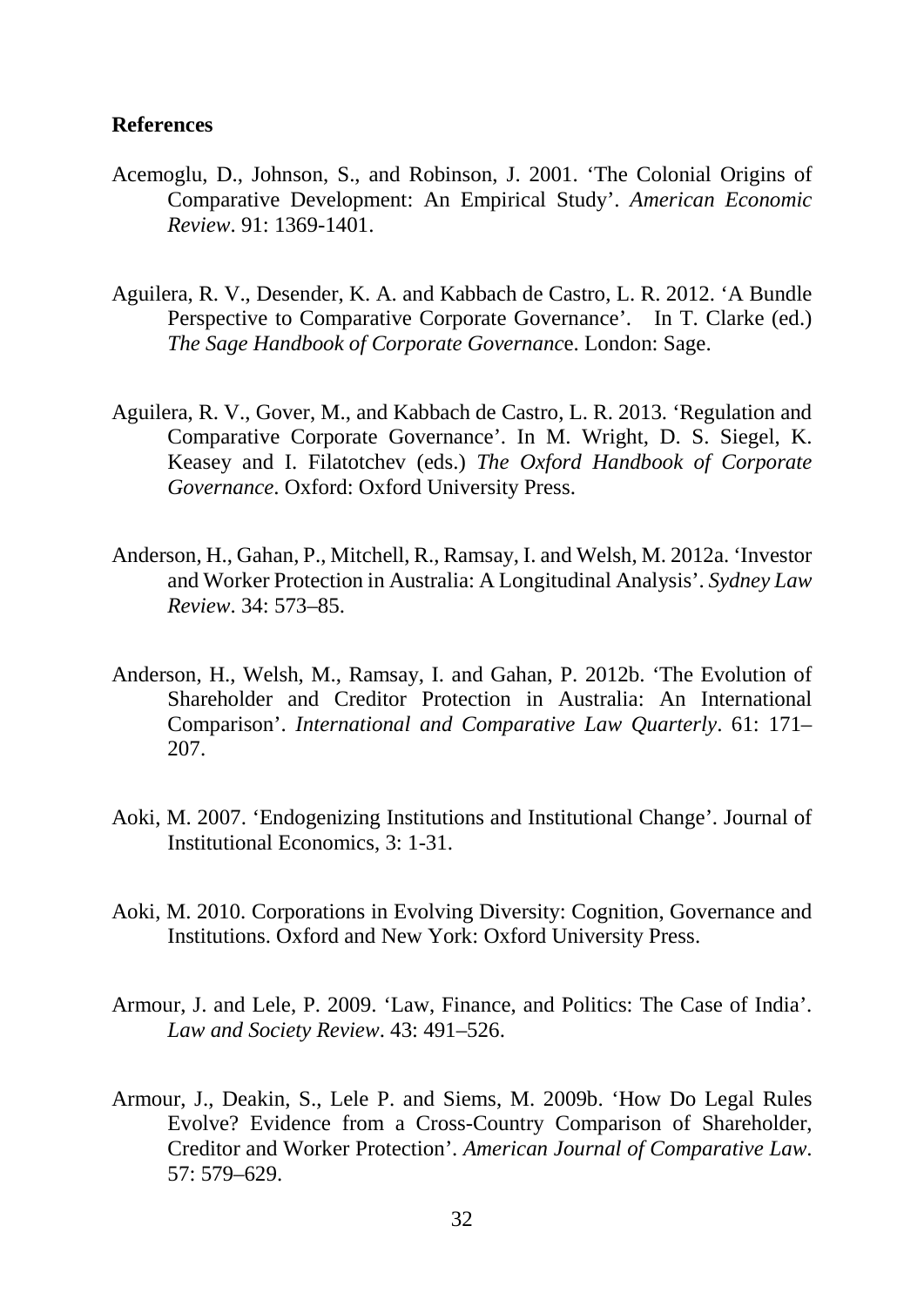- Armour, J., Deakin, S., Sarkar, P., Siems, M. and Singh, A. 2009a. 'Shareholder Protection and Stock Market Development: An Empirical Test of the Legal Origins Hypothesis'. *Journal of Empirical Legal Studies.* 6: 343–380.
- Barker, R. M. 2010. *Corporate Governance, Competition, and Political Parties: Explaining Corporate Governance Change in Europe*. Oxford: Oxford University Press.
- Beck, T., Demirgüc-Kunt, A. and Levine, R. 2003. 'Law, Endowments and Finance'. *Journal of Financial Economics.* 70: 137-181.
- Beck, T., Levine, R. and Loayza, N. 2000. 'Finance and the Source of Growth'. *Journal of Financial Economic.* 58: 261-300.
- Belloc, F. 2013. 'Law, Finance and Innovation: The Dark Side of Shareholder Protection'. *Cambridge Journal of Economics*. 37: 863-88.
- Black, B., Gledson de Carvalho, A., Khanna, V., Kim, W. and Yurtoglu, B. 2017. 'Corporate Governance Indices and Construct Validity'. *Corporate Governance: An International Review*, https://doi.org/10.1111/corg.12215.
- Blackburne, E. and Frank, M. 2007. 'Estimation of Non-stationary Heterogeneous Panels'. *Stata Journal*. 7: 197-208.
- Buchanan, J., Chai, D.-H., and Deakin, S. 2014. 'Empirical Analysis of Legal Institutions and Institutional Change: Multiple-Methods Approaches and their Application to Corporate Governance Research'. *Journal of Institutional Economics*. 10: 1-20
- Cheffins, B. R. 2001. 'Does Law Matter? The Separation of Ownership and Control in the United Kingdom'. *Journal of Legal Studies*. 30: 459–84.
- Cheffins, B. R. 2008. *Corporate Ownership and Control: British Business Transformed*. Oxford: Oxford University Press.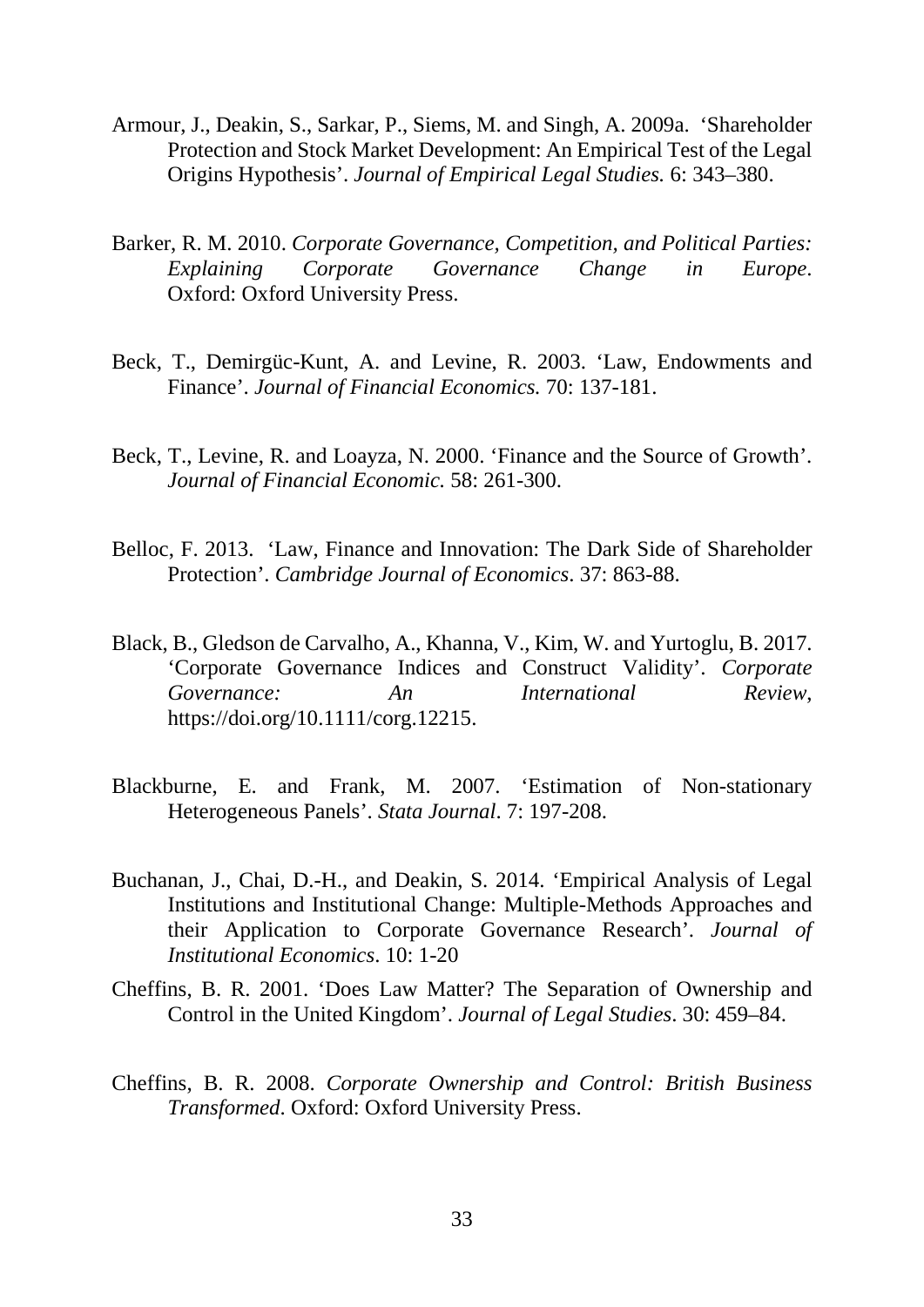- Chen, V. J. H. 2013. 'The Evolution of Malaysian Shareholder Protection: A Legal Origins Analysis'. *Singapore Journal of Legal Studies*. July: 100– 124.
- Chong, A. and Calderon, C. 2000. 'Causality and Feedback between Institutional Measures and Economic Growth'. *Economics and Politics*. 12: 69–81.
- Cioffi, J. W. and Höpner, M. 2006. 'The Political Paradox of Finance Capitalism: Interests, Preferences, and Center-Left Party Politics in Corporate Governance Reform'. *Politics & Society*. 34: 463-502.
- Cioffi, J. W. 2010. *Public Law and Private Power: Corporate Governance Reform in the Age of Finance Capitalism*. Ithaca NY: Cornell University Press.
- Claessens, S. and Laeven, L. 2003. 'Financial Development, Property Rights and Growth'. *Journal of Finance*. 58: 2401-2436.
- Coffee, J. C. 2001. 'The Rise of Dispersed Ownership: The Roles of Law and the State in the Separation of Ownership and Control'. *Yale Law Journal*. 111: 1–82.
- Deakin, S., Malmberg, J.,and Sarkar, P. 2014. 'Do Labour Laws Increase Equality at the Expense of Higher Unemployment? The Experience of Six OECD Countries, 1970-2010'. *International Labour Review*. 153: 1-27.
- Deakin, S., Sarkar, P., and Singh, A. 2012. 'An End to Consensus? The Selective impact of Corporate Law Reform on Financial Development'. In M. Aoki, K. Binmore, S. Deakin and H. Gintis (eds.) *Complexity and Institutions: Markets, Norms and Corporations*. New York, NY: Palgrave Macmillan.
- Dignam, A. and Galanis, M. 2009. *The Globalization of Corporate Governance*. Farnham: Ashgate.
- Djankov, S., La Porta, R., Lopez de Silanes F. and Shleifer A. 2008. 'The Law and Economics of Self-Dealing'. *Journal of Financial Economics*. 88: 430- 65.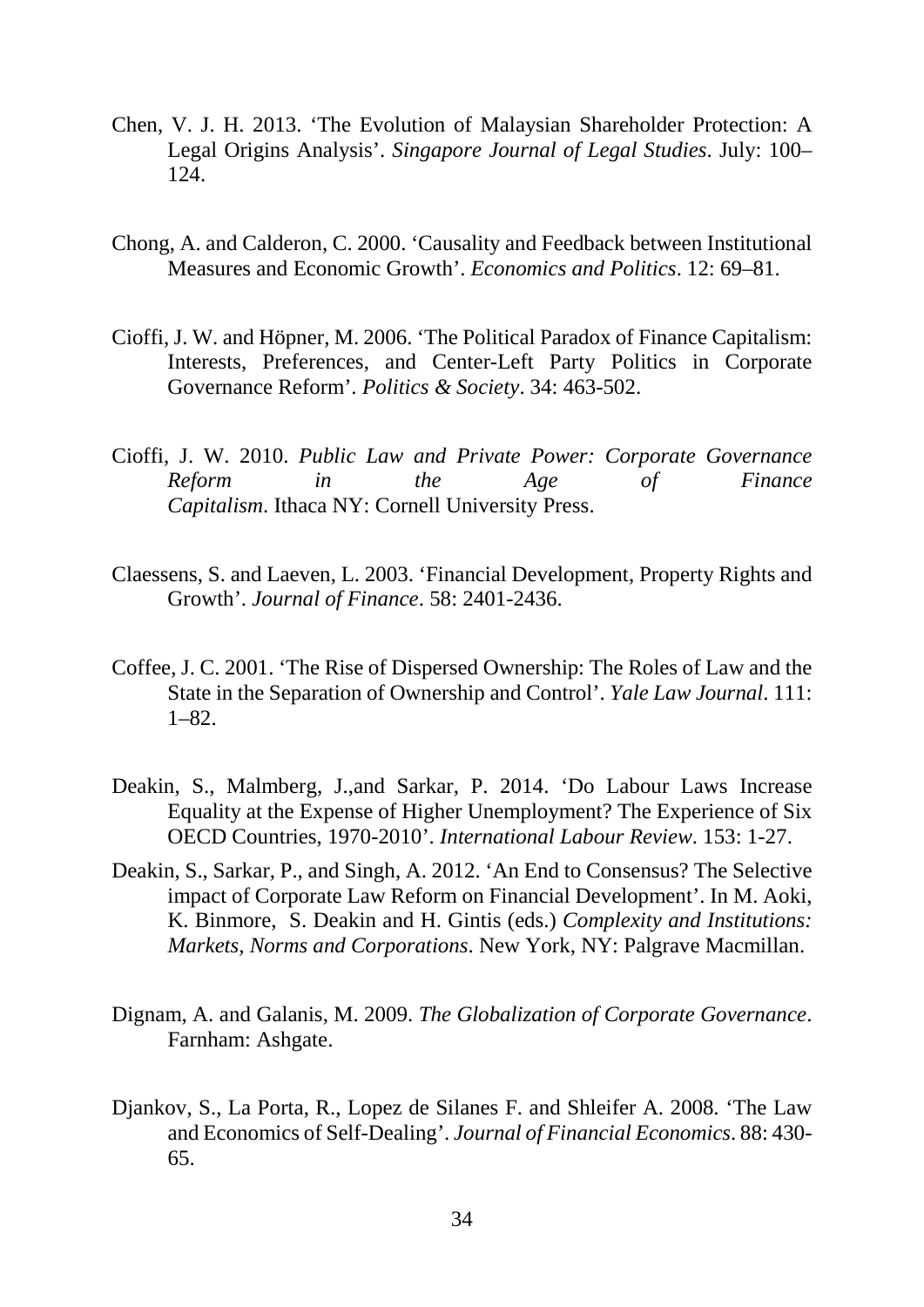- Engle, R., and Granger, C. 1987. 'Co-integration and Error Correction: Representation, Estimation, and Testing'. *Econometrica*. 55: 251-276.
- Fagernäs, S., Sarkar, P., and Singh, A. 2008. 'Legal Origin, Shareholder Protection and the Stock Market: New Challenges from Time Series Analysis'. in B. Yurtoglu and K. Gugler (eds.) *The Economics of Corporate Governance and Mergers*. Cheltenham, Edward Elgar.
- Franks, J., Mayer, C. and Rossi, S. 2009 'Ownership: Evolution and Regulation'. *Review of Financial Studies*. 22: 4009–56.
- Gelter, M. 2014. 'From Institutional Theories to Private Pensions'. Fordham Law Legal Studies Research Paper No. 2463275.
- Gilson, R. J. 2001. 'Globalizing Corporate Governance: Convergence of Form or Function'. *America Journal of Comparative Law*. 49: 329-57.
- Granger, C. 1969. 'Investigating Causal Relations by Econometric Models and Cross-spectral Methods' *Econometrica*. 37: 424-438.
- Guillen, M. and Capron, L. 2016. 'State Capacity, Minority Shareholder Protections, and Stock Market Development'. *Administrative Science Quarterly*. 61: 125-160.
- Hansmann, H. and Kraakman, R. 2001. 'The End of History for Corporate Law'. *Georgetown Law Journal*. 88: 439-68.
- Hyytinen, A., Kuosa, I. and Takalo, T. 2003. 'Law or Finance: Evidence from Finland'. *European Journal of Law and Economics*. 16: 59–89.
- Katelouzou, D. and Siems, M.(2015.'Disappearing Paradigms in Shareholder Portection: Leximetric Evidence for 30 Countries, 1990–2013'. *Journal of Corporate Law Studies.* 15: 127-160.
- King, R. and Levine, R. 1993. 'Finance and Growth: Schumpeter Might be Right'. *Quarterly Journal of Economics.* 108: 717–737.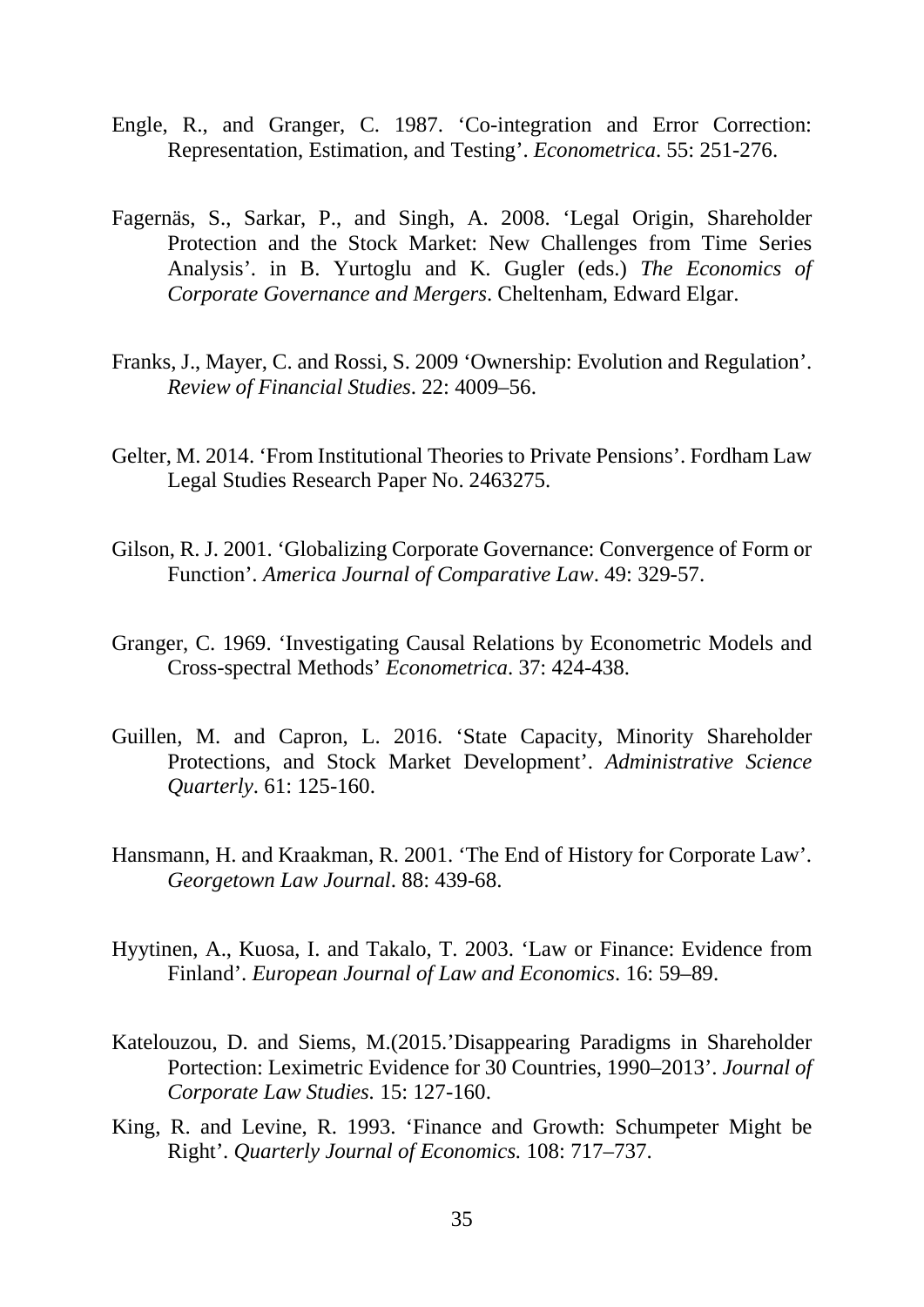- Klages, P. 2013 'The Contractual Turn: How Legal Experts Shaped Corporate Governance Reforms in Germany'. *Socio-Economic Review*. 11: 159–84.
- La Porta, R., Lopez-de-Silanes, F., Shleifer, A. and Vishny, R. 1998. 'Law and Finance'. *Journal of Political Economy.* 106: 1113-55.
- La Porta, R., Lopez-de-Silanes, F. and Shleifer, A. 2008.'The Economic Consequences of Legal Origins'. *Journal Economic Literature*. 46: 285– 332.
- Lele, P. and Siems, M. 2007. 'Shareholder Protection A Leximetric Approach'. *Journal of Corporate Law Studies*. 7:17-50.
- Levine, R. 1997. 'Financial Development and Economic Growth: Views and Agenda'. *Journal of Economic Literature*. 35: 688-726.
- Martynova, M. and Renneboog, L. 2011. 'Evidence on the International Evolution and Convergence of Corporate Governance Regulations'. *Journal of Corporate Finance.* 17: 1531–57.
- Masouros, P. E. 2013. *[Corporate Law and Economic Stagnation: How](http://hdl.handle.net/1887/19835)  [Shareholder value and Short-termism Contribute to the Decline of the](http://hdl.handle.net/1887/19835)  [Western Economics](http://hdl.handle.net/1887/19835)*. The Hague: Eleven.
- McGaughey, E. 2016. 'Does Corporate Governance Exclude the Ultimate Investor?'. *Journal of Corporate Law Studies*. 16: 221-240.
- Milhaupt, C. J. and Pistor, K. 2008 *Law and Capitalism: What Corporate Crises Reveal about Legal Systems and Economic Development Around the World*. Chicago and London: University of Chicago Press.
- North, D. C. 1990. *Institutions, Institutional Change, and Economic Performance*. Cambridge: Cambridge University Press.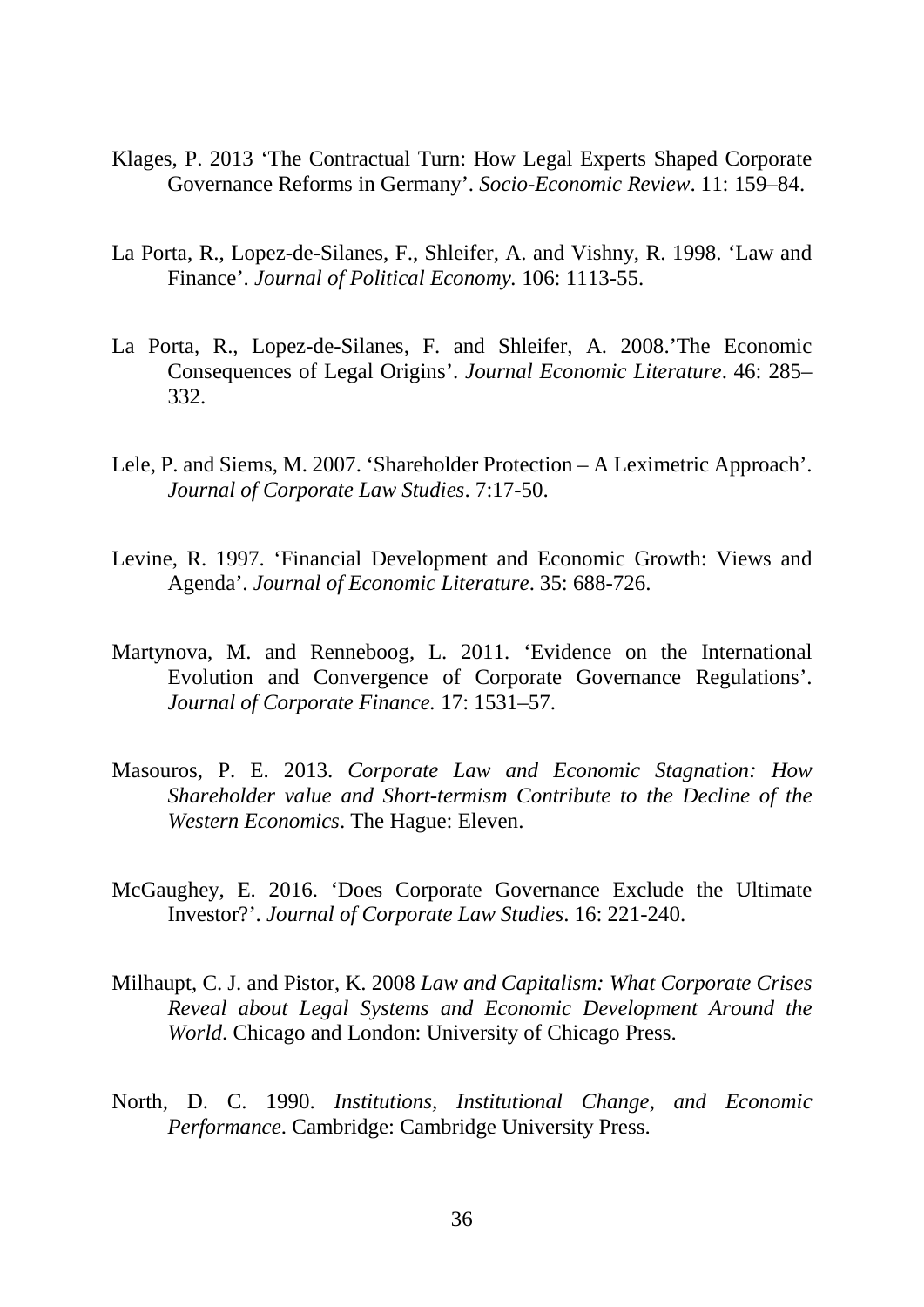- North, D. C., Wallis, J. J. and Weingast, B. R. 2009. *Violence and Social Orders: A Conceptual Framework for Interpreting Recorded Human History*. Cambridge: Cambridge University Press.
- OECD 2008. *Handbook on Constructing Composite Indicators*. Paris: OECD.
- OECD 2015. *G20/OECD Principles of Corporate Governance Standards*. Paris: OECD.
- Olsson, O. 2009. 'On the Democratic Legacy of Colonialism'. *Journal of Comparative Economics*. 37: 534–51.
- Pesaran, M. H., Shin, Y., and Smith, R. 1999. 'Pooled Mean Group Estimation of Dynamic Heterogeneous Panels.' *Journal of the American Statistical Association*. 94: 621-634.
- Pistor, K. 2000. 'Patterns of Legal Change: Shareholder and Creditor Rights in Transition Economies'. *European Business Organization Law Review*. 1: 59–107.
- Rajan, R. G. and Zingales, L. 2003. 'The Great Reversals: The Politics of Financial Development in the Twentieth Century'. *Journal of Financial Economics*. 69: 5–50.
- Rock, E. B. 2013. 'Adapting to the New Shareholder-Centric Reality'. *University of Pennsylvania Law Review*. 161: 1907-88.
- Roe, M. J. 1997. 'Path Dependence, Political Options, and Governance Systems'. In K. J. Hopt and E. Wymeersch (eds.) *Comparative Corporate Governance – Essays and Materials*. Berlin: de Gruyter.
- Roe, M. J. and Coan, T. G. 2017. 'Financial Markets and the Political Centre of Gravity'. *Journal of Law, Finance and Accounting*. 2: 125-171.
- Roe, M. J. and Siegel, J. I. 2011. 'Political Instability: Effects on Financial Development, Roots in the Severity of Economic Inequality'. *Journal of Comparative Economics*. 39: 279–309.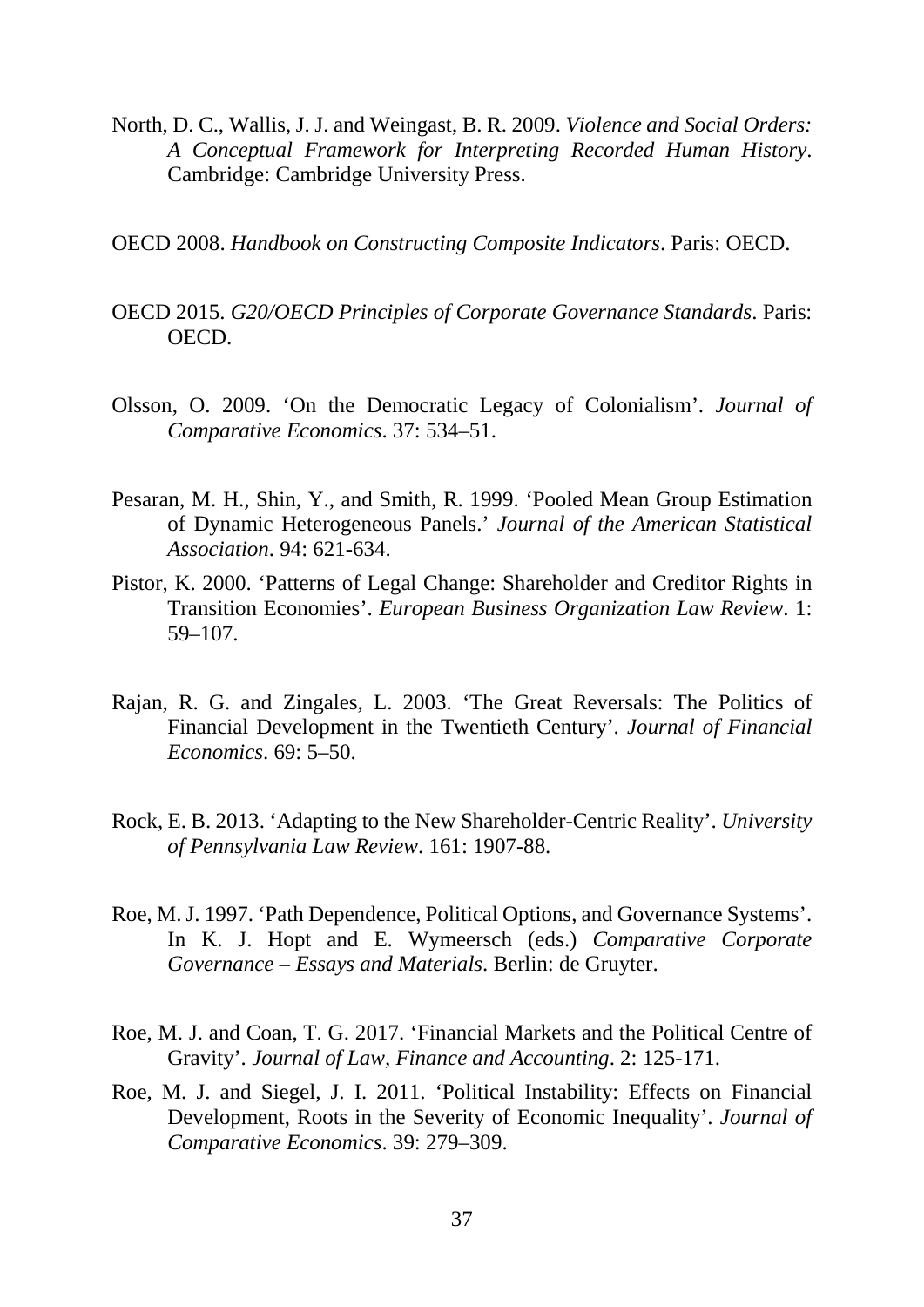- Samanta, N. 2016. *The Impact of Adopting Shareholder Primary Corporate Governance on the Growth of the Financial Market in Developing Countries*, PhD Thesis, University of Sheffield.
- Sarkar, P. 2013. 'Does Employment Protection Lead to Unemployment? A Panel Data Analysis of OECD Countries, 1990-2008'. *Cambridge Journal of Economics*. 37: 1335-48.
- Schnyder, G. 2011. 'Revisiting the Party Paradox of Finance Capitalism: Evidence from Switzerland, Sweden and the Netherlands'. *Comparative Political Studies*. 44: 184–210.
- Schnyder, G. 2012a. 'Varieties of Insider Corporate Governance: the Determinants of Business Preferences and Corporate Governance Reform in the Netherlands, Sweden and Switzerland'. *Journal of European Public Policy*. 19: 1434–51.
- Schnyder, G. 2012b. 'Measuring Corporate Governance: Lessons From the 'Bundles Approach'. Centre for Business Research, University of Cambridge, Working Paper No. 438.
- Siems, M. 2008a. 'Shareholder Protection Around the World ('Leximetric II')'. *Delaware Journal of Corporate Law*. 33: 111–47.
- Siems, M. 2008b. *Convergence in Shareholder Law*. Cambridge: Cambridge University Press.
- Siems, M. and Alvarez-Malcotela, O. 2017. 'The G20/OECD Principles of Corporate Governance 2015: A Critical Assessment of Their Operation and Impact'. *Journal of Business Law*. 2017: 310-28.
- Siems M. (ed.) 2016. 'CBR Extended Shareholder Protection Index'. In J. Armour, S. Deakin and M. Siems (eds.) *CBR Leximetric Datasets* <http://dx.doi.org/10.17863/CAM.506> (University of Cambridge Data Repository), accessed 10 December 2016.